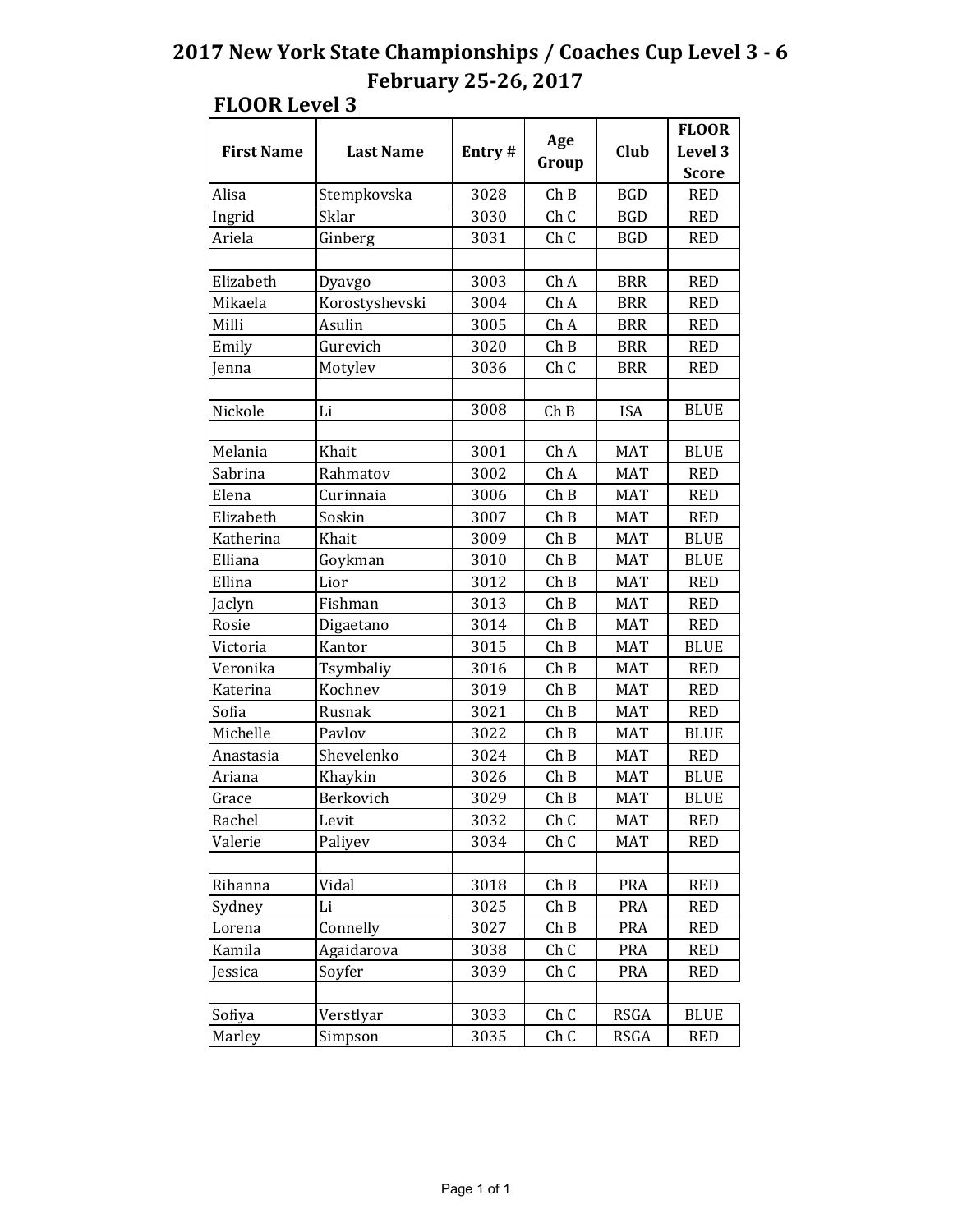|                   |                  |        |                 |             | <b>ROPE</b>  |
|-------------------|------------------|--------|-----------------|-------------|--------------|
| <b>First Name</b> | <b>Last Name</b> | Entry# | Age             | Club        | Level 3      |
|                   |                  |        | Group           |             | <b>Score</b> |
| Alisa             | Stempkovska      | 3028   | ChB             | <b>BGD</b>  | <b>BLUE</b>  |
| Ingrid            | Sklar            | 3030   | Ch <sub>C</sub> | <b>BGD</b>  | <b>BLUE</b>  |
| Ariela            | Ginberg          | 3031   | Ch <sub>C</sub> | <b>BGD</b>  | <b>RED</b>   |
|                   |                  |        |                 |             |              |
| Elizabeth         | Dyavgo           | 3003   | Ch A            | <b>BRR</b>  | <b>RED</b>   |
| Mikaela           | Korostyshevski   | 3004   | Ch A            | <b>BRR</b>  | <b>RED</b>   |
| Milli             | Asulin           | 3005   | Ch A            | <b>BRR</b>  | <b>RED</b>   |
| Emily             | Gurevich         | 3020   | ChB             | <b>BRR</b>  | <b>RED</b>   |
| lenna             | Motylev          | 3036   | Ch C            | <b>BRR</b>  | <b>RED</b>   |
|                   |                  |        |                 |             |              |
| Nickole           | Li               | 3008   | Ch B            | <b>ISA</b>  | <b>BLUE</b>  |
|                   |                  |        |                 |             |              |
| Melania           | Khait            | 3001   | ChA             | <b>MAT</b>  | <b>BLUE</b>  |
| Sabrina           | Rahmatov         | 3002   | Ch A            | <b>MAT</b>  | <b>RED</b>   |
| Elena             | Curinnaia        | 3006   | ChB             | <b>MAT</b>  | <b>BLUE</b>  |
| Elizabeth         | Soskin           | 3007   | ChB             | <b>MAT</b>  | <b>RED</b>   |
| Katherina         | Khait            | 3009   | ChB             | <b>MAT</b>  | <b>BLUE</b>  |
| Elliana           | Goykman          | 3010   | Ch B            | <b>MAT</b>  | <b>BLUE</b>  |
| Ellina            | Lior             | 3012   | ChB             | <b>MAT</b>  | <b>RED</b>   |
| Jaclyn            | Fishman          | 3013   | Ch B            | <b>MAT</b>  | <b>RED</b>   |
| Rosie             | Digaetano        | 3014   | ChB             | <b>MAT</b>  | <b>RED</b>   |
| Victoria          | Kantor           | 3015   | ChB             | <b>MAT</b>  | <b>BLUE</b>  |
| Veronika          | Tsymbaliy        | 3016   | ChB             | <b>MAT</b>  | <b>RED</b>   |
| Katerina          | Kochnev          | 3019   | Ch B            | MAT         | <b>BLUE</b>  |
| Sofia             | Rusnak           | 3021   | Ch B            | <b>MAT</b>  | <b>RED</b>   |
| Michelle          | Pavlov           | 3022   | Ch B            | <b>MAT</b>  | <b>BLUE</b>  |
| Anastasia         | Shevelenko       | 3024   | Ch B            | <b>MAT</b>  | <b>RED</b>   |
| Ariana            | Khaykin          | 3026   | ChB             | <b>MAT</b>  | <b>BLUE</b>  |
| Grace             | Berkovich        | 3029   | Ch B            | MAT         | <b>BLUE</b>  |
| Rachel            | Levit            | 3032   | Ch C            | MAT         | <b>RED</b>   |
| Valerie           | Paliyev          | 3034   | Ch C            | <b>MAT</b>  | <b>BLUE</b>  |
|                   |                  |        |                 |             |              |
| Rihanna           | Vidal            | 3018   | Ch B            | <b>PRA</b>  | <b>RED</b>   |
| Sydney            | Li               | 3025   | Ch B            | PRA         | <b>RED</b>   |
| Lorena            | Connelly         | 3027   | Ch B            | PRA         | <b>RED</b>   |
| Kamila            | Agaidarova       | 3038   | Ch C            | PRA         | <b>RED</b>   |
| Jessica           | Soyfer           | 3039   | Ch C            | <b>PRA</b>  | <b>RED</b>   |
|                   |                  |        |                 |             |              |
| Sofiya            | Verstlyar        | 3033   | Ch C            | <b>RSGA</b> | <b>BLUE</b>  |
| Marley            | Simpson          | 3035   | Ch C            | RSGA        | <b>BLUE</b>  |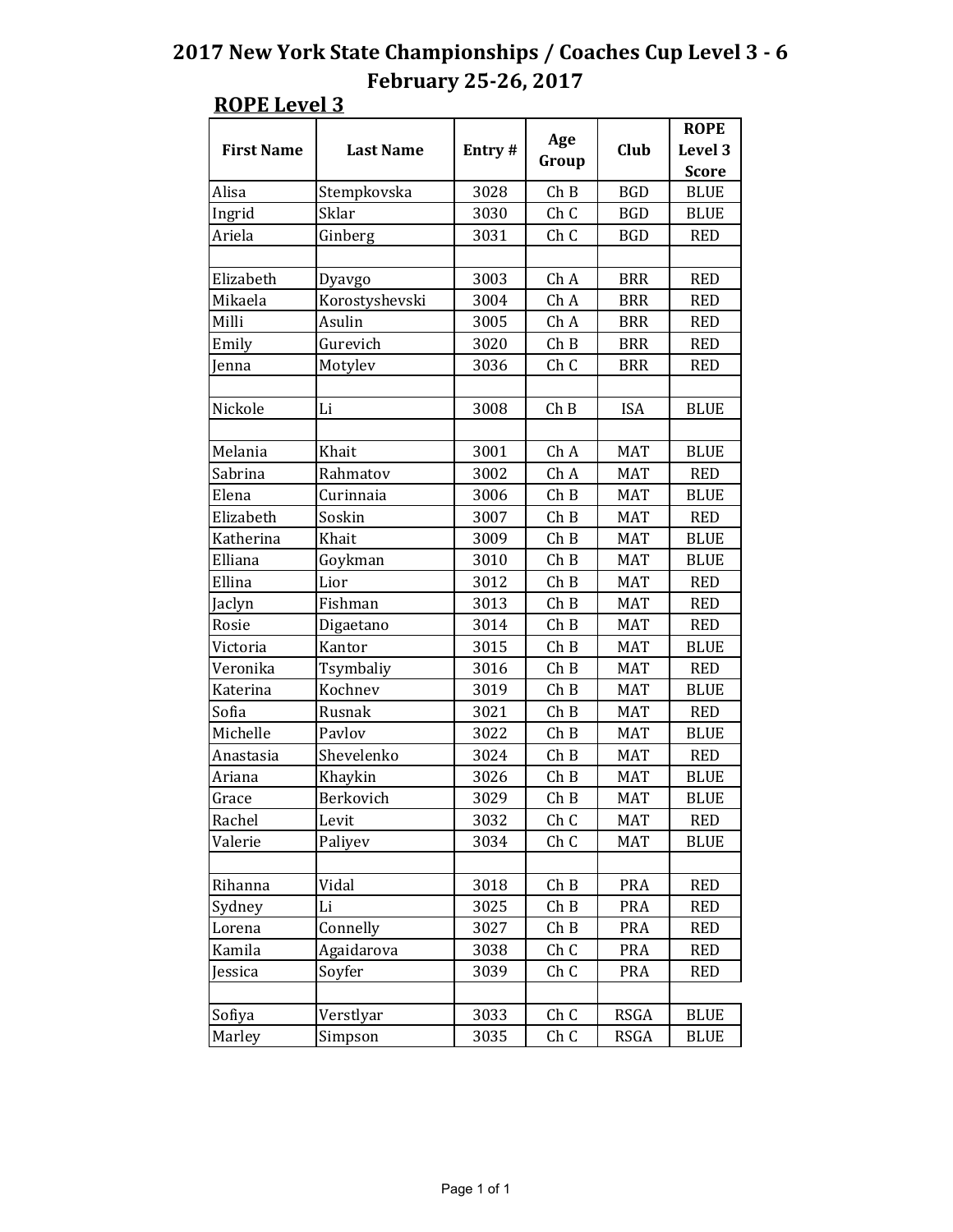#### **BALL Level 3 First Name**  $\begin{vmatrix} \text{First Name} \\ \text{Last Name} \end{vmatrix}$  **Entry**  $\# \begin{vmatrix} \text{Age} \\ \text{B} \end{vmatrix}$ **Group Club BALL**  Level 3 **Score** Alisa | Stempkovska | 3028 | Ch B | BGD | RED Ingrid Sklar | 3030 Ch C BGD RED Ariela | Ginberg | 3031 | Ch C | BGD | RED Elizabeth | Dyavgo | 3003 | Ch $A$  | BRR | RED Mikaela | Korostyshevski | 3004 | Ch A | BRR | RED Milli Asulin 3005 Ch A BRR RED Emily | Gurevich | 3020 | Ch B | BRR | RED Jenna Motylev | 3036 Ch C BRR RED Nickole Li 3008 Ch B ISA BLUE Melania Khait 3001 Ch A MAT RED Sabrina | Rahmatov | 3002 | Ch $\AA$  | MAT | RED Elena | Curinnaia | 3006 | Ch B | MAT | RED Elizabeth Soskin | 3007 Ch B MAT RED Katherina Khait 3009 Ch B MAT BLUE Elliana Goykman 3010 Ch B MAT BLUE Ellina Lior 3012 Ch B MAT RED Jaclyn Fishman 3013 Ch B MAT RED Rosie Digaetano | 3014 Ch B | MAT | RED Victoria | Kantor | 3015 | Ch B | MAT | RED Veronika Tsymbaliy 3016 Ch B MAT RED Katerina | Kochnev | 3019 | Ch B | MAT | RED Sofia | Rusnak | 3021 | Ch B | MAT | RED Michelle Pavlov 13022 Ch B MAT BLUE Anastasia Shevelenko 3024 Ch B MAT RED Ariana | Khaykin | 3026 | Ch B | MAT | RED Grace Berkovich | 3029 Ch B MAT BLUE Rachel | Levit | 3032 | Ch C | MAT | RED Valerie | Paliyev | 3034 | Ch C | MAT | RED Rihanna Vidal | 3018 Ch B PRA RED Sydney | Li | 3025 | Ch B | PRA | BLUE Lorena | Connelly | 3027 | Ch B | PRA | RED Kamila | Agaidarova | 3038 | Ch C | PRA | RED Jessica Soyfer 3039 Ch C PRA RED Sofiya | Verstlyar | 3033 | Ch C | RSGA | BLUE Marley Simpson | 3035 Ch C RSGA RED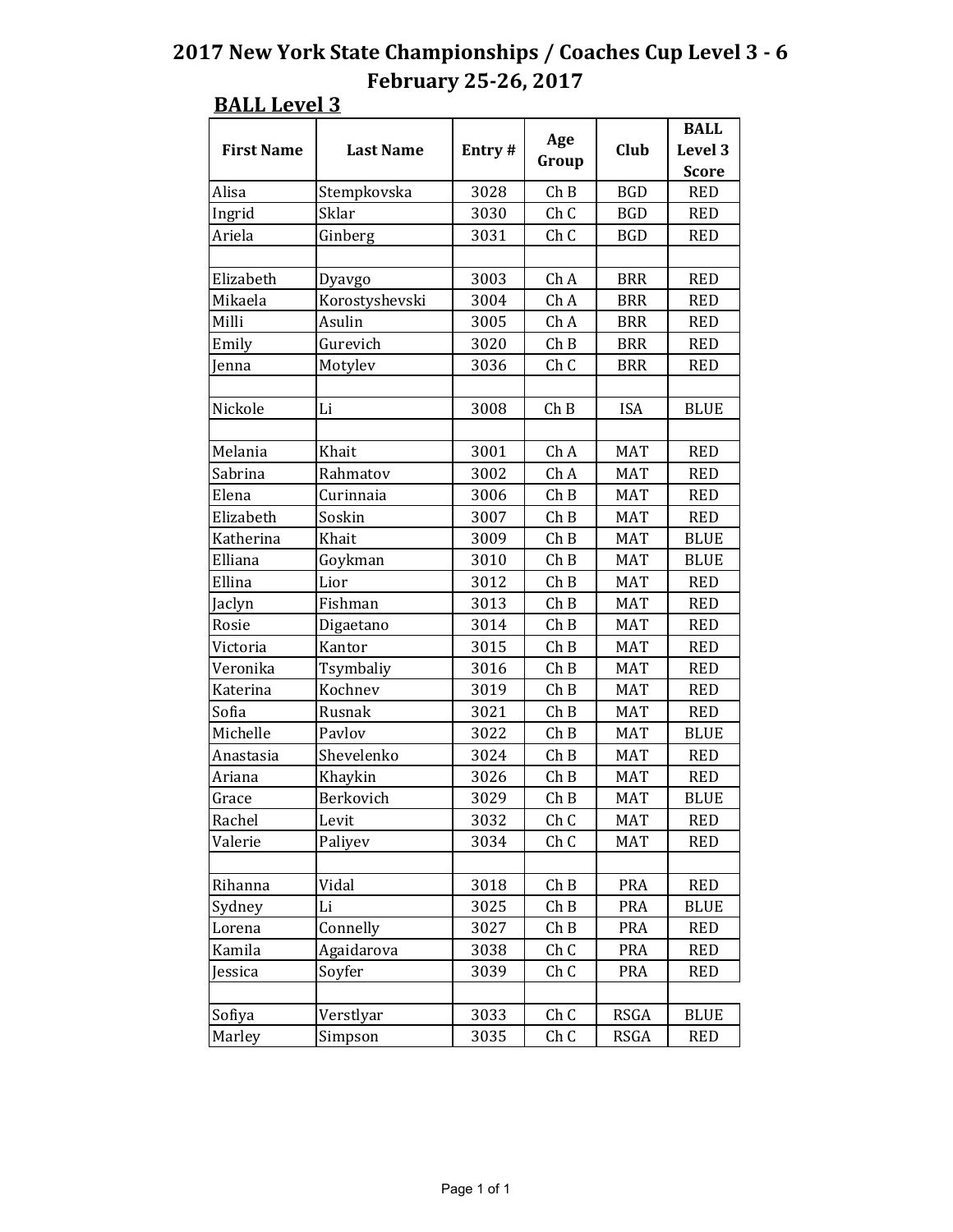|                                 |                  |        |                 |            | <b>FLOOR</b> | <b>Place</b>   |
|---------------------------------|------------------|--------|-----------------|------------|--------------|----------------|
| <b>First Name</b>               | <b>Last Name</b> | Entry# | Age             | Club       | Level 4      | Award          |
|                                 |                  |        | Group           |            | <b>Score</b> | Group          |
| <b>New York State Ch B 2010</b> |                  |        |                 |            |              |                |
| Louisa                          | Konnik           | 4002   | Ch B            | <b>DYN</b> | 8.300        | 1              |
| Ariana                          | Akatev           | 4001   | Ch B            | <b>DYN</b> | 7.400        | $\overline{2}$ |
| Emma                            | Margolin         | 4003   | ChB             | <b>DYN</b> | 6.800        | 3              |
| Victoria                        | Sklyarov         | 4008   | Ch B            | <b>ISA</b> | 5.500        | 4              |
| Alexa                           | Meza             | 4007   | Ch B            | <b>BRR</b> | 4.500        | 5              |
| Diana                           | Motylev          | 4004   | ChB             | <b>BRR</b> | 4.100        | 6              |
| Mariel                          | Artjomova        | 4005   | Ch B            | <b>ISA</b> | 3.600        | $\overline{7}$ |
| <b>New York State Ch B 2009</b> |                  |        |                 |            |              |                |
| Nicole                          | Zaripova         | 4021   | ChB             | <b>ISA</b> | 8.800        | $\mathbf{1}$   |
| Ava                             | Farberova        | 4018   | Ch B            | <b>MAT</b> | 7.600        | 2              |
| Andria                          | Huang            | 4022   | Ch B            | <b>ISA</b> | 7.500        | 3              |
| Aleksia                         | Khilkevich       | 4017   | ChB             | <b>ISA</b> | 7.300        | $\overline{4}$ |
| Angela                          | <b>Bokun</b>     | 4011   | Ch B            | <b>ISA</b> | 7.200        | 5              |
| Veronica                        | Dovzhanyn        | 4020   | Ch B            | <b>ISA</b> | 7.100        | 6              |
| Julia                           | Roudnitsky       | 4019   | ChB             | <b>ISA</b> | 6.800        | 7              |
| Celine                          | Qu               | 4029   | Ch B            | <b>ISA</b> | 6.800        | 7              |
| Alina                           | Ajgirevich       | 4026   | Ch B            | GOR        | 6.700        | 9              |
| Evelyn                          | <b>Bokun</b>     | 4012   | ChB             | <b>ISA</b> | 6.400        | 10             |
| Alexis                          | Khodorovskaya    | 4009   | Ch B            | <b>ISA</b> | 5.800        | 11             |
| Daniella                        | Gurevich         | 4015   | Ch B            | GOR        | 5.800        | 11             |
| Dana                            | Gendel           | 4023   | ChB             | GOR        | 5.800        | 11             |
| Nicole                          | Fishman          | 4024   | Ch B            | <b>BRR</b> | 5.100        | 14             |
| Victoria                        | Dyavgo           | 4016   | Ch B            | <b>BRR</b> | 4.100        | 15             |
| <b>New York State Ch C 2007</b> |                  |        |                 |            |              |                |
| Nina                            | Starodubtseva    | 4065   | Ch C            | GOR        | 8.400        | 1              |
| Polina                          | Kozyarchuk       | 4059   | ChC             | <b>MAT</b> | 7.700        | $\overline{2}$ |
| Alexandra                       | Morozova         | 4055   | Ch <sub>C</sub> | <b>ISA</b> | 7.600        | 3              |
| Victoria                        | Davranova        | 4058   | Ch C            | GOR        | 7.500        | 4              |
| Adrianna                        | Matviiv          | 4057   | ChC             | <b>ISA</b> | 7.400        | 5              |
| Elena                           | Shumakh          | 4064   | Ch C            | <b>MAT</b> | 7.200        | 6              |
| Olivia                          | Alekhnovich      | 4056   | Ch C            | <b>ISA</b> | 6.900        | 7              |
| Gabrielle                       | Vernik           | 4061   | Ch C            | <b>MAT</b> | 6.800        | 8              |
| Rebecca                         | Shtyfman         | 4066   | Ch <sub>C</sub> | <b>BRR</b> | 4.900        | 9              |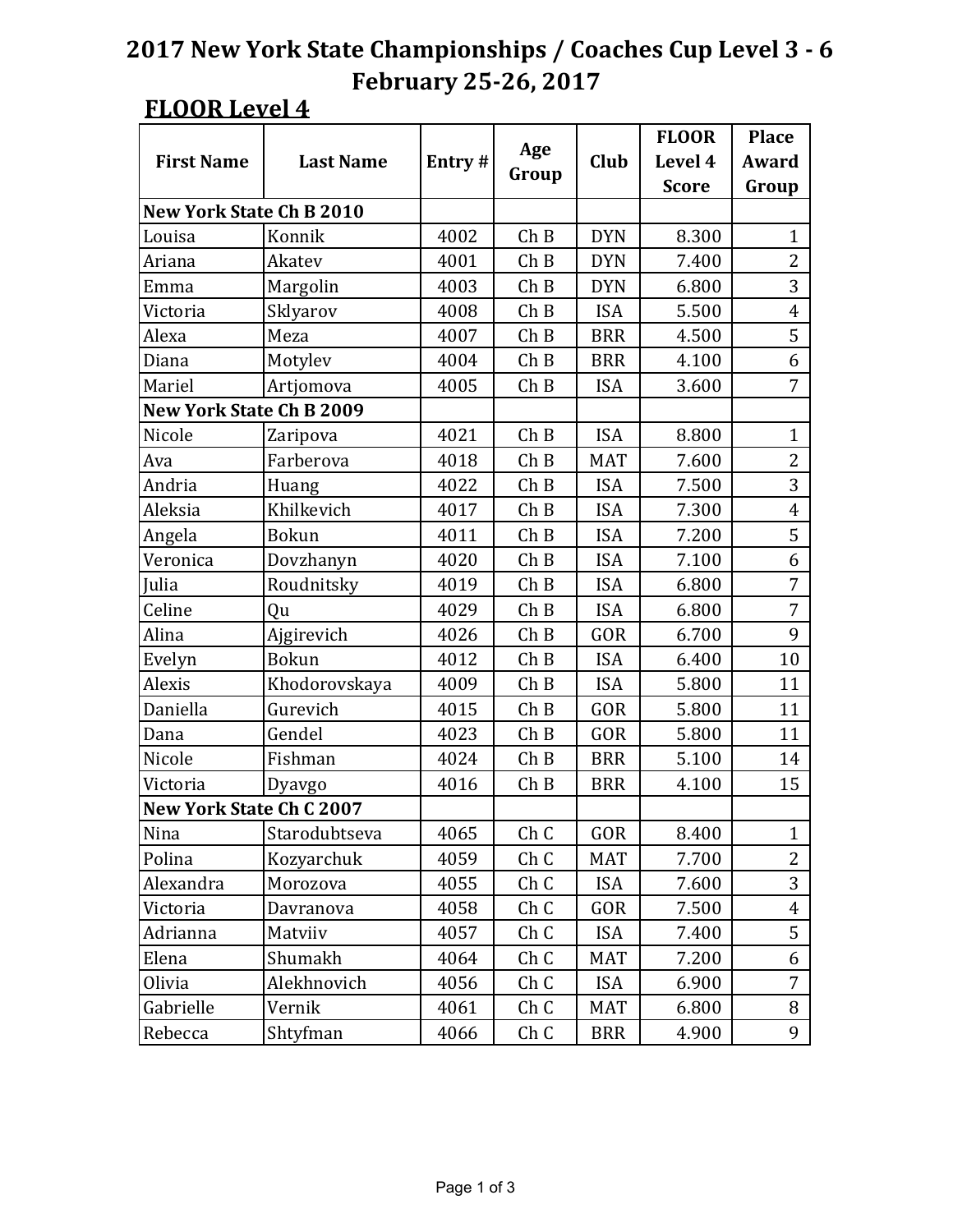|                                 |                  |        |                         |             | <b>FLOOR</b> | <b>Place</b>   |
|---------------------------------|------------------|--------|-------------------------|-------------|--------------|----------------|
| <b>First Name</b>               | <b>Last Name</b> | Entry# | Age                     | Club        | Level 4      | <b>Award</b>   |
|                                 |                  |        | Group                   |             | <b>Score</b> | Group          |
| <b>New York State Ch C 2008</b> |                  |        |                         |             |              |                |
| Taicia                          | Kim              | 4038   | Ch <sub>C</sub>         | GOR         | 8.800        | 1              |
| Julia                           | Evin             | 4042   | ChC                     | GOR         | 8.700        | $\overline{2}$ |
| Alesia                          | Yurashkevich     | 4033   | Ch <sub>C</sub>         | <b>ISA</b>  | 8.100        | 3              |
| Anita                           | Lior             | 4037   | Ch C                    | <b>MAT</b>  | 8.000        | $\overline{4}$ |
| Sarah                           | Dudkin           | 4035   | Ch <sub>C</sub>         | <b>ISA</b>  | 7.900        | 5              |
| Julia                           | Kitter           | 4049   | Ch <sub>C</sub>         | <b>DYN</b>  | 7.800        | 6              |
| Maria                           | Yurashkevich     | 4032   | Ch <sub>C</sub>         | <b>ISA</b>  | 7.400        | 7              |
| Alina                           | Isaeva           | 4036   | Ch <sub>C</sub>         | GOR         | 7.300        | 8              |
| Dasha                           | Faynshteyn       | 4039   | Ch <sub>C</sub>         | <b>ISA</b>  | 7.300        | 8              |
| Daniela                         | Khaham           | 4048   | Ch <sub>C</sub>         | <b>MAT</b>  | 6.900        | 10             |
| Katherine                       | Kobichev         | 4045   | Ch <sub>C</sub>         | <b>MAT</b>  | 6.500        | 11             |
| Olivia                          | Kim              | 4051   | Ch <sub>C</sub>         | <b>ISA</b>  | 6.500        | 11             |
| Julia                           | Tumakaeva        | 4031   | Ch <sub>C</sub>         | <b>ISA</b>  | 6.100        | 13             |
| Julia                           | Lipkovich        | 4040   | Ch <sub>C</sub>         | GOR         | 5.800        | 14             |
| Meri                            | Minasian         | 4043   | ChC                     | <b>ISA</b>  | 5.800        | 14             |
| Eliana                          | Bonduryansky     | 4046   | Ch <sub>C</sub>         | <b>BRR</b>  | 2.400        | 16             |
| <b>New York State Jr A</b>      |                  |        |                         |             |              |                |
| Tahari                          | Konate           | 4078   | $\text{Tr }A$           | WHGF        | 8.100        | $\mathbf{1}$   |
| Eva                             | Aronov           | 4072   | JrA                     | GOR         | 8.000        | $\overline{2}$ |
| Ariella                         | Glukhovskiy      | 4074   | $\text{Tr }A$           | <b>DYN</b>  | 6.800        | 3              |
| Alexis                          | <b>Beylis</b>    | 4079   | $\text{Tr } \mathbf{A}$ | <b>MAT</b>  | 5.800        | $\overline{4}$ |
| Nokhid                          | Akhmedkhanova    | 4071   | $\text{Ir } A$          | <b>BRR</b>  | 5.600        | 5              |
| Julia                           | Yusupov          | 4077   | IrA                     | GOR         | 5.600        | 5              |
| Vienn                           | Kelmendi         | 4075   | $\text{Tr }A$           | <b>MAT</b>  | 5.300        | $\overline{7}$ |
| <b>New York State Jr B</b>      |                  |        |                         |             |              |                |
| Zeran                           | Fei              | 4084   | Ir B                    | <b>ISA</b>  | 7.100        | $\mathbf{1}$   |
| Shoshana                        | Odinyayeva       | 4083   | Ir B                    | <b>MAT</b>  | 5.800        | $\overline{2}$ |
| Aida                            | Niang            | 4085   | Ir B                    | <b>WHGF</b> | 4.600        | 3              |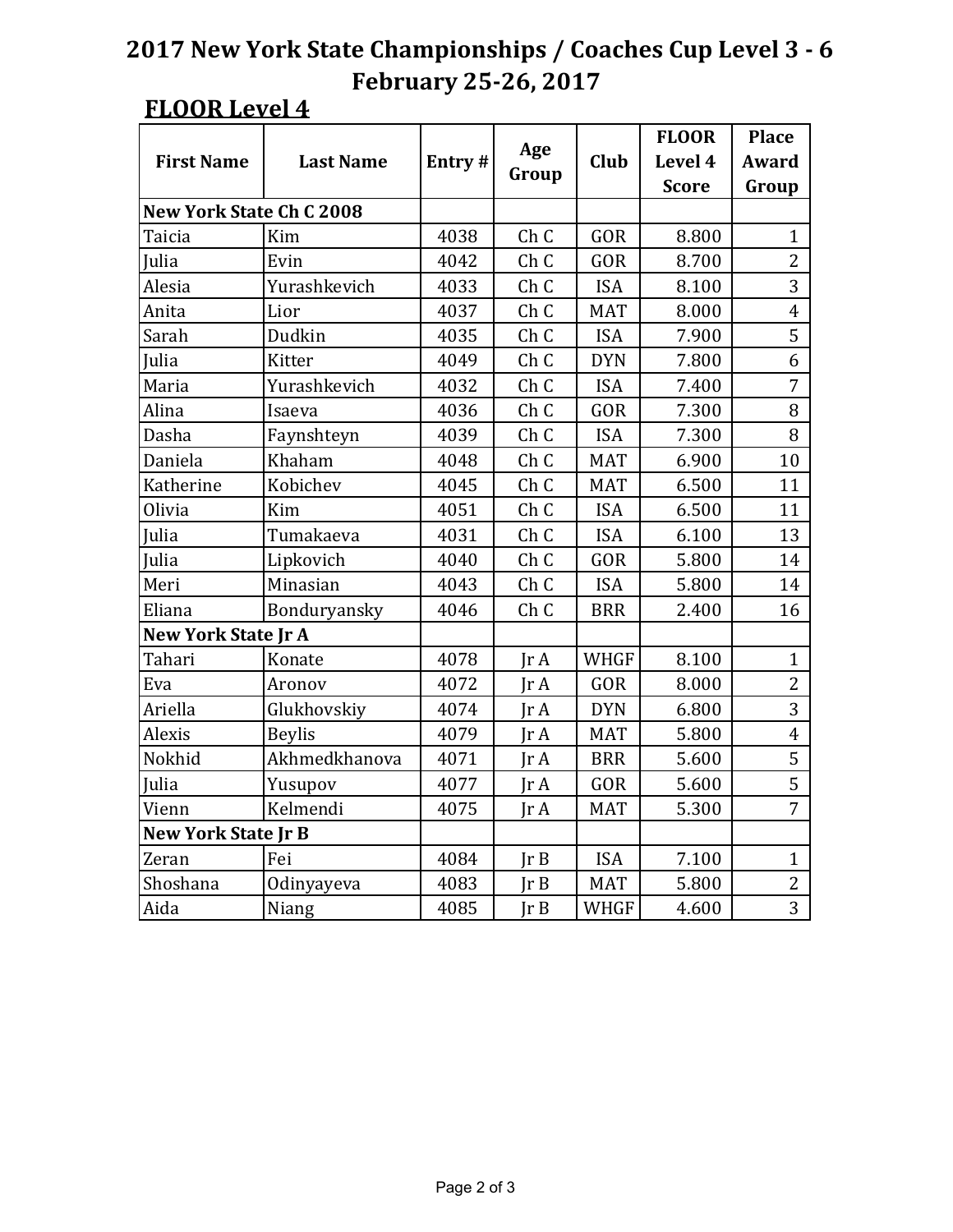|                         |                  |        |                 |             | <b>FLOOR</b> | <b>Place</b>   |
|-------------------------|------------------|--------|-----------------|-------------|--------------|----------------|
| <b>First Name</b>       | <b>Last Name</b> | Entry# | Age             | Club        | Level 4      | Award          |
|                         |                  |        | Group           |             | <b>Score</b> | Group          |
| <b>Coaches Cup Ch B</b> |                  |        |                 |             |              |                |
| Olivia                  | Sklyut           | 4010   | Ch B            | <b>PRA</b>  | 8.800        | $\mathbf{1}$   |
| Victoria                | <b>Borskiy</b>   | 4027   | ChB             | <b>FIT</b>  | 8.200        | $\overline{2}$ |
| Sophia                  | Svishov          | 4014   | ChB             | <b>PRA</b>  | 7.700        | 3              |
| Stephanie               | Bartfield        | 4025   | Ch B            | <b>PRA</b>  | 7.200        | 4              |
| <b>Coaches Cup Ch C</b> |                  |        |                 |             |              |                |
| Sophia                  | Tatar            | 4054   | Ch <sub>C</sub> | <b>FIT</b>  | 8.600        | $\mathbf{1}$   |
| Veronica                | Kuznetsov        | 4034   | ChC             | GW          | 8.200        | $\overline{2}$ |
| Maria                   | Kislitsa         | 4068   | Ch <sub>C</sub> | <b>RSGA</b> | 8.200        | $\overline{2}$ |
| Erica                   | Pronin           | 4063   | ChC             | <b>PRA</b>  | 7.600        | $\overline{4}$ |
| Sophie                  | Kornev           | 4041   | Ch <sub>C</sub> | <b>PRA</b>  | 7.400        | 5              |
| Kristina                | Latosh           | 4050   | Ch <sub>C</sub> | <b>RSGA</b> | 7.200        | 6              |
| Valerie                 | Tyshko           | 4067   | Ch <sub>C</sub> | <b>PRA</b>  | 6.800        | 7              |
| Gabia                   | Grigaliunas      | 4053   | Ch <sub>C</sub> | <b>RSGA</b> | 6.300        | 8              |
| <b>Coaches Cup Jr A</b> |                  |        |                 |             |              |                |
| Aliyah                  | <b>Borskiy</b>   | 4073   | $\text{Ir } A$  | <b>FIT</b>  | 9.400        | $\mathbf{1}$   |
| Hallie                  | Luo              | 4081   | Jr A            | <b>FIT</b>  | 8.900        | 2              |
| Alexandra               | Vitalin          | 4082   | IrA             | <b>RSGA</b> | 6.500        | 3              |
| Isabella                | Lopes            | 4080   | Jr A            | <b>RSGA</b> | 3.300        | $\overline{4}$ |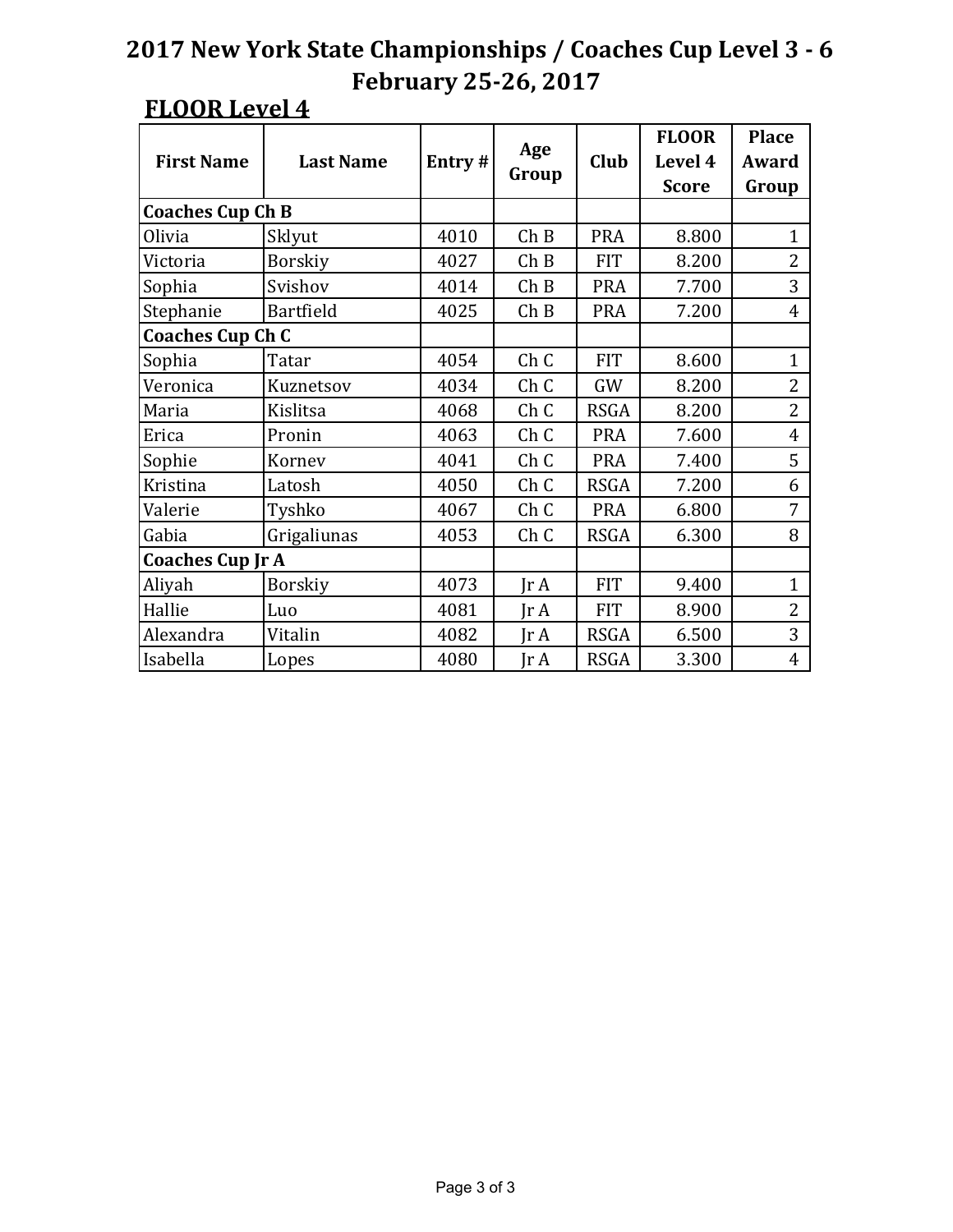|                                 |                  |        |                 |             | <b>ROPE</b>  | <b>Place</b>   |
|---------------------------------|------------------|--------|-----------------|-------------|--------------|----------------|
| <b>First Name</b>               | <b>Last Name</b> | Entry# | Age             | <b>Club</b> | Level 4      | <b>Award</b>   |
|                                 |                  |        | Group           |             | <b>Score</b> | Group          |
| <b>New York State Ch B 2010</b> |                  |        |                 |             |              |                |
| Ariana                          | Akatev           | 4001   | Ch B            | <b>DYN</b>  | 6.900        | 1              |
| Louisa                          | Konnik           | 4002   | Ch B            | <b>DYN</b>  | 6.800        | $\overline{2}$ |
| Emma                            | Margolin         | 4003   | ChB             | <b>DYN</b>  | 6.500        | 3              |
| Victoria                        | Sklyarov         | 4008   | Ch B            | <b>ISA</b>  | 4.300        | $\overline{4}$ |
| Alexa                           | Meza             | 4007   | Ch B            | <b>BRR</b>  | 3.900        | 5              |
| Mariel                          | Artjomova        | 4005   | Ch B            | <b>ISA</b>  | 2.700        | 6              |
| Diana                           | Motylev          | 4004   | Ch B            | <b>BRR</b>  | 2.700        | 7              |
| <b>New York State Ch B 2009</b> |                  |        |                 |             |              |                |
| Nicole                          | Zaripova         | 4021   | Ch B            | <b>ISA</b>  | 7.500        | $\mathbf{1}$   |
| Andria                          | Huang            | 4022   | Ch B            | <b>ISA</b>  | 6.900        | $\overline{2}$ |
| Julia                           | Roudnitsky       | 4019   | Ch B            | <b>ISA</b>  | 6.400        | 3              |
| Aleksia                         | Khilkevich       | 4017   | Ch B            | <b>ISA</b>  | 6.200        | $\overline{4}$ |
| Dana                            | Gendel           | 4023   | Ch B            | GOR         | 5.800        | 5              |
| Celine                          | Qu               | 4029   | Ch B            | <b>ISA</b>  | 5.800        | 5              |
| Alexis                          | Khodorovskaya    | 4009   | Ch B            | <b>ISA</b>  | 5.700        | 7              |
| Ava                             | Farberova        | 4018   | ChB             | <b>MAT</b>  | 5.400        | 8              |
| Veronica                        | Dovzhanyn        | 4020   | Ch B            | <b>ISA</b>  | 5.200        | 9              |
| Evelyn                          | <b>Bokun</b>     | 4012   | Ch B            | <b>ISA</b>  | 4.900        | 10             |
| Victoria                        | Dyavgo           | 4016   | Ch B            | <b>BRR</b>  | 4.800        | 11             |
| Angela                          | <b>Bokun</b>     | 4011   | Ch B            | <b>ISA</b>  | 4.500        | 12             |
| Alina                           | Ajgirevich       | 4026   | ChB             | GOR         | 4.400        | 13             |
| Daniella                        | Gurevich         | 4015   | Ch B            | GOR         | 4.300        | 14             |
| Nicole                          | Fishman          | 4024   | Ch B            | <b>BRR</b>  | 4.000        | 15             |
| <b>New York State Ch C 2007</b> |                  |        |                 |             |              |                |
| Alexandra                       | Morozova         | 4055   | Ch <sub>C</sub> | <b>ISA</b>  | 6.500        | 1              |
| Nina                            | Starodubtseva    | 4065   | Ch C            | GOR         | 6.500        | $\mathbf{1}$   |
| Victoria                        | Davranova        | 4058   | Ch C            | GOR         | 6.200        | 3              |
| Olivia                          | Alekhnovich      | 4056   | Ch C            | <b>ISA</b>  | 6.100        | 4              |
| Adrianna                        | Matviiv          | 4057   | Ch C            | <b>ISA</b>  | 5.000        | 5              |
| Polina                          | Kozyarchuk       | 4059   | Ch C            | <b>MAT</b>  | 5.000        | 5              |
| Elena                           | Shumakh          | 4064   | Ch C            | MAT         | 4.400        | 7              |
| Gabrielle                       | Vernik           | 4061   | Ch C            | <b>MAT</b>  | 3.600        | 8              |
| Rebecca                         | Shtyfman         | 4066   | Ch C            | <b>BRR</b>  | 2.000        | 9              |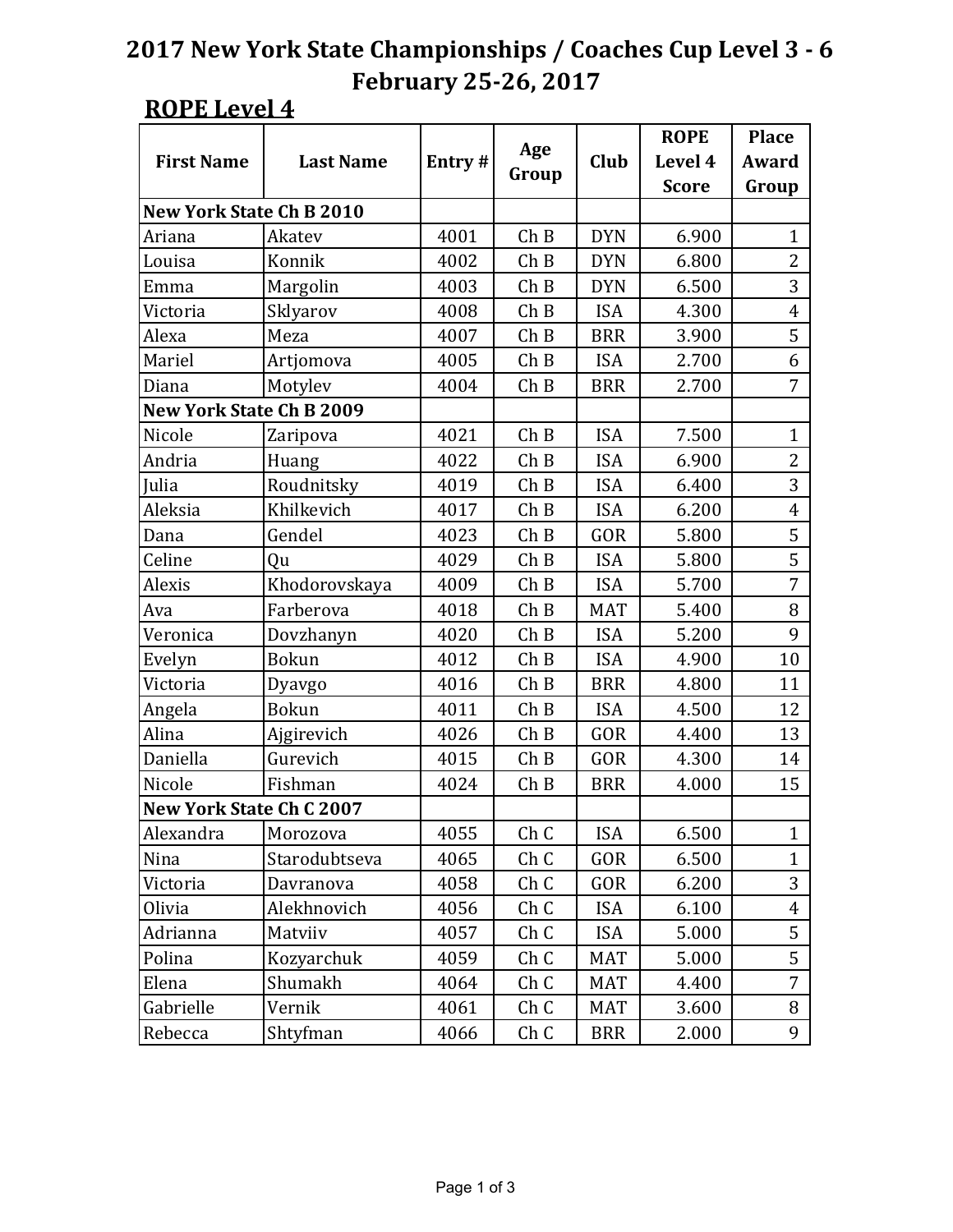|                                 |                  |                                       |                 |             | <b>ROPE</b>  | <b>Place</b>   |
|---------------------------------|------------------|---------------------------------------|-----------------|-------------|--------------|----------------|
| <b>First Name</b>               | <b>Last Name</b> | Entry#                                | Age             | Club        | Level 4      | <b>Award</b>   |
|                                 |                  |                                       | Group           |             | <b>Score</b> | Group          |
| <b>New York State Ch C 2008</b> |                  |                                       |                 |             |              |                |
| <b>Julia</b>                    | Kitter           | Ch <sub>C</sub><br>4049<br><b>DYN</b> |                 | 7.600       | $\mathbf{1}$ |                |
| Alesia                          | Yurashkevich     | 4033                                  | Ch <sub>C</sub> | <b>ISA</b>  | 7.400        | $\overline{2}$ |
| Julia                           | Evin             | 4042                                  | Ch <sub>C</sub> | GOR         | 7.200        | 3              |
| Sarah                           | Dudkin           | 4035                                  | Ch <sub>C</sub> | <b>ISA</b>  | 6.800        | $\overline{4}$ |
| Taicia                          | Kim              | 4038                                  | Ch <sub>C</sub> | GOR         | 6.600        | 5              |
| Maria                           | Yurashkevich     | 4032                                  | Ch <sub>C</sub> | <b>ISA</b>  | 6.400        | 6              |
| Alina                           | Isaeva           | 4036                                  | Ch <sub>C</sub> | <b>GOR</b>  | 6.300        | $\overline{7}$ |
| Dasha                           | Faynshteyn       | 4039                                  | Ch <sub>C</sub> | <b>ISA</b>  | 6.300        | 7              |
| Anita                           | Lior             | 4037                                  | Ch <sub>C</sub> | <b>MAT</b>  | 6.000        | 9              |
| Olivia                          | Kim              | 4051                                  | Ch <sub>C</sub> | <b>ISA</b>  | 5.800        | 10             |
| Julia                           | Tumakaeva        | 4031                                  | Ch <sub>C</sub> | <b>ISA</b>  | 4.000        | 11             |
| Julia                           | Lipkovich        | 4040                                  | Ch <sub>C</sub> | GOR         | 3.500        | 12             |
| Katherine                       | Kobichev         | 4045                                  | Ch <sub>C</sub> | <b>MAT</b>  | 3.500        | 12             |
| Meri                            | Minasian         | 4043                                  | Ch <sub>C</sub> | <b>ISA</b>  | 3.400        | 14             |
| Daniela                         | Khaham           | 4048                                  | ChC             | <b>MAT</b>  | 3.000        | 15             |
| Eliana                          | Bonduryansky     | 4046                                  | Ch <sub>C</sub> | <b>BRR</b>  |              | 16             |
| <b>New York State Jr A</b>      |                  |                                       |                 |             |              |                |
| Eva                             | Aronov           | 4072                                  | $\text{Ir } A$  | GOR         | 6.400        | $\mathbf{1}$   |
| Ariella                         | Glukhovskiy      | 4074                                  | IrA             | <b>DYN</b>  | 5.400        | $\overline{2}$ |
| Julia                           | Yusupov          | 4077                                  | IrA             | GOR         | 5.100        | 3              |
| Tahari                          | Konate           | 4078                                  | JrA             | <b>WHGF</b> | 5.000        | $\overline{4}$ |
| Alexis                          | <b>Beylis</b>    | 4079                                  | $\text{Ir } A$  | <b>MAT</b>  | 4.000        | 5              |
| Nokhid                          | Akhmedkhanova    | 4071                                  | IrA             | <b>BRR</b>  | 3.900        | 6              |
| Vienn                           | Kelmendi         | 4075                                  | $\text{Tr }A$   | <b>MAT</b>  | 3.600        | 7              |
| <b>New York State Jr B</b>      |                  |                                       |                 |             |              |                |
| Zeran                           | Fei              | 4084                                  | Ir B            | <b>ISA</b>  | 6.100        | $\mathbf{1}$   |
| Aida                            | Niang            | 4085                                  | Ir B            | <b>WHGF</b> | 4.400        | $\overline{2}$ |
| Shoshana                        | Odinyayeva       | 4083                                  | Ir B            | <b>MAT</b>  | 3.500        | 3              |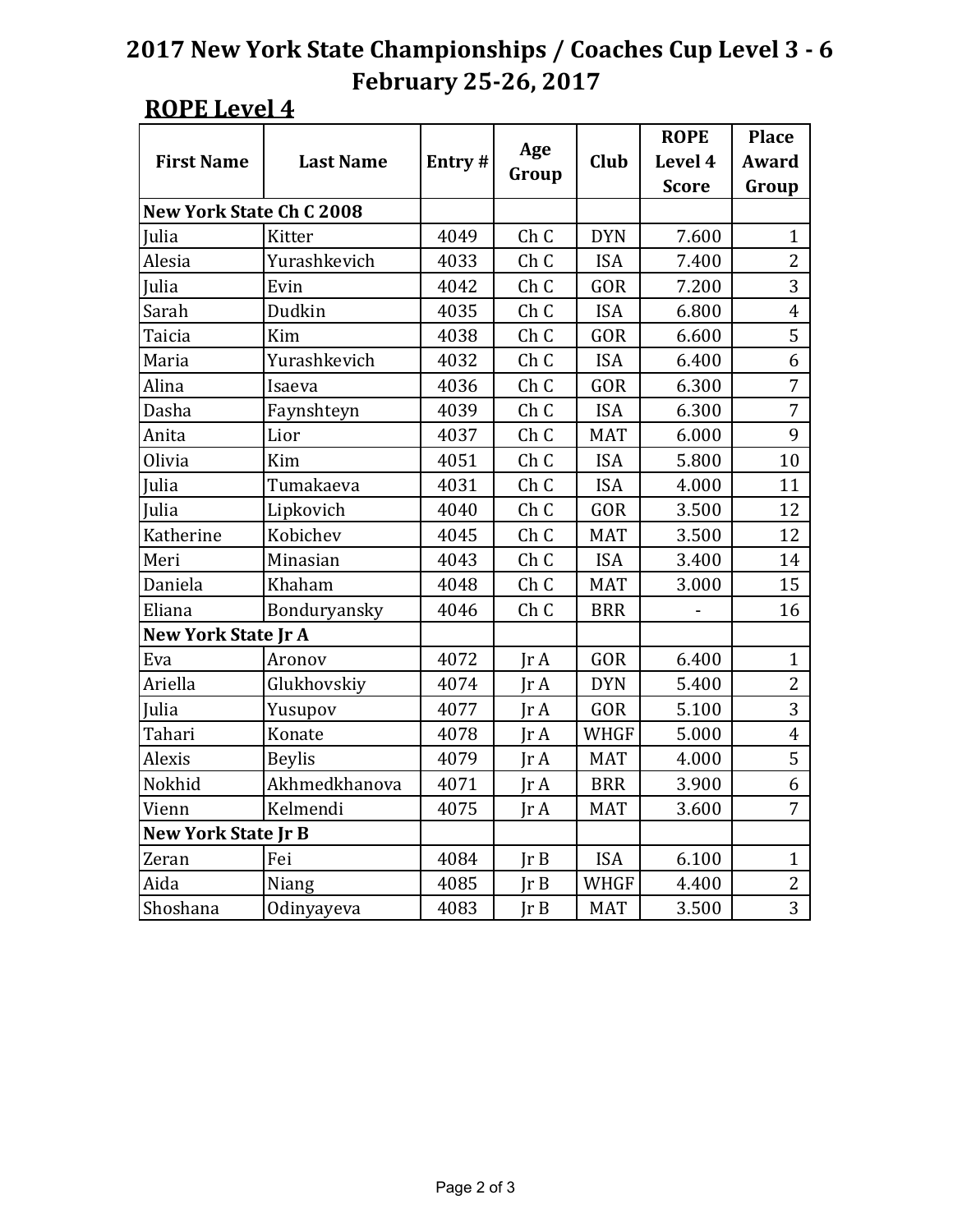|                         | <b>Last Name</b> |        |                 |             | <b>ROPE</b>  | <b>Place</b>   |
|-------------------------|------------------|--------|-----------------|-------------|--------------|----------------|
| <b>First Name</b>       |                  | Entry# | Age             | Club        | Level 4      | Award          |
|                         |                  |        | Group           |             | <b>Score</b> | Group          |
| <b>Coaches Cup Ch B</b> |                  |        |                 |             |              |                |
| Victoria                | <b>Borskiy</b>   | 4027   | Ch B            | <b>FIT</b>  | 7.600        | $\mathbf{1}$   |
| Olivia                  | Sklyut           | 4010   | ChB             | <b>PRA</b>  | 7.400        | $\overline{2}$ |
| Sophia                  | Svishov          | 4014   | ChB             | <b>PRA</b>  | 6.200        | 3              |
| Stephanie               | Bartfield        | 4025   | ChB             | <b>PRA</b>  | 6.100        | 4              |
| <b>Coaches Cup Ch C</b> |                  |        |                 |             |              |                |
| Veronica                | Kuznetsov        | 4034   | Ch <sub>C</sub> | GW          | 7.800        | $\mathbf{1}$   |
| Sophia                  | Tatar            | 4054   | ChC             | <b>FIT</b>  | 7.700        | $\overline{2}$ |
| Sophie                  | Kornev           | 4041   | Ch <sub>C</sub> | <b>PRA</b>  | 6.800        | 3              |
| Maria                   | Kislitsa         | 4068   | ChC             | <b>RSGA</b> | 6.000        | $\overline{4}$ |
| Erica                   | Pronin           | 4063   | Ch <sub>C</sub> | <b>PRA</b>  | 5.400        | 5              |
| Valerie                 | Tyshko           | 4067   | Ch <sub>C</sub> | <b>PRA</b>  | 5.300        | 6              |
| Kristina                | Latosh           | 4050   | Ch <sub>C</sub> | <b>RSGA</b> | 4.500        | 7              |
| Gabia                   | Grigaliunas      | 4053   | Ch <sub>C</sub> | <b>RSGA</b> | 4.300        | 8              |
| <b>Coaches Cup Jr A</b> |                  |        |                 |             |              |                |
| Aliyah                  | <b>Borskiy</b>   | 4073   | $\text{Ir } A$  | <b>FIT</b>  | 8.900        | $\mathbf{1}$   |
| Hallie                  | Luo              | 4081   | Jr A            | <b>FIT</b>  | 6.300        | $\overline{2}$ |
| Isabella                | Lopes            | 4080   | IrA             | <b>RSGA</b> | 3.800        | 3              |
| Alexandra               | Vitalin          | 4082   | Jr A            | <b>RSGA</b> | 3.300        | $\overline{4}$ |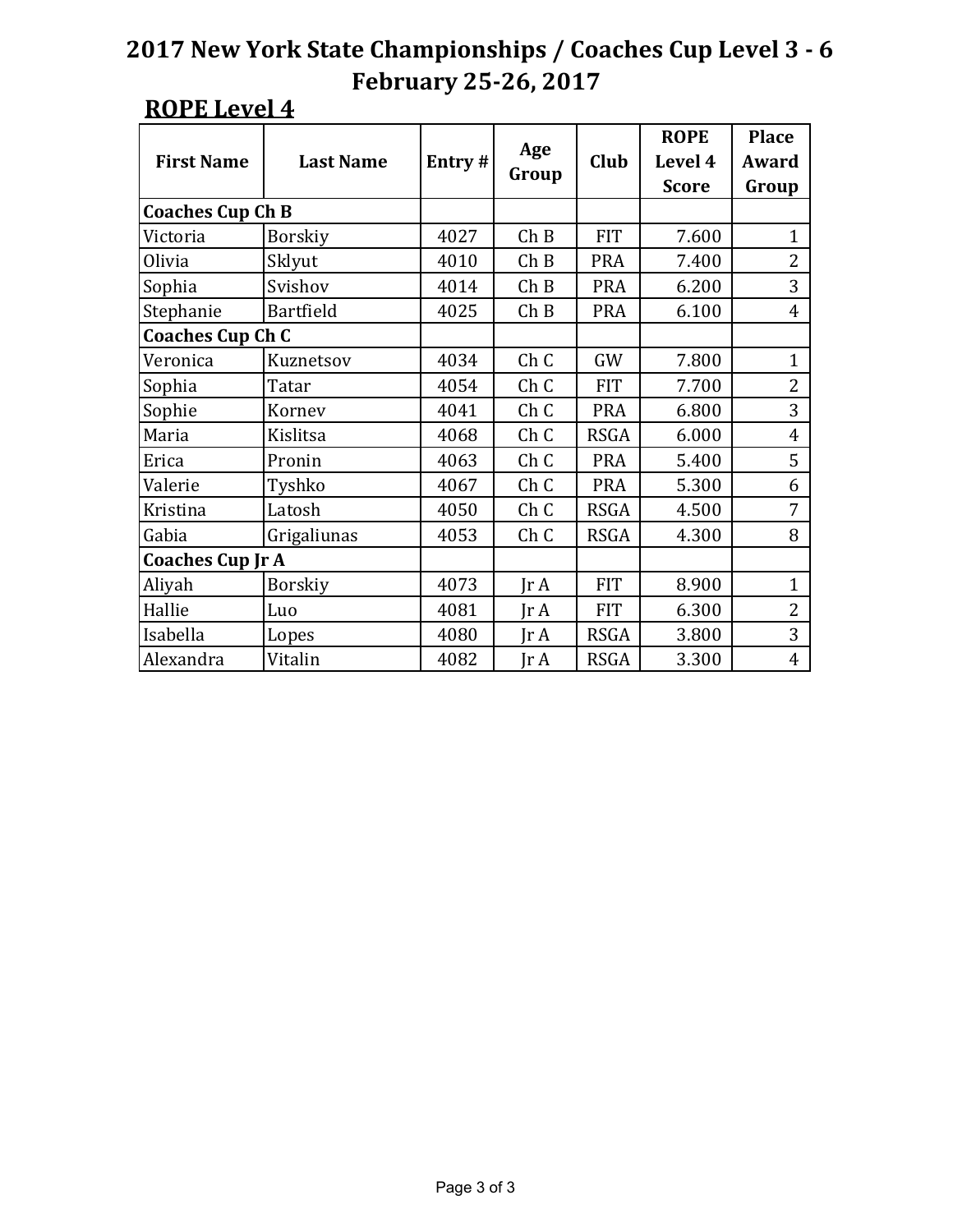|                                 |                  |        |                 |             | <b>HOOP</b>  | <b>Place</b>   |
|---------------------------------|------------------|--------|-----------------|-------------|--------------|----------------|
| <b>First Name</b>               | <b>Last Name</b> | Entry# | Age             | <b>Club</b> | Level 4      | Award          |
|                                 |                  |        | Group           |             | <b>Score</b> | Group          |
| <b>New York State Ch B 2010</b> |                  |        |                 |             |              |                |
| Louisa                          | Konnik           | 4002   | Ch B            | <b>DYN</b>  | 7.800        | $\mathbf{1}$   |
| Emma                            | Margolin         | 4003   | Ch B            | <b>DYN</b>  | 6.400        | $\overline{2}$ |
| Ariana                          | Akatev           | 4001   | ChB             | <b>DYN</b>  | 5.600        | 3              |
| Victoria                        | Sklyarov         | 4008   | Ch B            | <b>ISA</b>  | 4.700        | 4              |
| Alexa                           | Meza             | 4007   | ChB             | <b>BRR</b>  | 3.000        | 5              |
| Mariel                          | Artjomova        | 4005   | Ch B            | <b>ISA</b>  | 2.600        | 6              |
| Diana                           | Motylev          | 4004   | Ch B            | <b>BRR</b>  | 2.000        | 7              |
| <b>New York State Ch B 2009</b> |                  |        |                 |             |              |                |
| Nicole                          | Zaripova         | 4021   | ChB             | <b>ISA</b>  | 8.100        | $\mathbf{1}$   |
| Aleksia                         | Khilkevich       | 4017   | Ch B            | <b>ISA</b>  | 7.800        | $\overline{2}$ |
| Alexis                          | Khodorovskaya    | 4009   | Ch B            | <b>ISA</b>  | 6.800        | 3              |
| Daniella                        | Gurevich         | 4015   | ChB             | GOR         | 6.300        | $\overline{4}$ |
| Ava                             | Farberova        | 4018   | Ch B            | <b>MAT</b>  | 5.800        | 5              |
| Dana                            | Gendel           | 4023   | Ch B            | GOR         | 5.700        | 6              |
| Alina                           | Ajgirevich       | 4026   | ChB             | GOR         | 5.500        | 7              |
| Evelyn                          | <b>Bokun</b>     | 4012   | Ch B            | <b>ISA</b>  | 5.400        | 8              |
| Veronica                        | Dovzhanyn        | 4020   | Ch B            | <b>ISA</b>  | 5.300        | 9              |
| Julia                           | Roudnitsky       | 4019   | Ch B            | <b>ISA</b>  | 5.100        | 10             |
| Andria                          | Huang            | 4022   | Ch B            | <b>ISA</b>  | 5.100        | 10             |
| Nicole                          | Fishman          | 4024   | ChB             | <b>BRR</b>  | 4.200        | 12             |
| Victoria                        | Dyavgo           | 4016   | Ch B            | <b>BRR</b>  | 4.100        | 13             |
| Angela                          | <b>Bokun</b>     | 4011   | Ch B            | <b>ISA</b>  | 4.000        | 14             |
| Celine                          | Qu               | 4029   | Ch B            | <b>ISA</b>  | 4.000        | 14             |
| <b>New York State Ch C 2007</b> |                  |        |                 |             |              |                |
| Elena                           | Shumakh          | 4064   | Ch <sub>C</sub> | <b>MAT</b>  | 7.100        | $\mathbf 1$    |
| Polina                          | Kozyarchuk       | 4059   | Ch C            | <b>MAT</b>  | 7.000        | $\overline{2}$ |
| Alexandra                       | Morozova         | 4055   | Ch C            | <b>ISA</b>  | 6.800        | 3              |
| Nina                            | Starodubtseva    | 4065   | ChC             | GOR         | 6.300        | $\overline{4}$ |
| Adrianna                        | Matviiv          | 4057   | Ch C            | <b>ISA</b>  | 6.100        | 5              |
| Victoria                        | Davranova        | 4058   | Ch <sub>C</sub> | GOR         | 5.900        | 6              |
| Olivia                          | Alekhnovich      | 4056   | ChC             | <b>ISA</b>  | 5.800        | 7              |
| Gabrielle                       | Vernik           | 4061   | Ch C            | <b>MAT</b>  | 4.100        | 8              |
| Rebecca                         | Shtyfman         | 4066   | ChC             | <b>BRR</b>  | 3.500        | 9              |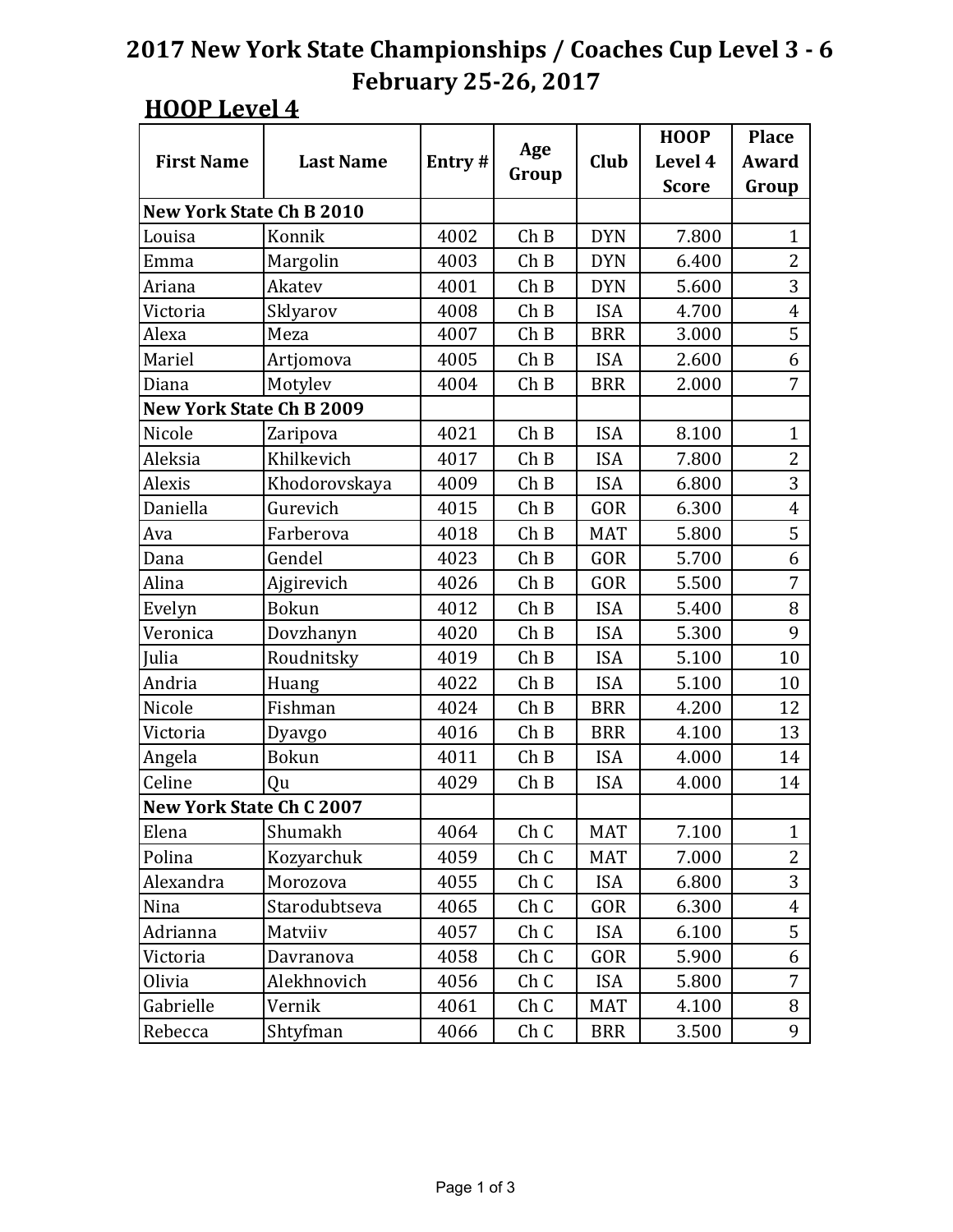|                                 |                  |        |                         |             | <b>HOOP</b>  | <b>Place</b>   |
|---------------------------------|------------------|--------|-------------------------|-------------|--------------|----------------|
| <b>First Name</b>               | <b>Last Name</b> | Entry# | Age                     | Club        | Level 4      | <b>Award</b>   |
|                                 |                  |        | Group                   |             | <b>Score</b> | Group          |
| <b>New York State Ch C 2008</b> |                  |        |                         |             |              |                |
| <b>Iulia</b>                    | Evin             | 4042   | Ch <sub>C</sub>         | GOR         | 8.900        | $\mathbf{1}$   |
| Taicia                          | Kim              | 4038   | Ch <sub>C</sub>         | GOR         | 7.800        | $\overline{2}$ |
| Julia                           | Kitter           | 4049   | Ch <sub>C</sub>         | <b>DYN</b>  | 7.100        | 3              |
| Alina                           | Isaeva           | 4036   | Ch <sub>C</sub>         | GOR         | 6.900        | $\overline{4}$ |
| Maria                           | Yurashkevich     | 4032   | Ch <sub>C</sub>         | <b>ISA</b>  | 6.400        | 5              |
| Dasha                           | Faynshteyn       | 4039   | Ch <sub>C</sub>         | <b>ISA</b>  | 6.200        | 6              |
| Katherine                       | Kobichev         | 4045   | Ch <sub>C</sub>         | <b>MAT</b>  | 6.100        | $\overline{7}$ |
| Alesia                          | Yurashkevich     | 4033   | Ch <sub>C</sub>         | <b>ISA</b>  | 6.000        | 8              |
| Anita                           | Lior             | 4037   | Ch C                    | <b>MAT</b>  | 5.200        | 9              |
| Julia                           | Lipkovich        | 4040   | Ch <sub>C</sub>         | GOR         | 5.200        | 9              |
| Sarah                           | Dudkin           | 4035   | Ch <sub>C</sub>         | <b>ISA</b>  | 5.000        | 11             |
| Olivia                          | Kim              | 4051   | Ch <sub>C</sub>         | <b>ISA</b>  | 4.400        | 12             |
| Daniela                         | Khaham           | 4048   | Ch <sub>C</sub>         | <b>MAT</b>  | 4.300        | 13             |
| Julia                           | Tumakaeva        | 4031   | Ch <sub>C</sub>         | <b>ISA</b>  | 4.100        | 14             |
| Meri                            | Minasian         | 4043   | Ch <sub>C</sub>         | <b>ISA</b>  | 3.000        | 15             |
| Eliana                          | Bonduryansky     | 4046   | Ch <sub>C</sub>         | <b>BRR</b>  |              | 16             |
| <b>New York State Jr A</b>      |                  |        |                         |             |              |                |
| Eva                             | Aronov           | 4072   | $\text{Tr }A$           | GOR         | 7.200        | $\mathbf{1}$   |
| Ariella                         | Glukhovskiy      | 4074   | IrA                     | <b>DYN</b>  | 7.100        | $\overline{2}$ |
| Alexis                          | <b>Beylis</b>    | 4079   | $\text{Tr }A$           | <b>MAT</b>  | 6.300        | 3              |
| Tahari                          | Konate           | 4078   | $\text{Tr }A$           | <b>WHGF</b> | 6.000        | $\overline{4}$ |
| Vienn                           | Kelmendi         | 4075   | IrA                     | <b>MAT</b>  | 5.200        | 5              |
| Nokhid                          | Akhmedkhanova    | 4071   | $\text{Tr }A$           | <b>BRR</b>  | 3.600        | 6              |
| Julia                           | Yusupov          | 4077   | $\text{Tr } \mathbf{A}$ | GOR         | 3.400        | $\overline{7}$ |
| <b>New York State Jr B</b>      |                  |        |                         |             |              |                |
| Zeran                           | Fei              | 4084   | JrB                     | <b>ISA</b>  | 6.200        | $\mathbf{1}$   |
| Aida                            | Niang            | 4085   | Ir B                    | <b>WHGF</b> | 5.200        | $\overline{2}$ |
| Shoshana                        | Odinyayeva       | 4083   | Ir B                    | <b>MAT</b>  | 4.200        | 3              |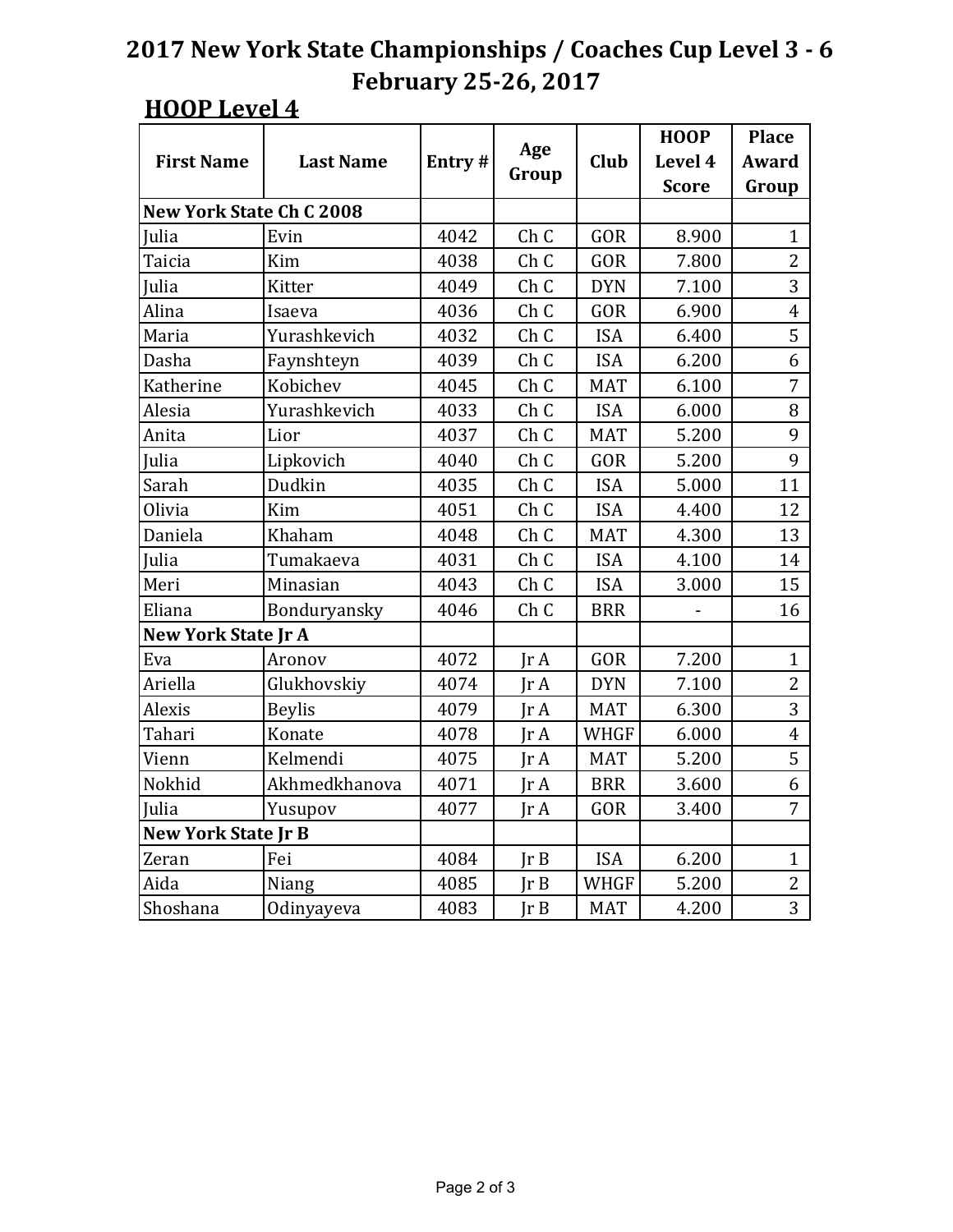|                         |                  |        |                 |             | <b>HOOP</b>  | <b>Place</b>   |
|-------------------------|------------------|--------|-----------------|-------------|--------------|----------------|
| <b>First Name</b>       | <b>Last Name</b> | Entry# | Age             | Club        | Level 4      | Award          |
|                         |                  |        | Group           |             | <b>Score</b> | Group          |
| <b>Coaches Cup Ch B</b> |                  |        |                 |             |              |                |
| Victoria                | <b>Borskiy</b>   | 4027   | Ch B            | <b>FIT</b>  | 9.300        | $\mathbf{1}$   |
| Olivia                  | Sklyut           | 4010   | ChB             | <b>PRA</b>  | 6.800        | $\overline{2}$ |
| Sophia                  | Svishov          | 4014   | ChB             | <b>PRA</b>  | 6.400        | 3              |
| Stephanie               | <b>Bartfield</b> | 4025   | Ch B            | <b>PRA</b>  | 4.900        | 4              |
| <b>Coaches Cup Ch C</b> |                  |        |                 |             |              |                |
| Sophia                  | Tatar            | 4054   | ChC             | <b>FIT</b>  | 8.300        | $\mathbf{1}$   |
| Veronica                | Kuznetsov        | 4034   | ChC             | GW          | 6.800        | $\overline{2}$ |
| Sophie                  | Kornev           | 4041   | Ch <sub>C</sub> | <b>PRA</b>  | 6.400        | 3              |
| Maria                   | Kislitsa         | 4068   | ChC             | <b>RSGA</b> | 4.900        | $\overline{4}$ |
| Erica                   | Pronin           | 4063   | Ch <sub>C</sub> | <b>PRA</b>  | 4.800        | 5              |
| Kristina                | Latosh           | 4050   | Ch <sub>C</sub> | <b>RSGA</b> | 4.700        | 6              |
| Gabia                   | Grigaliunas      | 4053   | Ch <sub>C</sub> | <b>RSGA</b> | 4.300        | 7              |
| Valerie                 | Tyshko           | 4067   | Ch <sub>C</sub> | <b>PRA</b>  | 3.000        | 8              |
| <b>Coaches Cup Jr A</b> |                  |        |                 |             |              |                |
| Hallie                  | Luo              | 4081   | $\text{Ir } A$  | <b>FIT</b>  | 8.200        | $\mathbf{1}$   |
| Aliyah                  | <b>Borskiy</b>   | 4073   | Jr A            | <b>FIT</b>  | 7.700        | 2              |
| Alexandra               | Vitalin          | 4082   | IrA             | <b>RSGA</b> | 6.100        | 3              |
| Isabella                | Lopes            | 4080   | Jr A            | <b>RSGA</b> | 3.300        | $\overline{4}$ |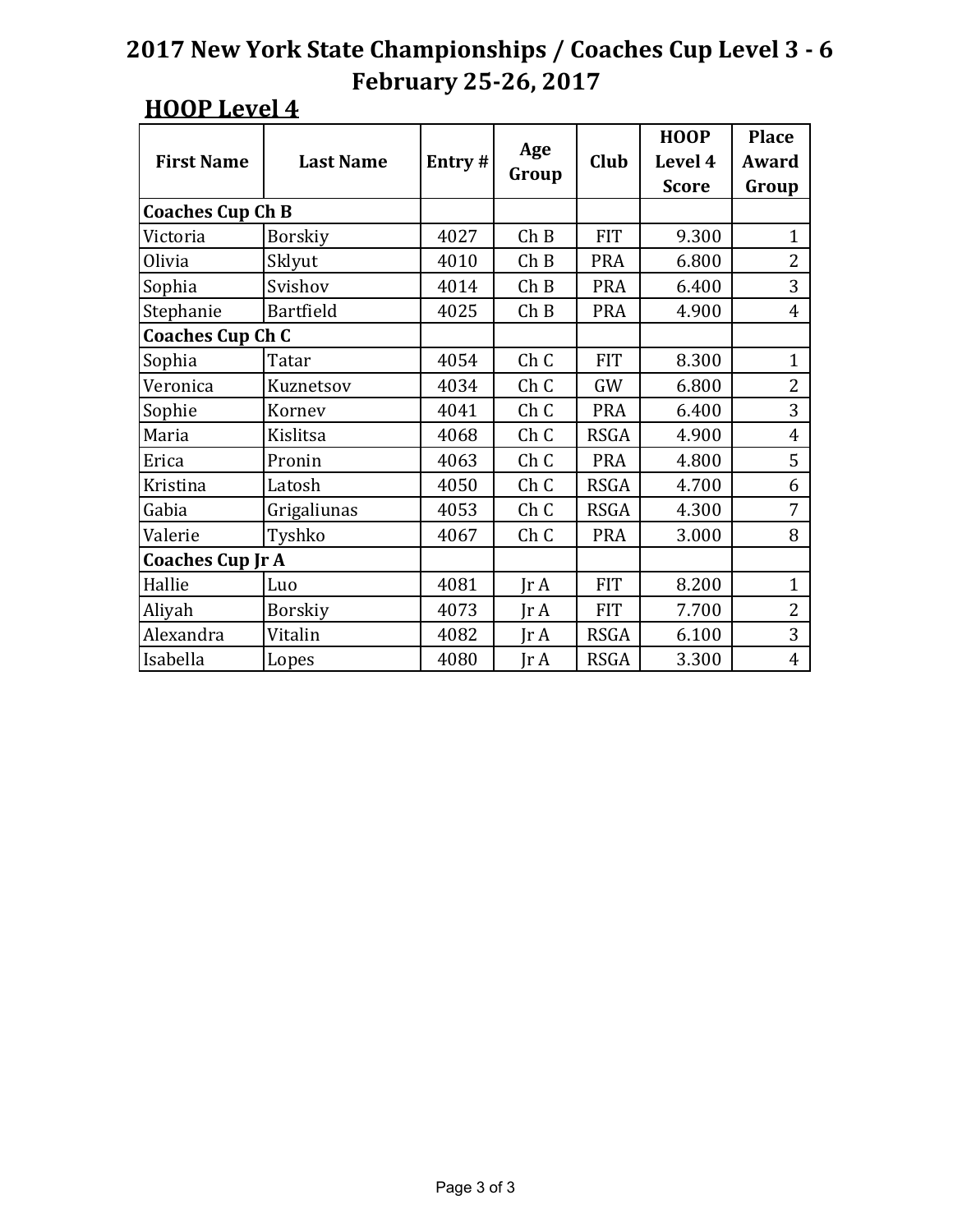| <b>First Name</b>               | <b>Last Name</b> | Entry# | Age   | <b>Club</b> | <b>Floor</b> | Rope  | <b>All Round</b><br>Hoop |              | <b>Place</b><br>Award |
|---------------------------------|------------------|--------|-------|-------------|--------------|-------|--------------------------|--------------|-----------------------|
|                                 |                  |        | Group |             |              |       |                          | <b>Score</b> | Group                 |
| <b>New York State Ch B 2010</b> |                  |        |       |             |              |       |                          |              |                       |
| Louisa                          | Konnik           | 4002   | Ch B  | <b>DYN</b>  | 8.300        | 6.800 | 7.800                    | 22.900       | $\mathbf{1}$          |
| Ariana                          | Akatev           | 4001   | ChB   | <b>DYN</b>  | 7.400        | 6.900 | 5.600                    | 19.900       | $\overline{2}$        |
| Emma                            | Margolin         | 4003   | Ch B  | <b>DYN</b>  | 6.800        | 6.500 | 6.400                    | 19.700       | 3                     |
| Victoria                        | Sklyarov         | 4008   | Ch B  | <b>ISA</b>  | 5.500        | 4.300 | 4.700                    | 14.500       | $\overline{4}$        |
| Alexa                           | Meza             | 4007   | Ch B  | <b>BRR</b>  | 4.500        | 3.900 | 3.000                    | 11.400       | $\overline{5}$        |
| Mariel                          | Artjomova        | 4005   | Ch B  | <b>ISA</b>  | 3.600        | 2.700 | 2.600                    | 8.900        | 6                     |
| Diana                           | Motylev          | 4004   | ChB   | <b>BRR</b>  | 4.100        | 2.700 | 2.000                    | 8.800        | 7                     |
| New York State Ch B 2009        |                  |        |       |             |              |       |                          |              |                       |
| Nicole                          | Zaripova         | 4021   | ChB   | <b>ISA</b>  | 8.800        | 7.500 | 8.100                    | 24.400       | $\mathbf{1}$          |
| Aleksia                         | Khilkevich       | 4017   | Ch B  | <b>ISA</b>  | 7.300        | 6.200 | 7.800                    | 21.300       | $\overline{2}$        |
| Andria                          | Huang            | 4022   | Ch B  | <b>ISA</b>  | 7.500        | 6.900 | 5.100                    | 19.500       | 3                     |
| Ava                             | Farberova        | 4018   | Ch B  | <b>MAT</b>  | 7.600        | 5.400 | 5.800                    | 18.800       | $\overline{4}$        |
| Julia                           | Roudnitsky       | 4019   | Ch B  | <b>ISA</b>  | 6.800        | 6.400 | 5.100                    | 18.300       | 5                     |
| Alexis                          | Khodorovskaya    | 4009   | Ch B  | <b>ISA</b>  | 5.800        | 5.700 | 6.800                    | 18.300       | 6                     |
| Veronica                        | Dovzhanyn        | 4020   | Ch B  | <b>ISA</b>  | 7.100        | 5.200 | 5.300                    | 17.600       | 7                     |
| Dana                            | Gendel           | 4023   | Ch B  | GOR         | 5.800        | 5.800 | 5.700                    | 17.300       | $\, 8$                |
| Evelyn                          | <b>Bokun</b>     | 4012   | Ch B  | <b>ISA</b>  | 6.400        | 4.900 | 5.400                    | 16.700       | 9                     |
| Celine                          | Qu               | 4029   | Ch B  | <b>ISA</b>  | 6.800        | 5.800 | 4.000                    | 16.600       | 10                    |
| Alina                           | Ajgirevich       | 4026   | Ch B  | GOR         | 6.700        | 4.400 | 5.500                    | 16.600       | 11                    |
| Daniella                        | Gurevich         | 4015   | Ch B  | GOR         | 5.800        | 4.300 | 6.300                    | 16.400       | 12                    |
| Angela                          | <b>Bokun</b>     | 4011   | Ch B  | <b>ISA</b>  | 7.200        | 4.500 | 4.000                    | 15.700       | 13                    |
| Nicole                          | Fishman          | 4024   | Ch B  | <b>BRR</b>  | 5.100        | 4.000 | 4.200                    | 13.300       | 14                    |
| Victoria                        | Dyavgo           | 4016   | Ch B  | <b>BRR</b>  | 4.100        | 4.800 | 4.100                    | 13.000       | 15                    |
| <b>New York State Ch C 2007</b> |                  |        |       |             |              |       |                          |              |                       |
| Nina                            | Starodubtseva    | 4065   | Ch C  | GOR         | 8.400        | 6.500 | 6.300                    | 21.200       | $\mathbf{1}$          |
| Alexandra                       | Morozova         | 4055   | Ch C  | <b>ISA</b>  | 7.600        | 6.500 | 6.800                    | 20.900       | $\overline{2}$        |
| Polina                          | Kozyarchuk       | 4059   | Ch C  | <b>MAT</b>  | 7.700        | 5.000 | 7.000                    | 19.700       | 3                     |
| Victoria                        | Davranova        | 4058   | Ch C  | GOR         | 7.500        | 6.200 | 5.900                    | 19.600       | $\overline{4}$        |
| Olivia                          | Alekhnovich      | 4056   | Ch C  | ISA         | 6.900        | 6.100 | 5.800                    | 18.800       | 5                     |
| Elena                           | Shumakh          | 4064   | Ch C  | <b>MAT</b>  | 7.200        | 4.400 | 7.100                    | 18.700       | 6                     |
| Adrianna                        | Matviiv          | 4057   | Ch C  | <b>ISA</b>  | 7.400        | 5.000 | 6.100                    | 18.500       | $\overline{7}$        |
| Gabrielle                       | Vernik           | 4061   | Ch C  | MAT         | 6.800        | 3.600 | 4.100                    | 14.500       | 8                     |
| Rebecca                         | Shtyfman         | 4066   | Ch C  | <b>BRR</b>  | 4.900        | 2.000 | 3.500                    | 10.400       | 9                     |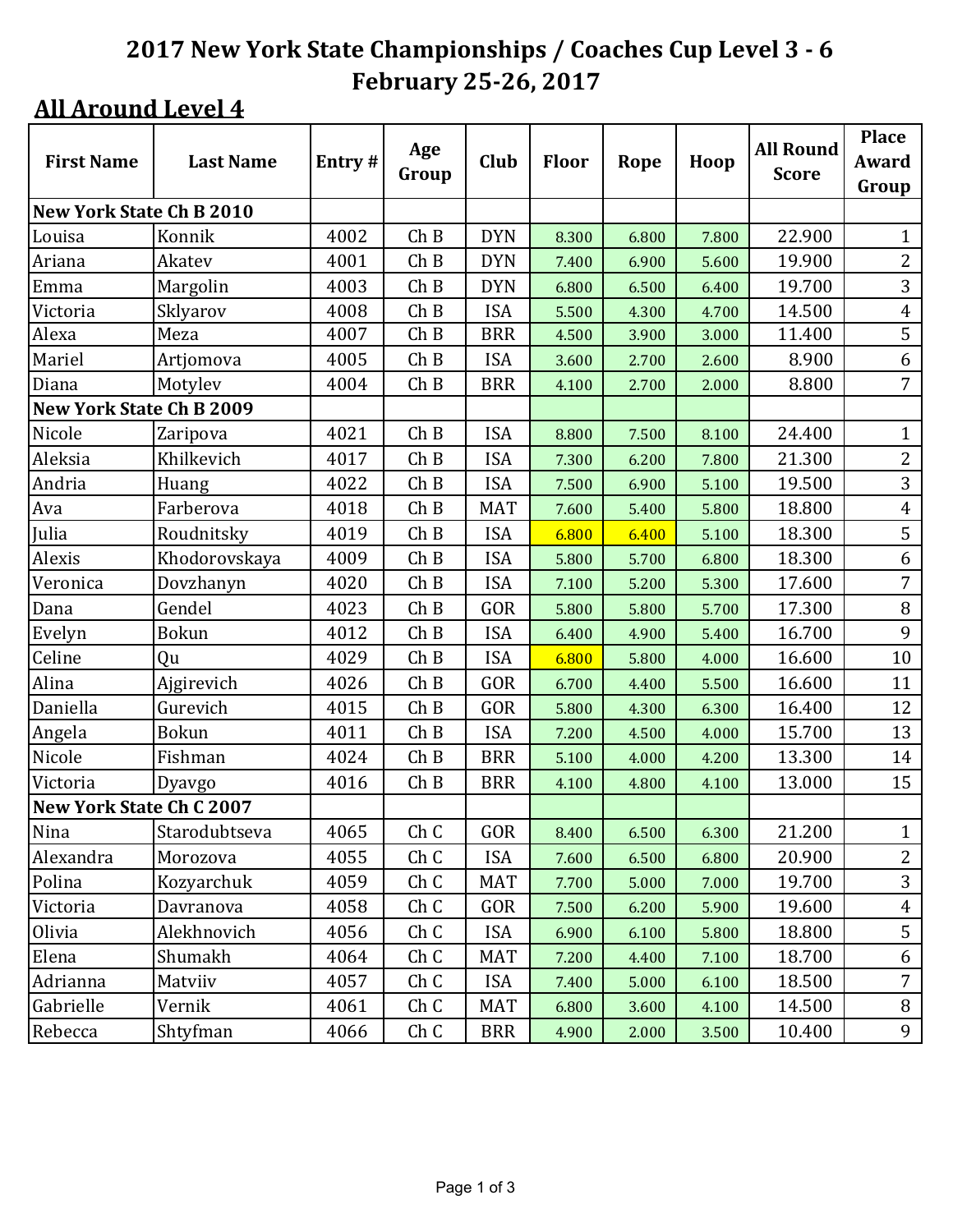| <b>First Name</b>               | <b>Last Name</b> | Entry# | Age<br>Group            | Club        | <b>Floor</b> | Rope  | Hoop  | <b>All Round</b><br><b>Score</b> | <b>Place</b><br>Award<br>Group |
|---------------------------------|------------------|--------|-------------------------|-------------|--------------|-------|-------|----------------------------------|--------------------------------|
| <b>New York State Ch C 2008</b> |                  |        |                         |             |              |       |       |                                  |                                |
| Julia                           | Evin             | 4042   | Ch <sub>C</sub>         | GOR         | 8.700        | 7.200 | 8.900 | 24.800                           | $\mathbf{1}$                   |
| Taicia                          | Kim              | 4038   | Ch <sub>C</sub>         | GOR         | 8.800        | 6.600 | 7.800 | 23.200                           | $\overline{2}$                 |
| Julia                           | Kitter           | 4049   | Ch C                    | <b>DYN</b>  | 7.800        | 7.600 | 7.100 | 22.500                           | 3                              |
| Alesia                          | Yurashkevich     | 4033   | Ch C                    | <b>ISA</b>  | 8.100        | 7.400 | 6.000 | 21.500                           | $\overline{4}$                 |
| Alina                           | Isaeva           | 4036   | Ch <sub>C</sub>         | GOR         | 7.300        | 6.300 | 6.900 | 20.500                           | 5                              |
| Maria                           | Yurashkevich     | 4032   | Ch <sub>C</sub>         | <b>ISA</b>  | 7.400        | 6.400 | 6.400 | 20.200                           | 6                              |
| Dasha                           | Faynshteyn       | 4039   | Ch <sub>C</sub>         | <b>ISA</b>  | 7.300        | 6.300 | 6.200 | 19.800                           | 7                              |
| Sarah                           | Dudkin           | 4035   | Ch <sub>C</sub>         | <b>ISA</b>  | 7.900        | 6.800 | 5.000 | 19.700                           | $\, 8$                         |
| Anita                           | Lior             | 4037   | Ch C                    | <b>MAT</b>  | 8.000        | 6.000 | 5.200 | 19.200                           | 9                              |
| Olivia                          | Kim              | 4051   | Ch <sub>C</sub>         | <b>ISA</b>  | 6.500        | 5.800 | 4.400 | 16.700                           | 10                             |
| Katherine                       | Kobichev         | 4045   | Ch C                    | <b>MAT</b>  | 6.500        | 3.500 | 6.100 | 16.100                           | 11                             |
| Julia                           | Lipkovich        | 4040   | Ch C                    | GOR         | 5.800        | 3.500 | 5.200 | 14.500                           | 12                             |
| Daniela                         | Khaham           | 4048   | Ch C                    | <b>MAT</b>  | 6.900        | 3.000 | 4.300 | 14.200                           | 13                             |
| Julia                           | Tumakaeva        | 4031   | Ch <sub>C</sub>         | <b>ISA</b>  | 6.100        | 4.000 | 4.100 | 14.200                           | 14                             |
| Meri                            | Minasian         | 4043   | Ch C                    | <b>ISA</b>  | 5.800        | 3.400 | 3.000 | 12.200                           | 15                             |
| Eliana                          | Bonduryansky     | 4046   | Ch <sub>C</sub>         | <b>BRR</b>  | 2.400        |       |       | 2.400                            | 16                             |
| New York State Jr A             |                  |        |                         |             |              |       |       |                                  |                                |
| Eva                             | Aronov           | 4072   | JrA                     | GOR         | 8.000        | 6.400 | 7.200 | 21.600                           | $\mathbf{1}$                   |
| Ariella                         | Glukhovskiy      | 4074   | $\text{Tr }A$           | <b>DYN</b>  | 6.800        | 5.400 | 7.100 | 19.300                           | $\overline{2}$                 |
| Tahari                          | Konate           | 4078   | $\text{Tr }A$           | <b>WHGF</b> | 8.100        | 5.000 | 6.000 | 19.100                           | 3                              |
| Alexis                          | <b>Beylis</b>    | 4079   | $\text{Tr } \mathbf{A}$ | <b>MAT</b>  | 5.800        | 4.000 | 6.300 | 16.100                           | $\overline{4}$                 |
| Julia                           | Yusupov          | 4077   | $\text{Tr }A$           | GOR         | 5.600        | 5.100 | 3.400 | 14.100                           | 5                              |
| Vienn                           | Kelmendi         | 4075   | $\text{Tr }A$           | <b>MAT</b>  | 5.300        | 3.600 | 5.200 | 14.100                           | 6                              |
| Nokhid                          | Akhmedkhanova    | 4071   | $\text{Tr }A$           | <b>BRR</b>  | 5.600        | 3.900 | 3.600 | 13.100                           | 7                              |
| <b>New York State Jr B</b>      |                  |        |                         |             |              |       |       |                                  |                                |
| Zeran                           | Fei              | 4084   | Ir B                    | <b>ISA</b>  | 7.100        | 6.100 | 6.200 | 19.400                           | $\mathbf{1}$                   |
| Aida                            | Niang            | 4085   | $\text{Tr } B$          | <b>WHGF</b> | 4.600        | 4.400 | 5.200 | 14.200                           | $\overline{2}$                 |
| Shoshana                        | Odinyayeva       | 4083   | $\text{Tr } B$          | <b>MAT</b>  | 5.800        | 3.500 | 4.200 | 13.500                           | $\overline{3}$                 |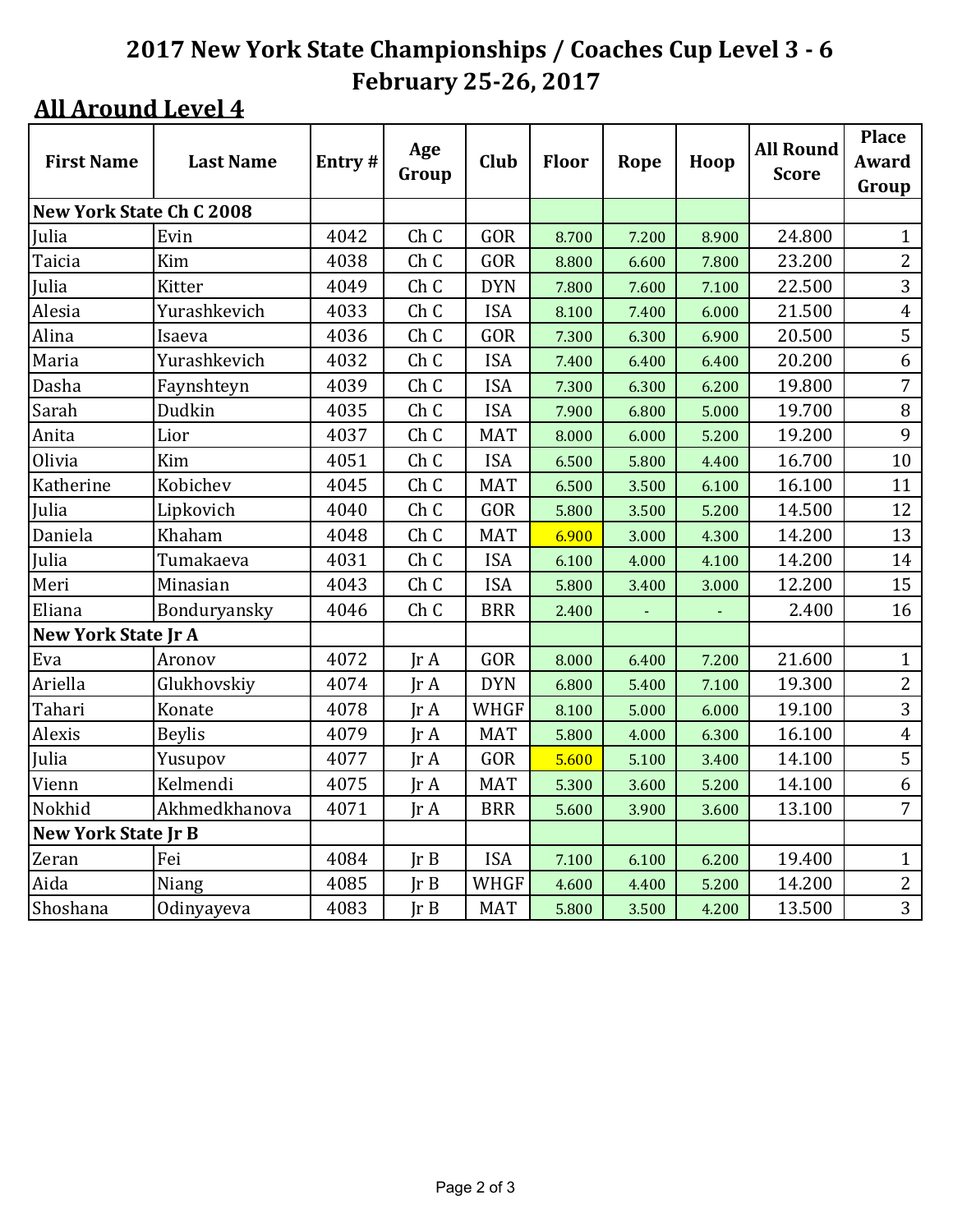| <b>First Name</b>       | <b>Last Name</b> | Entry# | Age<br>Group            | Club        | <b>Floor</b> | Rope  | Hoop  | <b>All Round</b><br><b>Score</b> | <b>Place</b><br>Award<br>Group |
|-------------------------|------------------|--------|-------------------------|-------------|--------------|-------|-------|----------------------------------|--------------------------------|
| <b>Coaches Cup Ch B</b> |                  |        |                         |             |              |       |       |                                  |                                |
| Victoria                | Borskiy          | 4027   | Ch B                    | <b>FIT</b>  | 8.200        | 7.600 | 9.300 | 25.100                           | $\mathbf{1}$                   |
| Olivia                  | Sklyut           | 4010   | Ch B                    | <b>PRA</b>  | 8.800        | 7.400 | 6.800 | 23.000                           | $\overline{2}$                 |
| Sophia                  | Svishov          | 4014   | Ch B                    | <b>PRA</b>  | 7.700        | 6.200 | 6.400 | 20.300                           | 3                              |
| Stephanie               | Bartfield        | 4025   | Ch B                    | <b>PRA</b>  | 7.200        | 6.100 | 4.900 | 18.200                           | $\overline{4}$                 |
| <b>Coaches Cup Ch C</b> |                  |        |                         |             |              |       |       |                                  |                                |
| Sophia                  | Tatar            | 4054   | Ch <sub>C</sub>         | <b>FIT</b>  | 8.600        | 7.700 | 8.300 | 24.600                           | $\mathbf{1}$                   |
| Veronica                | Kuznetsov        | 4034   | Ch C                    | GW          | 8.200        | 7.800 | 6.800 | 22.800                           | $\overline{2}$                 |
| Sophie                  | Kornev           | 4041   | ChC                     | <b>PRA</b>  | 7.400        | 6.800 | 6.400 | 20.600                           | 3                              |
| Maria                   | Kislitsa         | 4068   | Ch <sub>C</sub>         | <b>RSGA</b> | 8.200        | 6.000 | 4.900 | 19.100                           | $\overline{4}$                 |
| Erica                   | Pronin           | 4063   | Ch C                    | <b>PRA</b>  | 7.600        | 5.400 | 4.800 | 17.800                           | 5                              |
| Kristina                | Latosh           | 4050   | Ch C                    | <b>RSGA</b> | 7.200        | 4.500 | 4.700 | 16.400                           | 6                              |
| Valerie                 | Tyshko           | 4067   | ChC                     | <b>PRA</b>  | 6.800        | 5.300 | 3.000 | 15.100                           | 7                              |
| Gabia                   | Grigaliunas      | 4053   | ChC                     | <b>RSGA</b> | 6.300        | 4.300 | 4.300 | 14.900                           | 8                              |
| <b>Coaches Cup Jr A</b> |                  |        |                         |             |              |       |       |                                  |                                |
| Aliyah                  | Borskiy          | 4073   | $\text{Tr } \mathbf{A}$ | <b>FIT</b>  | 9.400        | 8.900 | 7.700 | 26.000                           | $\mathbf{1}$                   |
| Hallie                  | Luo              | 4081   | $\text{Tr } \mathbf{A}$ | <b>FIT</b>  | 8.900        | 6.300 | 8.200 | 23.400                           | $\overline{2}$                 |
| Alexandra               | Vitalin          | 4082   | JrA                     | <b>RSGA</b> | 6.500        | 3.300 | 6.100 | 15.900                           | 3                              |
| Isabella                | Lopes            | 4080   | $\text{Tr } \mathbf{A}$ | <b>RSGA</b> | 3.300        | 3.800 | 3.300 | 10.400                           | $\overline{4}$                 |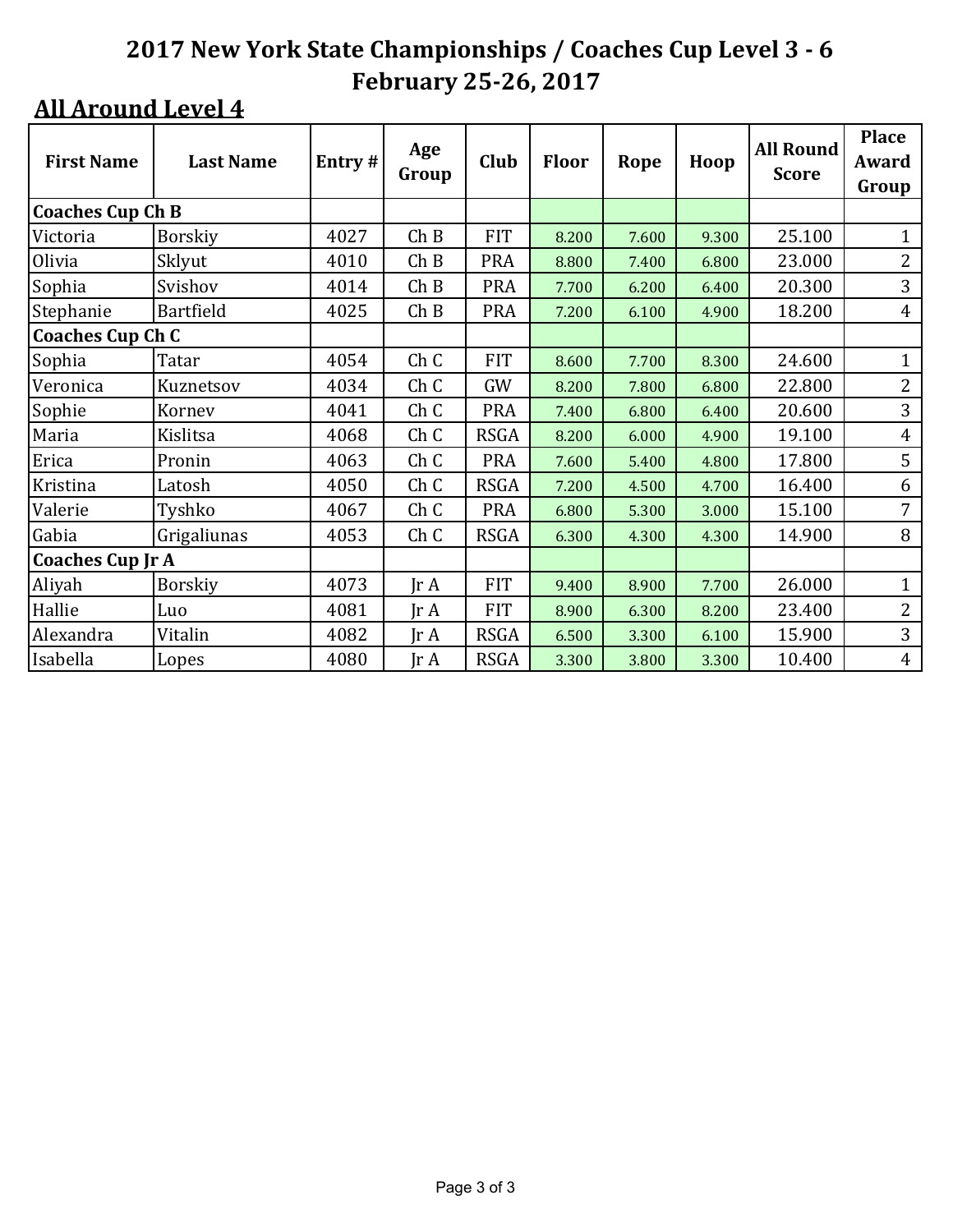|                            |                  |        |                         |             | <b>FLOOR</b> | <b>Place</b>   |
|----------------------------|------------------|--------|-------------------------|-------------|--------------|----------------|
| <b>First Name</b>          | <b>Last Name</b> | Entry# | Age                     | <b>Club</b> | Level 5      | Award          |
|                            |                  |        | Group                   |             | <b>Score</b> | Group          |
| <b>New York State Ch B</b> |                  |        |                         |             |              |                |
| Melissa                    | Ploshchadina     | 5001   | Ch B                    | <b>ISA</b>  | 8.800        | $\mathbf{1}$   |
| <b>New York State Ch C</b> |                  |        |                         |             |              |                |
| Milana                     | Abayeva          | 5013   | Ch <sub>C</sub>         | <b>ISA</b>  | 10.250       | $\mathbf{1}$   |
| Kyra                       | Sidon            | 5010   | ChC                     | <b>ISA</b>  | 9.950        | $\overline{2}$ |
| Alexandra                  | Zarvovskaya      | 5012   | Ch <sub>C</sub>         | GOR         | 9.300        | 3              |
| Zlata                      | Kogan            | 5004   | Ch <sub>C</sub>         | <b>ISA</b>  | 9.250        | $\overline{4}$ |
| Elizabeth                  | Ilyaich          | 5017   | ChC                     | <b>ISA</b>  | 8.400        | 5              |
| Lydia                      | Shorman          | 5008   | Ch <sub>C</sub>         | <b>MAT</b>  | 8.150        | 6              |
| Chloe                      | <b>Netis</b>     | 5022   | Ch <sub>C</sub>         | <b>MAT</b>  | 8.050        | $\overline{7}$ |
| Chloe                      | Gorohovsky       | 5006   | Ch <sub>C</sub>         | <b>ISA</b>  | 7.900        | 8              |
| Victoria                   | Shulman          | 5023   | Ch <sub>C</sub>         | <b>ISA</b>  | 7.900        | 8              |
| Michelle                   | <b>Belakh</b>    | 5014   | Ch <sub>C</sub>         | <b>ISA</b>  | 7.450        | 10             |
| Sofia                      | <b>Basilio</b>   | 5021   | Ch <sub>C</sub>         | <b>ROU</b>  | 7.450        | 10             |
| Angelica                   | Khandros         | 5009   | Ch <sub>C</sub>         | <b>ISA</b>  | 6.600        | 12             |
| Anjali                     | Ambooken         | 5020   | Ch <sub>C</sub>         | <b>ISA</b>  | 6.550        | 13             |
| Gisela                     | Yakubova         | 5024   | ChC                     | <b>ISA</b>  | 6.350        | 14             |
| Varvara                    | Demarcuks        | 5025   | Ch <sub>C</sub>         | <b>ISA</b>  | 5.800        | 15             |
| <b>New York State Jr A</b> |                  |        |                         |             |              |                |
| Sophia                     | Martinez         | 5026   | Ir A                    | <b>ISA</b>  | 8.650        | $\mathbf{1}$   |
| Kaitlyn                    | Kao              | 5033   | $\text{Ir } A$          | <b>ISA</b>  | 8.000        | $\overline{2}$ |
| Zarina                     | Khoshimova       | 5027   | $\text{Tr }A$           | <b>MAT</b>  | 7.950        | 3              |
| Kai-Ling                   | Vann             | 5028   | Ir A                    | <b>ROU</b>  | 7.700        | $\overline{4}$ |
| Lily                       | Tobiyash         | 5034   | $\text{Tr } \mathbf{A}$ | <b>MAT</b>  | 7.650        | 5              |
| Vilia                      | Protopopova      | 5036   | $\text{Tr }A$           | <b>DYN</b>  | 6.200        | 6              |
| Dina                       | Vistman          | 5030   | Jr A                    | <b>BRR</b>  | 4.050        | 7              |
| <b>New York State Jr B</b> |                  |        |                         |             |              |                |
| Layla                      | Khrayrullaeva    | 5041   | JrB                     | <b>DYN</b>  | 6.400        | $\mathbf{1}$   |
| Katheryn                   | Ramirez          | 5040   | JrB                     | <b>ROU</b>  | 6.300        | 2              |
| Madison                    | Valentin         | 5044   | JrB                     | <b>WHGF</b> | 6.000        | 3              |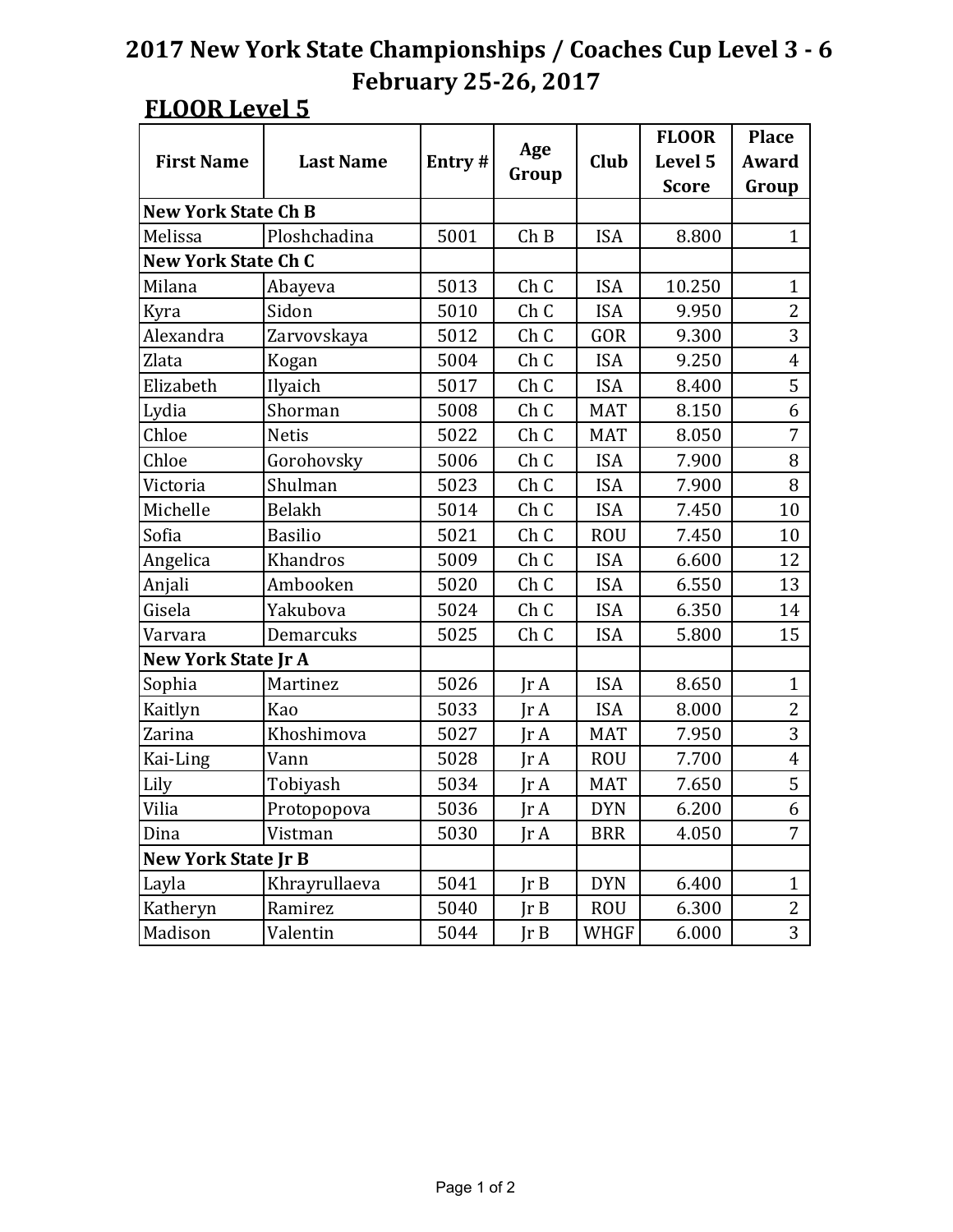|                             |                  |        |                 |             | <b>FLOOR</b> | <b>Place</b>   |
|-----------------------------|------------------|--------|-----------------|-------------|--------------|----------------|
| <b>First Name</b>           | <b>Last Name</b> | Entry# | Age             | Club        | Level 5      | Award          |
|                             |                  |        | Group           |             | <b>Score</b> | Group          |
| <b>Coaches Cup Ch B</b>     |                  |        |                 |             |              |                |
| Natasha                     | Furman           | 5003   | Ch B            | <b>RSGA</b> | 10.200       | $\mathbf{1}$   |
| Isabelle                    | Novoseletsky     | 5002   | Ch B            | <b>VIT</b>  | 9.450        | $\overline{2}$ |
| <b>Coaches Cup Ch C</b>     |                  |        |                 |             |              |                |
| Giselle                     | Vilkomir         | 5018   | Ch <sub>C</sub> | <b>FIT</b>  | 9.300        | $\mathbf{1}$   |
| Maya                        | Goykhman         | 5015   | Ch <sub>C</sub> | <b>PRA</b>  | 8.500        | $\overline{2}$ |
| Elora                       | Main             | 5011   | ChC             | GW          | 6.300        | 3              |
| Lihan                       | Ma               | 5019   | Ch <sub>C</sub> | GW          | 6.250        | $\overline{4}$ |
| <b>Coaches Cup Jr A</b>     |                  |        |                 |             |              |                |
| Alyssa                      | Lara             | 5037   | $\text{Tr }A$   | GW          | 9.450        | $\mathbf{1}$   |
| Serena                      | Chang            | 5039   | $\text{Ir } A$  | <b>FIT</b>  | 9.350        | $\overline{2}$ |
| Tova                        | Hayete           | 5038   | $\text{Ir } A$  | <b>FIT</b>  | 8.950        | 3              |
| Sloan                       | Tyler            | 5029   | Ir $A$          | <b>PRA</b>  | 8.250        | $\overline{4}$ |
| Kayla                       | Souliyadeth      | 5031   | $\text{Ir } A$  | GW          | 7.500        | 5              |
| <b>Ineligible for Award</b> |                  |        |                 |             |              |                |
| Sophia                      | Piltser          | 4060   | ChC             | <b>ISA</b>  | 8.400        |                |
| Sarah                       | <b>Kritikos</b>  | 4062   | Ch <sub>C</sub> | <b>ISA</b>  | 6.400        |                |
| Michelle                    | Bukachevskiy     | 4047   | ChC             | <b>ISA</b>  | 7.950        |                |
| Ekaterina                   | Gulin            | 4044   | ChC             | <b>ISA</b>  | 7.600        |                |
| Ilana                       | Podrobinok       | 4076   | $\text{Ir } A$  | <b>ISA</b>  | 5.350        |                |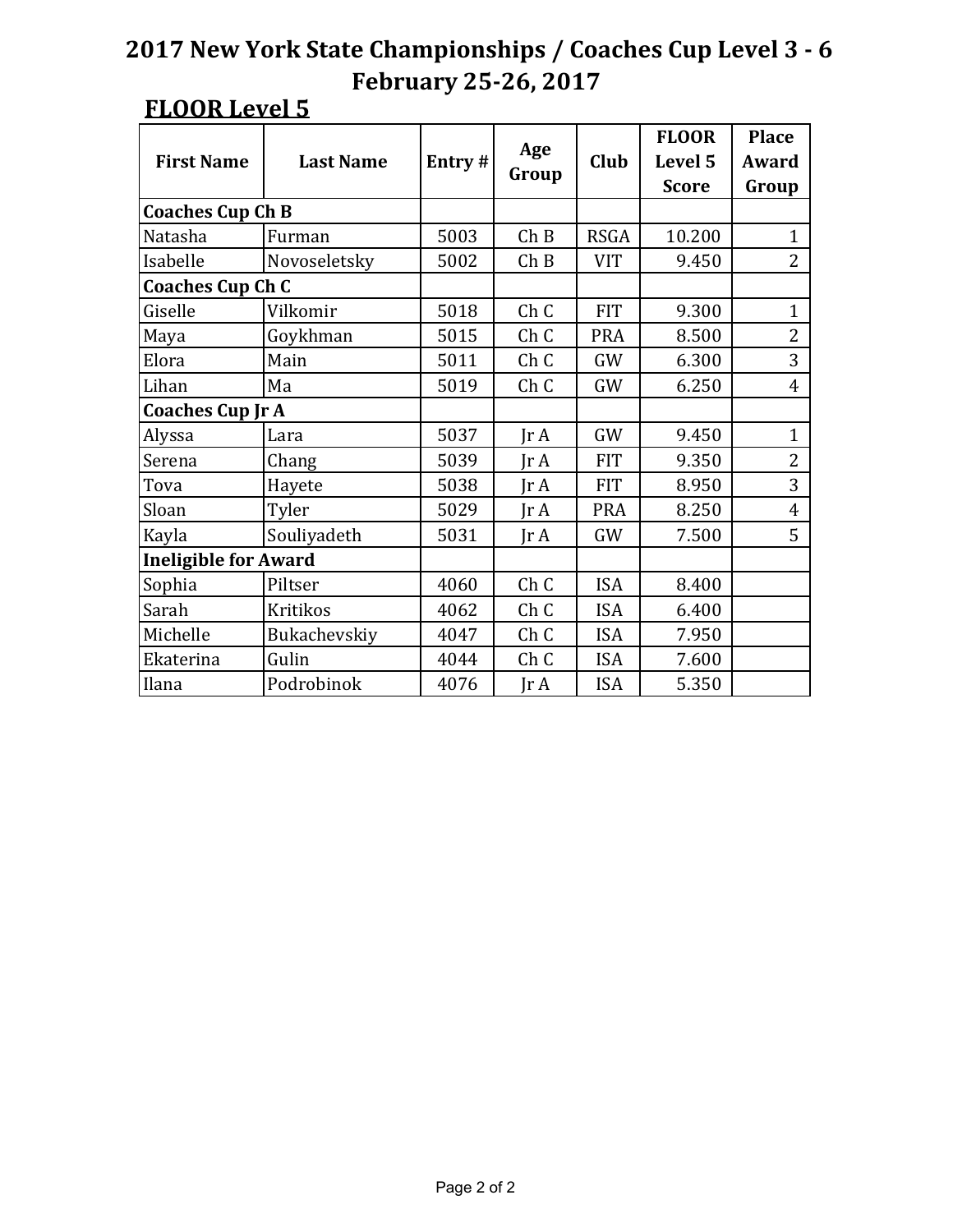|                            |                  |        |                 |            | <b>HOOP</b>  | <b>Place</b>   |
|----------------------------|------------------|--------|-----------------|------------|--------------|----------------|
| <b>First Name</b>          | <b>Last Name</b> | Entry# | Age             | Club       | Level 5      | Award          |
|                            |                  |        | Group           |            | <b>Score</b> | Group          |
| <b>New York State Ch B</b> |                  |        |                 |            |              |                |
| Melissa                    | Ploshchadina     | 5001   | Ch B            | <b>ISA</b> | 8.650        | $\mathbf{1}$   |
| <b>New York State Ch C</b> |                  |        |                 |            |              |                |
| Zlata                      | Kogan            | 5004   | Ch C            | <b>ISA</b> | 9.750        | $\mathbf{1}$   |
| Milana                     | Abayeva          | 5013   | Ch C            | <b>ISA</b> | 9.600        | $\overline{2}$ |
| Kyra                       | Sidon            | 5010   | Ch <sub>C</sub> | <b>ISA</b> | 7.700        | 3              |
| Alexandra                  | Zarvovskaya      | 5012   | Ch <sub>C</sub> | GOR        | 7.450        | $\overline{4}$ |
| Elizabeth                  | Ilyaich          | 5017   | Ch <sub>C</sub> | <b>ISA</b> | 7.450        | $\overline{4}$ |
| Michelle                   | <b>Belakh</b>    | 5014   | Ch <sub>C</sub> | <b>ISA</b> | 7.250        | 6              |
| Lydia                      | Shorman          | 5008   | Ch <sub>C</sub> | <b>MAT</b> | 7.050        | 7              |
| Chloe                      | Gorohovsky       | 5006   | Ch <sub>C</sub> | <b>ISA</b> | 7.000        | 8              |
| Sofia                      | <b>Basilio</b>   | 5021   | Ch <sub>C</sub> | <b>ROU</b> | 6.900        | 9              |
| Chloe                      | <b>Netis</b>     | 5022   | Ch <sub>C</sub> | <b>MAT</b> | 6.900        | 9              |
| Victoria                   | Shulman          | 5023   | Ch <sub>C</sub> | <b>ISA</b> | 6.200        | 11             |
| Angelica                   | Khandros         | 5009   | Ch <sub>C</sub> | <b>ISA</b> | 6.000        | 12             |
| Anjali                     | Ambooken         | 5020   | Ch <sub>C</sub> | <b>ISA</b> | 5.700        | 13             |
| Varvara                    | Demarcuks        | 5025   | Ch <sub>C</sub> | <b>ISA</b> | 5.400        | 14             |
| Gisela                     | Yakubova         | 5024   | Ch <sub>C</sub> | <b>ISA</b> | 5.100        | 15             |
| <b>New York State Jr A</b> |                  |        |                 |            |              |                |
| Sophia                     | Martinez         | 5026   | $\text{Tr }A$   | <b>ISA</b> | 7.150        | $\mathbf{1}$   |
| Kaitlyn                    | Kao              | 5033   | Ir A            | <b>ISA</b> | 6.700        | $\overline{2}$ |
| Kai-Ling                   | Vann             | 5028   | $\text{Tr }A$   | <b>ROU</b> | 5.600        | 3              |
| Lily                       | Tobiyash         | 5034   | Jr A            | <b>MAT</b> | 5.350        | $\overline{4}$ |
| Zarina                     | Khoshimova       | 5027   | Ir A            | <b>MAT</b> | 4.800        | 5              |
| Vilia                      | Protopopova      | 5036   | $\text{Tr }A$   | <b>DYN</b> | 4.750        | 6              |
| Dina                       | Vistman          | 5030   | JrA             | <b>BRR</b> | 3.900        | 7              |
| <b>New York State Jr B</b> |                  |        |                 |            |              |                |
| Katheryn                   | Ramirez          | 5040   | JrB             | <b>ROU</b> | 5.300        | $\mathbf{1}$   |
| Madison                    | Valentin         | 5044   | JrB             | WHGF       | 4.700        | $\overline{2}$ |
| Layla                      | Khrayrullaeva    | 5041   | Jr B            | <b>DYN</b> | 4.250        | 3              |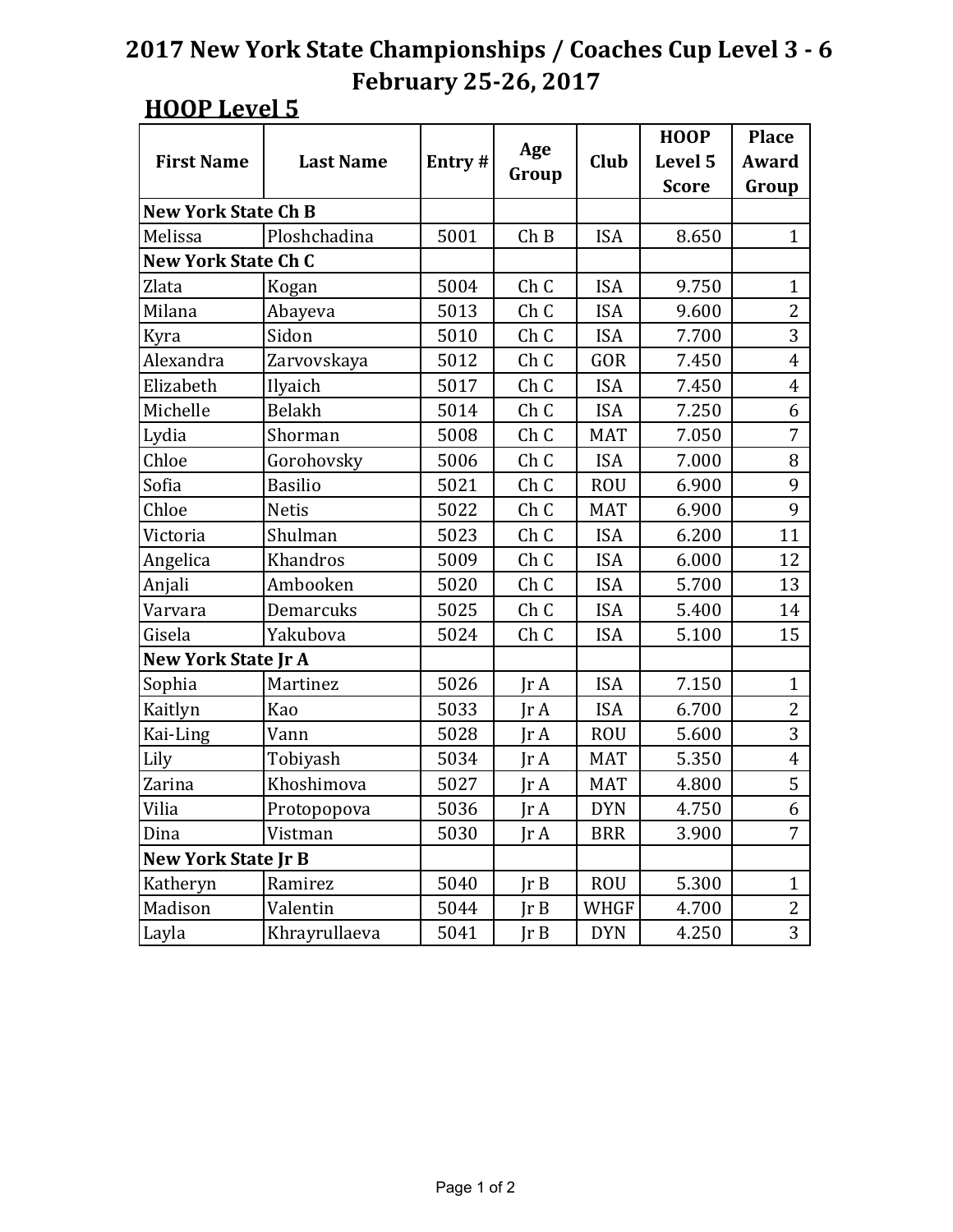|                             |                  |        |                 |             | <b>HOOP</b>  | <b>Place</b>   |
|-----------------------------|------------------|--------|-----------------|-------------|--------------|----------------|
| <b>First Name</b>           | <b>Last Name</b> | Entry# | Age             | Club        | Level 5      | Award          |
|                             |                  |        | Group           |             | <b>Score</b> | Group          |
| <b>Coaches Cup Ch B</b>     |                  |        |                 |             |              |                |
| Isabelle                    | Novoseletsky     | 5002   | Ch B            | <b>VIT</b>  | 8.250        | $\mathbf{1}$   |
| Natasha                     | Furman           | 5003   | Ch B            | <b>RSGA</b> | 7.850        | $\overline{2}$ |
| <b>Coaches Cup Ch C</b>     |                  |        |                 |             |              |                |
| Giselle                     | Vilkomir         | 5018   | Ch C            | <b>FIT</b>  | 7.300        | $\mathbf{1}$   |
| Maya                        | Goykhman         | 5015   | Ch <sub>C</sub> | <b>PRA</b>  | 6.450        | 2              |
| Elora                       | Main             | 5011   | Ch <sub>C</sub> | GW          | 5.050        | 3              |
| Lihan                       | Ma               | 5019   | Ch <sub>C</sub> | GW          | 4.400        | $\overline{4}$ |
| <b>Coaches Cup Jr A</b>     |                  |        |                 |             |              |                |
| Serena                      | Chang            | 5039   | IrA             | <b>FIT</b>  | 8.600        | $\mathbf{1}$   |
| Alyssa                      | Lara             | 5037   | IrA             | GW          | 7.800        | $\overline{2}$ |
| Sloan                       | Tyler            | 5029   | $\text{Ir } A$  | <b>PRA</b>  | 6.450        | 3              |
| Tova                        | Hayete           | 5038   | $\text{Ir } A$  | <b>FIT</b>  | 6.200        | 4              |
| Kayla                       | Souliyadeth      | 5031   | $\text{Tr }A$   | GW          | 5.000        | 5              |
| <b>Ineligible for Award</b> |                  |        |                 |             |              |                |
| Sophia                      | Piltser          | 4060   | Ch <sub>C</sub> | <b>ISA</b>  | 6.900        |                |
| Sarah                       | <b>Kritikos</b>  | 4062   | ChC             | <b>ISA</b>  | 5.700        |                |
| Ekaterina                   | Gulin            | 4044   | ChC             | <b>ISA</b>  | 7.050        |                |
| Michelle                    | Bukachevskiy     | 4047   | ChC             | <b>ISA</b>  | 5.700        |                |
| Ilana                       | Podrobinok       | 4076   | JrA             | <b>ISA</b>  | 4.800        |                |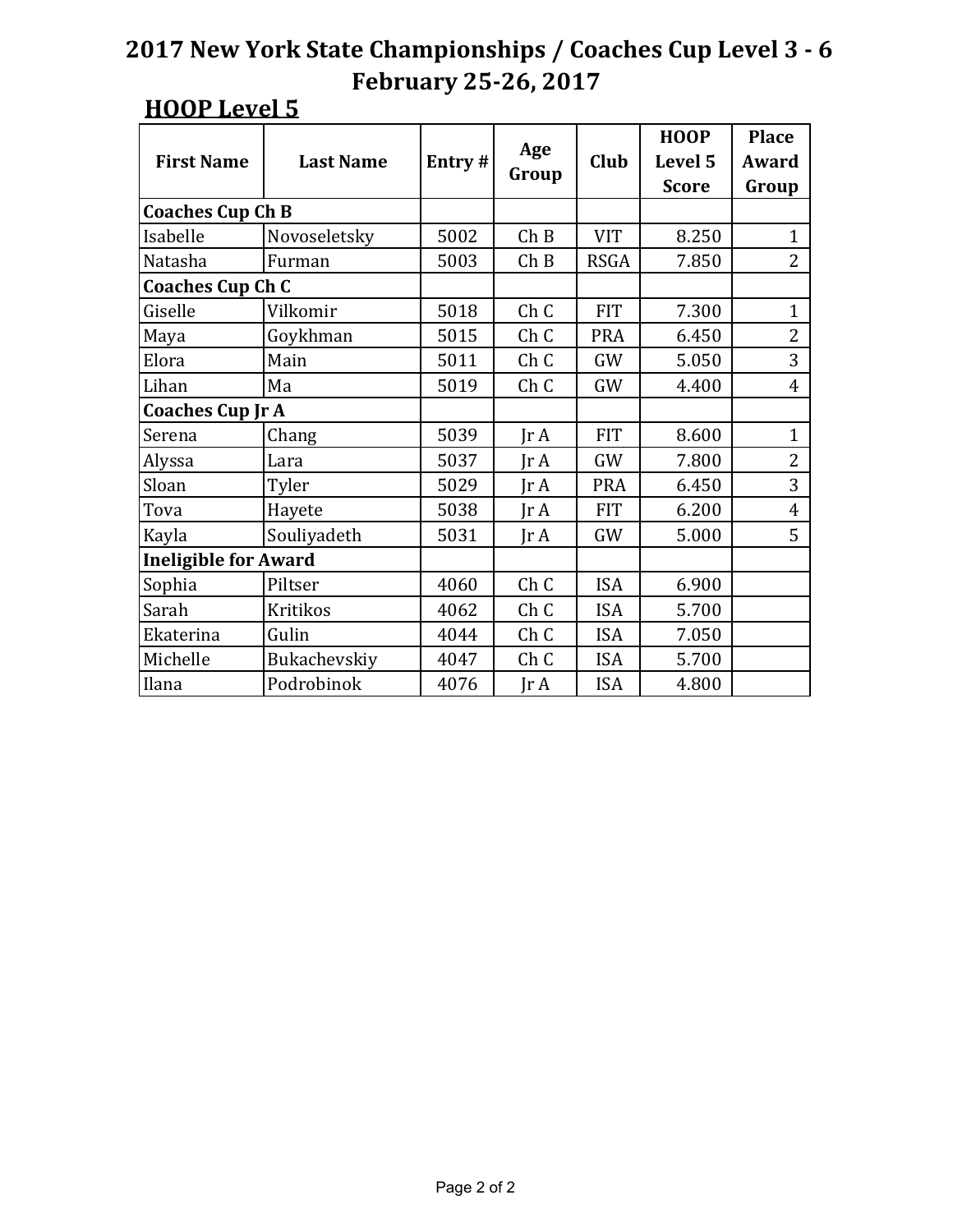#### **BALL Level 5**

|                            |                  |        |                 |             | <b>BALL</b>  | <b>Place</b>   |
|----------------------------|------------------|--------|-----------------|-------------|--------------|----------------|
| <b>First Name</b>          | <b>Last Name</b> | Entry# | Age             | <b>Club</b> | Level 5      | Award          |
|                            |                  |        | Group           |             | <b>Score</b> | Group          |
| <b>New York State Ch B</b> |                  |        |                 |             |              |                |
| Melissa                    | Ploshchadina     | 5001   | Ch B            | <b>ISA</b>  | 8.950        | $\mathbf{1}$   |
| <b>New York State Ch C</b> |                  |        |                 |             |              |                |
| Zlata                      | Kogan            | 5004   | Ch <sub>C</sub> | <b>ISA</b>  | 8.600        | $\mathbf{1}$   |
| Alexandra                  | Zarvovskaya      | 5012   | Ch <sub>C</sub> | GOR         | 8.600        | $\mathbf{1}$   |
| Victoria                   | Shulman          | 5023   | Ch <sub>C</sub> | <b>ISA</b>  | 8.150        | 3              |
| Milana                     | Abayeva          | 5013   | Ch <sub>C</sub> | <b>ISA</b>  | 7.700        | $\overline{4}$ |
| Elizabeth                  | Ilyaich          | 5017   | Ch <sub>C</sub> | <b>ISA</b>  | 7.700        | $\overline{4}$ |
| Chloe                      | <b>Netis</b>     | 5022   | Ch <sub>C</sub> | <b>MAT</b>  | 7.500        | 6              |
| Kyra                       | Sidon            | 5010   | Ch <sub>C</sub> | <b>ISA</b>  | 7.300        | 7              |
| Michelle                   | <b>Belakh</b>    | 5014   | Ch <sub>C</sub> | <b>ISA</b>  | 6.000        | 8              |
| Chloe                      | Gorohovsky       | 5006   | Ch <sub>C</sub> | <b>ISA</b>  | 5.950        | 9              |
| Sofia                      | <b>Basilio</b>   | 5021   | Ch <sub>C</sub> | <b>ROU</b>  | 5.950        | 9              |
| Angelica                   | Khandros         | 5009   | Ch <sub>C</sub> | <b>ISA</b>  | 5.550        | 11             |
| Varvara                    | Demarcuks        | 5025   | Ch <sub>C</sub> | <b>ISA</b>  | 5.550        | 11             |
| Anjali                     | Ambooken         | 5020   | Ch <sub>C</sub> | <b>ISA</b>  | 5.300        | 13             |
| Gisela                     | Yakubova         | 5024   | ChC             | <b>ISA</b>  | 5.050        | 14             |
| Lydia                      | Shorman          | 5008   | Ch <sub>C</sub> | <b>MAT</b>  | 4.350        | 15             |
| <b>New York State Jr A</b> |                  |        |                 |             |              |                |
| Sophia                     | Martinez         | 5026   | Ir A            | <b>ISA</b>  | 7.850        | $\mathbf{1}$   |
| Zarina                     | Khoshimova       | 5027   | Ir A            | <b>MAT</b>  | 6.900        | 2              |
| Kaitlyn                    | Kao              | 5033   | $\text{Tr }A$   | <b>ISA</b>  | 6.600        | 3              |
| Lily                       | Tobiyash         | 5034   | Ir A            | <b>MAT</b>  | 5.400        | $\overline{4}$ |
| Vilia                      | Protopopova      | 5036   | Jr A            | <b>DYN</b>  | 4.900        | 5              |
| Dina                       | Vistman          | 5030   | $\text{Tr }A$   | <b>BRR</b>  | 3.150        | 6              |
| Kai-Ling                   | Vann             | 5028   | Jr A            | <b>ROU</b>  | 3.050        | 7              |
| <b>New York State Jr B</b> |                  |        |                 |             |              |                |
| Madison                    | Valentin         | 5044   | JrB             | WHGF        | 7.050        | $\mathbf{1}$   |
| Layla                      | Khrayrullaeva    | 5041   | JrB             | <b>DYN</b>  | 5.350        | $\overline{2}$ |
| Katheryn                   | Ramirez          | 5040   | JrB             | <b>ROU</b>  | 4.800        | 3              |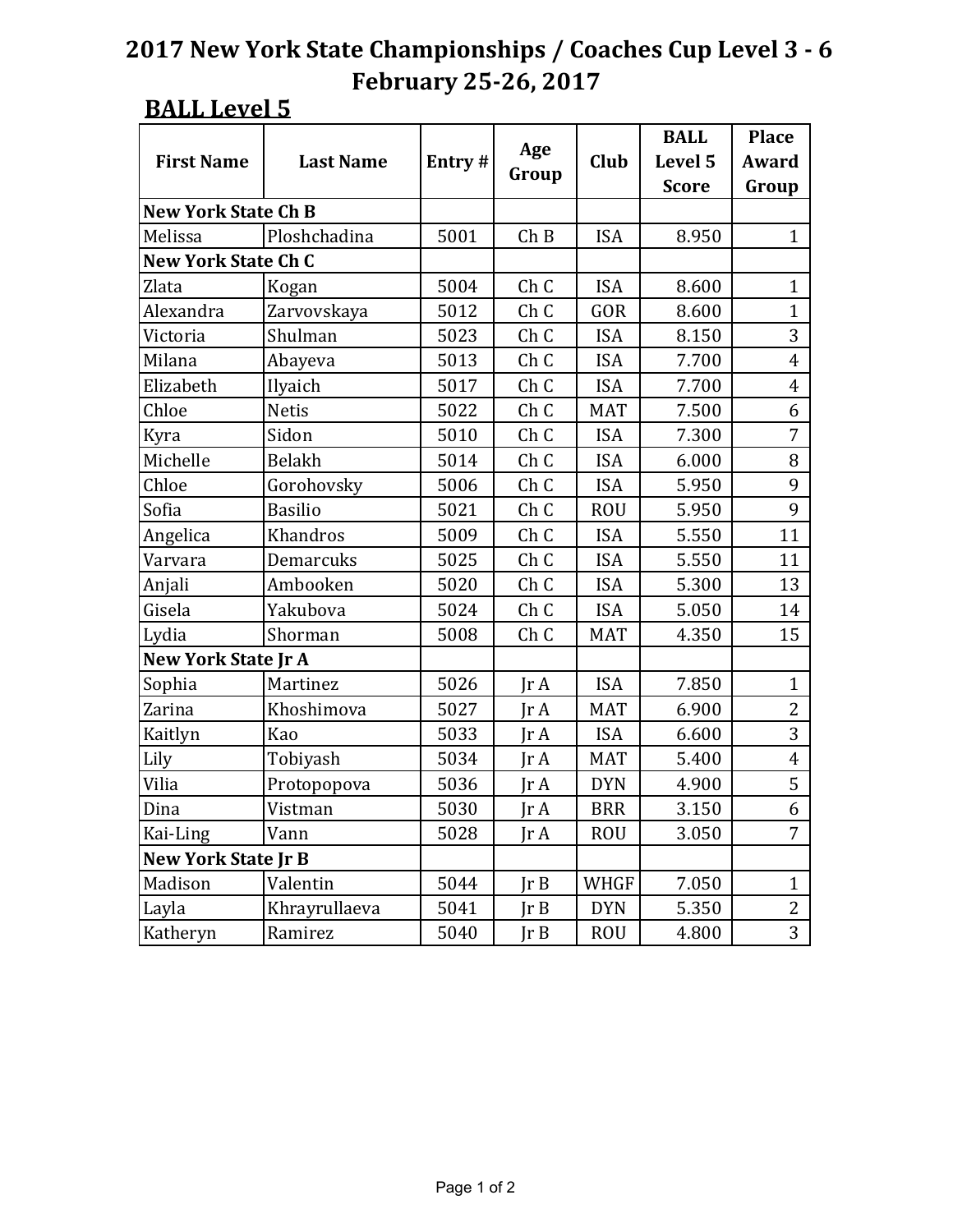#### **BALL Level 5**

| <b>First Name</b>           | <b>Last Name</b> | Entry# | Age                     | Club        | <b>BALL</b><br>Level 5 | <b>Place</b><br>Award |
|-----------------------------|------------------|--------|-------------------------|-------------|------------------------|-----------------------|
|                             |                  |        | Group                   |             | <b>Score</b>           | Group                 |
| <b>Coaches Cup Ch B</b>     |                  |        |                         |             |                        |                       |
| Natasha                     | Furman           | 5003   | Ch B                    | <b>RSGA</b> | 8.150                  | $\mathbf{1}$          |
| Isabelle                    | Novoseletsky     | 5002   | Ch B                    | <b>VIT</b>  | 7.750                  | $\overline{2}$        |
| <b>Coaches Cup Ch C</b>     |                  |        |                         |             |                        |                       |
| Giselle                     | Vilkomir         | 5018   | ChC                     | <b>FIT</b>  | 7.650                  | $\mathbf{1}$          |
| Maya                        | Goykhman         | 5015   | Ch <sub>C</sub>         | <b>PRA</b>  | 7.300                  | $\overline{2}$        |
| Elora                       | Main             | 5011   | Ch <sub>C</sub>         | GW          | 6.000                  | 3                     |
| Lihan                       | Ma               | 5019   | ChC                     | GW          | 5.900                  | $\overline{4}$        |
| <b>Coaches Cup Jr A</b>     |                  |        |                         |             |                        |                       |
| Serena                      | Chang            | 5039   | $\text{Ir } A$          | <b>FIT</b>  | 8.800                  | $\mathbf{1}$          |
| Kayla                       | Souliyadeth      | 5031   | IrA                     | GW          | 8.100                  | $\overline{2}$        |
| Sloan                       | Tyler            | 5029   | $\text{Tr } \mathbf{A}$ | <b>PRA</b>  | 7.750                  | 3                     |
| Alyssa                      | Lara             | 5037   | $\text{Ir } A$          | GW          | 7.700                  | $\overline{4}$        |
| Tova                        | Hayete           | 5038   | $\text{Ir } A$          | <b>FIT</b>  | 7.500                  | 5                     |
| <b>Ineligible for Award</b> |                  |        |                         |             |                        |                       |
| Sophia                      | Piltser          | 4060   | Ch <sub>C</sub>         | <b>ISA</b>  | 6.300                  |                       |
| Sarah                       | <b>Kritikos</b>  | 4062   | ChC                     | <b>ISA</b>  | 6.200                  |                       |
| Michelle                    | Bukachevskiy     | 4047   | ChC                     | <b>ISA</b>  | 8.200                  |                       |
| Ekaterina                   | Gulin            | 4044   | Ch <sub>C</sub>         | <b>ISA</b>  | 5.000                  |                       |
| Ilana                       | Podrobinok       | 4076   | JrA                     | <b>ISA</b>  | 5.800                  |                       |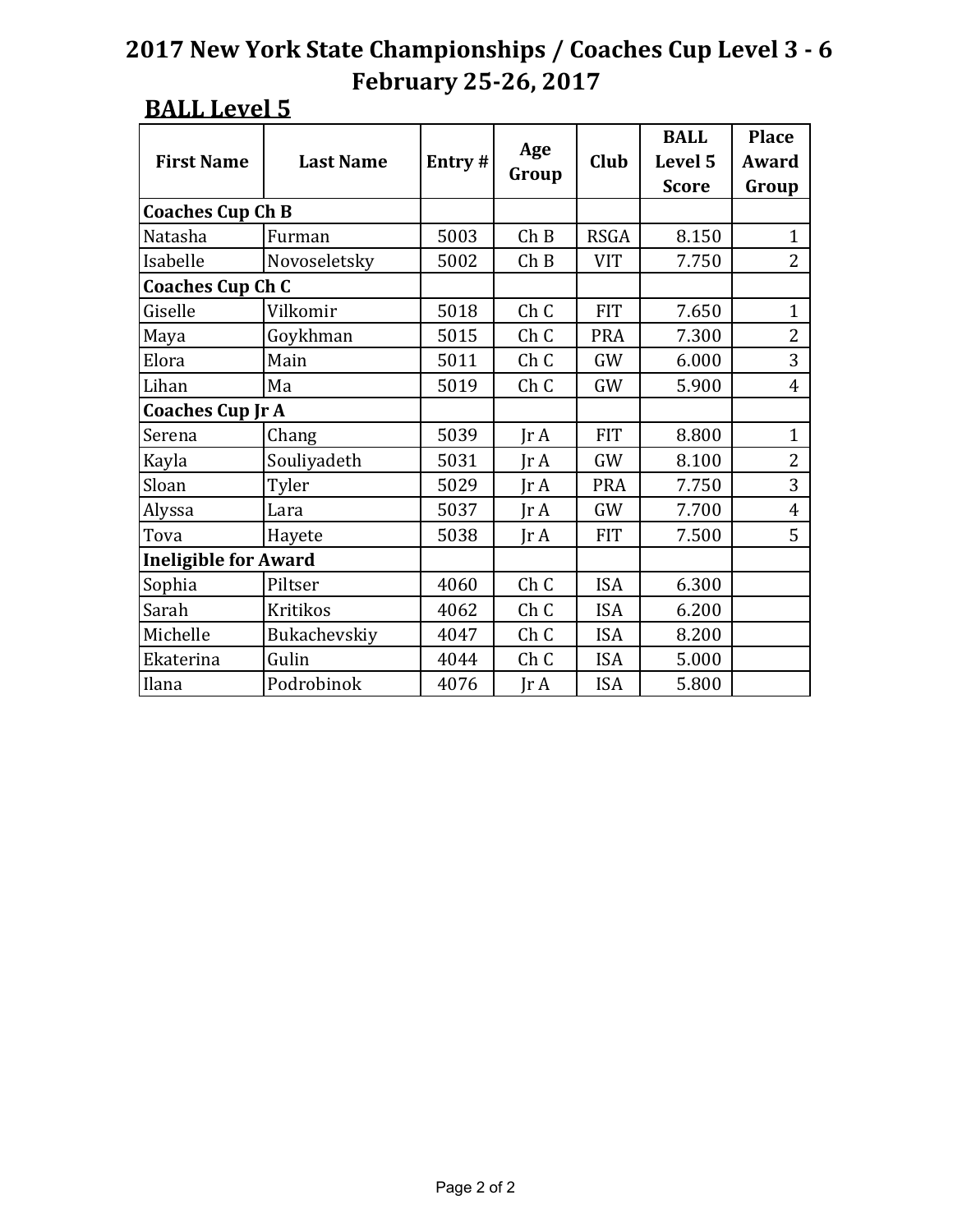### **CLUBS Level 5**

|                            |                  |        |                 |             | <b>CLUBS</b> | <b>Place</b>   |
|----------------------------|------------------|--------|-----------------|-------------|--------------|----------------|
| <b>First Name</b>          | <b>Last Name</b> | Entry# | Age             | <b>Club</b> | Level 5      | Award          |
|                            |                  |        | Group           |             | <b>Score</b> | Group          |
| <b>New York State Ch B</b> |                  |        |                 |             |              |                |
| Melissa                    | Ploshchadina     | 5001   | ChB             | <b>ISA</b>  | 8.850        | 1              |
| <b>New York State Ch C</b> |                  |        |                 |             |              |                |
| Zlata                      | Kogan            | 5004   | Ch <sub>C</sub> | <b>ISA</b>  | 9.800        | $\mathbf{1}$   |
| Chloe                      | Gorohovsky       | 5006   | Ch <sub>C</sub> | <b>ISA</b>  | 7.950        | $\overline{2}$ |
| Alexandra                  | Zarvovskaya      | 5012   | Ch C            | GOR         | 7.750        | 3              |
| Chloe                      | <b>Netis</b>     | 5022   | Ch <sub>C</sub> | <b>MAT</b>  | 7.700        | $\overline{4}$ |
| Kyra                       | Sidon            | 5010   | Ch <sub>C</sub> | <b>ISA</b>  | 7.650        | 5              |
| Milana                     | Abayeva          | 5013   | Ch <sub>C</sub> | <b>ISA</b>  | 7.250        | 6              |
| Elizabeth                  | Ilyaich          | 5017   | Ch <sub>C</sub> | <b>ISA</b>  | 7.200        | 7              |
| Lydia                      | Shorman          | 5008   | Ch <sub>C</sub> | <b>MAT</b>  | 6.750        | 8              |
| Angelica                   | Khandros         | 5009   | Ch <sub>C</sub> | <b>ISA</b>  | 6.500        | 9              |
| Varvara                    | Demarcuks        | 5025   | Ch <sub>C</sub> | <b>ISA</b>  | 6.100        | 10             |
| Sofia                      | <b>Basilio</b>   | 5021   | Ch <sub>C</sub> | <b>ROU</b>  | 5.900        | 11             |
| Michelle                   | <b>Belakh</b>    | 5014   | Ch <sub>C</sub> | <b>ISA</b>  | 5.600        | 12             |
| Victoria                   | Shulman          | 5023   | Ch <sub>C</sub> | <b>ISA</b>  | 4.850        | 13             |
| Gisela                     | Yakubova         | 5024   | Ch <sub>C</sub> | <b>ISA</b>  | 4.550        | 14             |
| Anjali                     | Ambooken         | 5020   | Ch <sub>C</sub> | <b>ISA</b>  | 4.500        | 15             |
| <b>New York State Jr A</b> |                  |        |                 |             |              |                |
| Sophia                     | Martinez         | 5026   | $\text{Tr }A$   | <b>ISA</b>  | 8.050        | $\mathbf{1}$   |
| Kaitlyn                    | Kao              | 5033   | $\text{Ir } A$  | <b>ISA</b>  | 6.100        | $\overline{2}$ |
| Kai-Ling                   | Vann             | 5028   | $\text{Tr }A$   | <b>ROU</b>  | 5.450        | 3              |
| Vilia                      | Protopopova      | 5036   | $\text{Tr }A$   | <b>DYN</b>  | 5.300        | $\overline{4}$ |
| Zarina                     | Khoshimova       | 5027   | $\text{Ir } A$  | <b>MAT</b>  | 4.900        | 5              |
| Lily                       | Tobiyash         | 5034   | $\text{Tr }A$   | <b>MAT</b>  | 4.000        | 6              |
| Dina                       | Vistman          | 5030   | JrA             | <b>BRR</b>  | 3.100        | 7              |
| <b>New York State Jr B</b> |                  |        |                 |             |              |                |
| Layla                      | Khrayrullaeva    | 5041   | JrB             | <b>DYN</b>  | 4.350        | $\mathbf{1}$   |
| Katheryn                   | Ramirez          | 5040   | JrB             | <b>ROU</b>  | 4.250        | 2              |
| Madison                    | Valentin         | 5044   | Ir B            | WHGF        | 3.650        | 3              |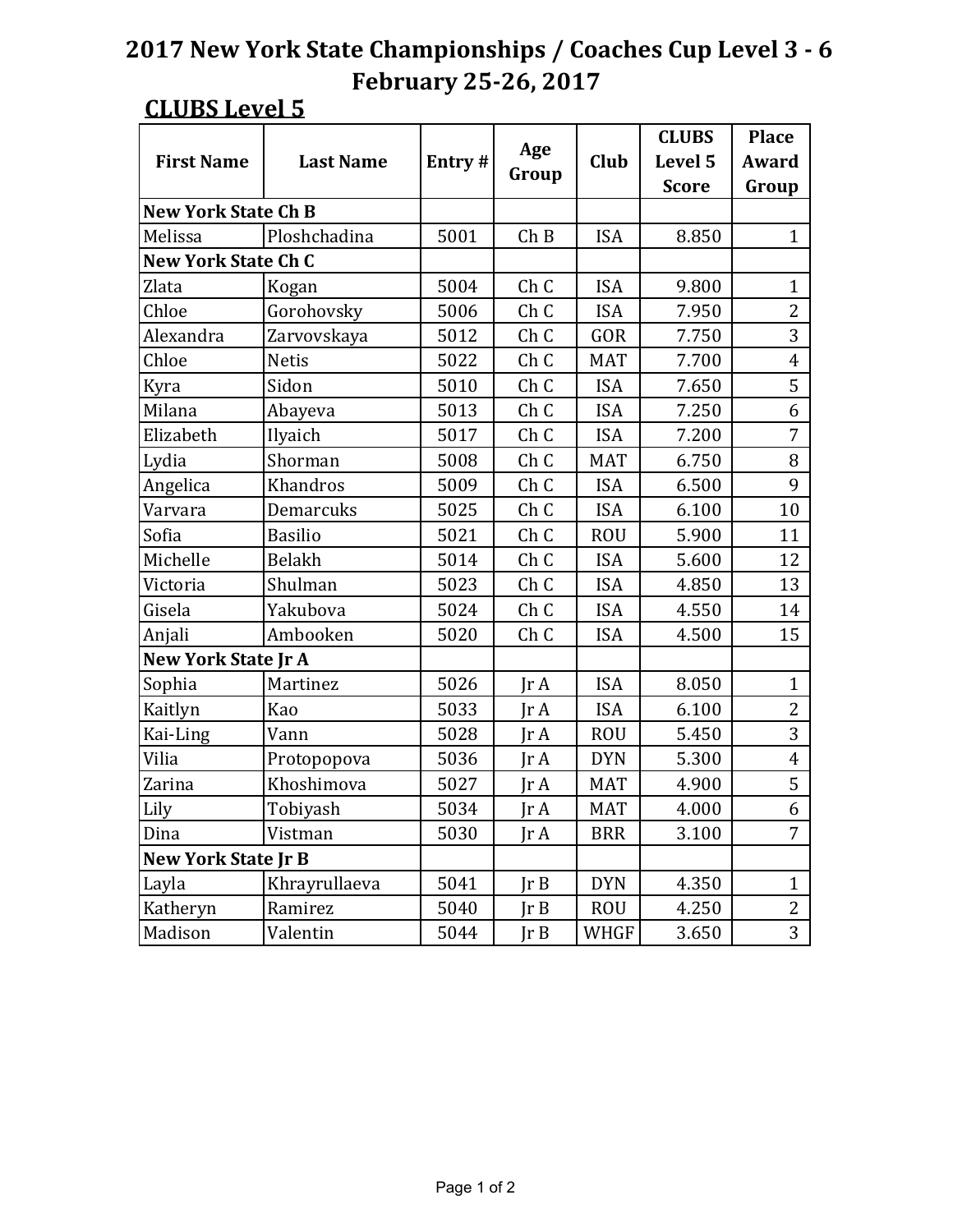### **CLUBS Level 5**

|                             |                  |        |                         |             | <b>CLUBS</b> | <b>Place</b>   |
|-----------------------------|------------------|--------|-------------------------|-------------|--------------|----------------|
| <b>First Name</b>           | <b>Last Name</b> | Entry# | Age                     | Club        | Level 5      | Award          |
|                             |                  |        | Group                   |             | <b>Score</b> | Group          |
| <b>Coaches Cup Ch B</b>     |                  |        |                         |             |              |                |
| Isabelle                    | Novoseletsky     | 5002   | Ch B                    | <b>VIT</b>  | 9.050        | $\mathbf{1}$   |
| Natasha                     | Furman           | 5003   | Ch B                    | <b>RSGA</b> | 7.750        | $\overline{2}$ |
| <b>Coaches Cup Ch C</b>     |                  |        |                         |             |              |                |
| Giselle                     | Vilkomir         | 5018   | ChC                     | <b>FIT</b>  | 7.900        | $\mathbf{1}$   |
| Maya                        | Goykhman         | 5015   | Ch <sub>C</sub>         | <b>PRA</b>  | 7.150        | $\overline{2}$ |
| Elora                       | Main             | 5011   | ChC                     | GW          | 4.500        | 3              |
| Lihan                       | Ma               | 5019   | ChC                     | GW          | 4.150        | $\overline{4}$ |
| <b>Coaches Cup Jr A</b>     |                  |        |                         |             |              |                |
| Alyssa                      | Lara             | 5037   | $\text{Ir } A$          | GW          | 8.350        | $\mathbf{1}$   |
| Serena                      | Chang            | 5039   | $\text{Tr }A$           | <b>FIT</b>  | 7.850        | $\overline{2}$ |
| Tova                        | Hayete           | 5038   | $\text{Tr } \mathbf{A}$ | <b>FIT</b>  | 7.250        | 3              |
| Kayla                       | Souliyadeth      | 5031   | Ir A                    | GW          | 6.450        | $\overline{4}$ |
| Sloan                       | Tyler            | 5029   | IrA                     | <b>PRA</b>  | 6.350        | 5              |
| <b>Ineligible for Award</b> |                  |        |                         |             |              |                |
| Sophia                      | Piltser          | 4060   | Ch <sub>C</sub>         | <b>ISA</b>  | 6.000        |                |
| Sarah                       | <b>Kritikos</b>  | 4062   | ChC                     | <b>ISA</b>  | 5.300        |                |
| Ekaterina                   | Gulin            | 4044   | ChC                     | <b>ISA</b>  | 6.600        |                |
| Michelle                    | Bukachevskiy     | 4047   | Ch <sub>C</sub>         | <b>ISA</b>  | 6.350        |                |
| Ilana                       | Podrobinok       | 4076   | $\text{Ir } A$          | <b>ISA</b>  | 5.750        |                |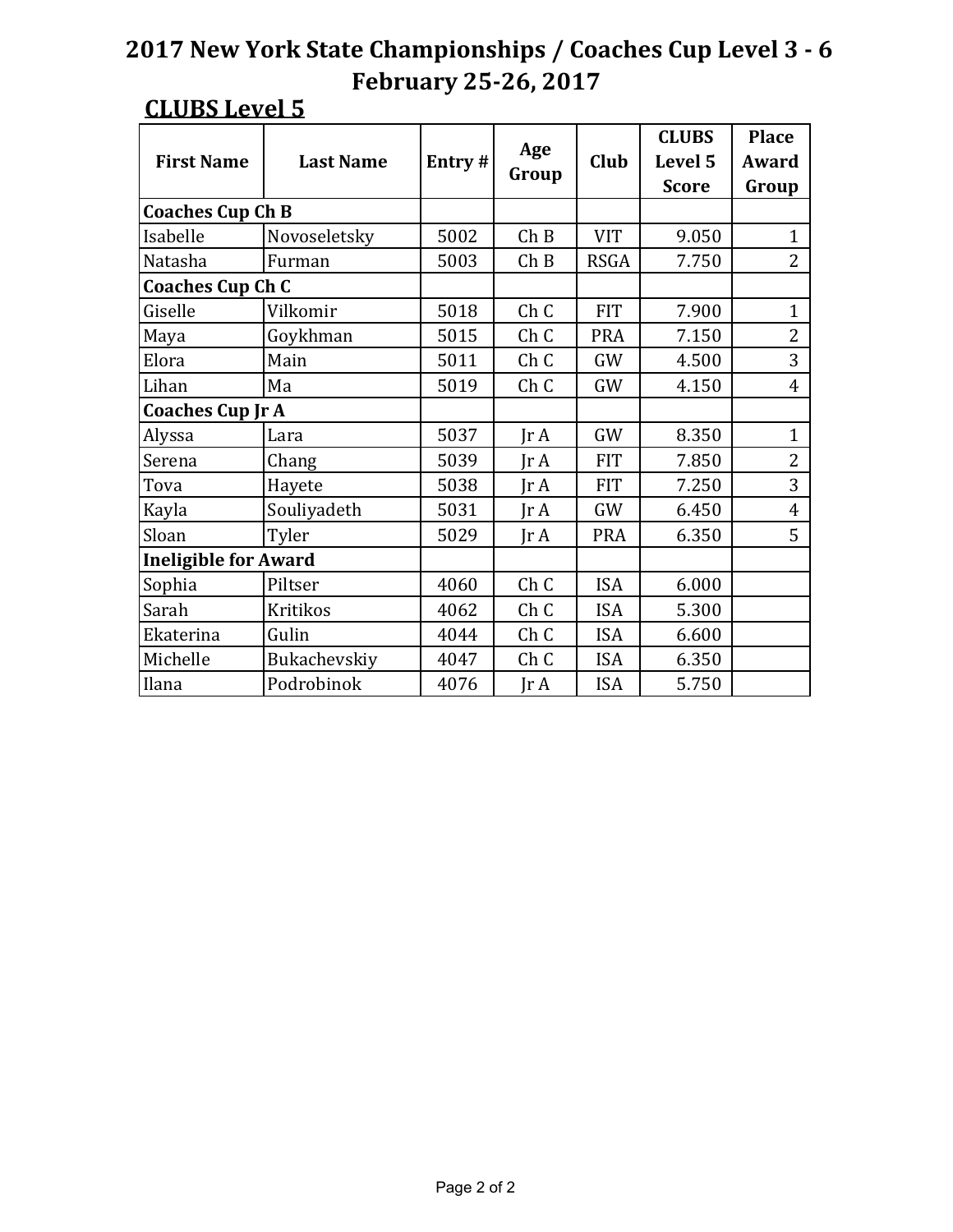|                            |                  |        | Age                          |            |              |       |             |              | All           | <b>Place</b>   |
|----------------------------|------------------|--------|------------------------------|------------|--------------|-------|-------------|--------------|---------------|----------------|
| <b>First Name</b>          | <b>Last Name</b> | Entry# |                              | Club       | <b>Floor</b> | Hoop  | <b>Ball</b> | <b>Clubs</b> | <b>Around</b> | Award          |
|                            |                  |        | Group                        |            |              |       |             |              | <b>Score</b>  | Group          |
| <b>New York State Ch B</b> |                  |        |                              |            |              |       |             |              |               |                |
| Melissa                    | Ploshchadina     | 5001   | Ch B                         | <b>ISA</b> | 8.800        | 8.650 | 8.950       | 8.850        | 35.250        | $\mathbf{1}$   |
| <b>New York State Ch C</b> |                  |        |                              |            |              |       |             |              |               |                |
| Zlata                      | Kogan            | 5004   | Ch <sub>C</sub>              | <b>ISA</b> | 9.250        | 9.750 | 8.600       | 9.800        | 37.400        | $\mathbf{1}$   |
| Milana                     | Abayeva          | 5013   | Ch C                         | <b>ISA</b> | 10.250       | 9.600 | 7.700       | 7.250        | 34.800        | $\overline{c}$ |
| Alexandra                  | Zarvovskaya      | 5012   | Ch C                         | GOR        | 9.300        | 7.450 | 8.600       | 7.750        | 33.100        | 3              |
| Kyra                       | Sidon            | 5010   | Ch C                         | <b>ISA</b> | 9.950        | 7.700 | 7.300       | 7.650        | 32.600        | $\overline{4}$ |
| Elizabeth                  | Ilyaich          | 5017   | Ch C                         | <b>ISA</b> | 8.400        | 7.450 | 7.700       | 7.200        | 30.750        | 5              |
| Chloe                      | <b>Netis</b>     | 5022   | Ch C                         | <b>MAT</b> | 8.050        | 6.900 | 7.500       | 7.700        | 30.150        | 6              |
| Chloe                      | Gorohovsky       | 5006   | Ch C                         | <b>ISA</b> | 7.900        | 7.000 | 5.950       | 7.950        | 28.800        | $\overline{7}$ |
| Victoria                   | Shulman          | 5023   | Ch C                         | <b>ISA</b> | 7.900        | 6.200 | 8.150       | 4.850        | 27.100        | $\, 8$         |
| Lydia                      | Shorman          | 5008   | Ch C                         | <b>MAT</b> | 8.150        | 7.050 | 4.350       | 6.750        | 26.300        | 9              |
| Michelle                   | Belakh           | 5014   | Ch C                         | <b>ISA</b> | 7.450        | 7.250 | 6.000       | 5.600        | 26.300        | 10             |
| Sofia                      | <b>Basilio</b>   | 5021   | Ch C                         | <b>ROU</b> | 7.450        | 6.900 | 5.950       | 5.900        | 26.200        | 11             |
| Angelica                   | Khandros         | 5009   | Ch C                         | <b>ISA</b> | 6.600        | 6.000 | 5.550       | 6.500        | 24.650        | 12             |
| Varvara                    | Demarcuks        | 5025   | Ch C                         | <b>ISA</b> | 5.800        | 5.400 | 5.550       | 6.100        | 22.850        | 13             |
| Anjali                     | Ambooken         | 5020   | Ch C                         | <b>ISA</b> | 6.550        | 5.700 | 5.300       | 4.500        | 22.050        | 14             |
| Gisela                     | Yakubova         | 5024   | Ch C                         | <b>ISA</b> | 6.350        | 5.100 | 5.050       | 4.550        | 21.050        | 15             |
| <b>New York State Jr A</b> |                  |        |                              |            |              |       |             |              |               |                |
| Sophia                     | Martinez         | 5026   | $\mathop{\rm Ir}\nolimits$ A | <b>ISA</b> | 8.650        | 7.150 | 7.850       | 8.050        | 31.700        | $\mathbf{1}$   |
| Kaitlyn                    | Kao              | 5033   | Ir A                         | <b>ISA</b> | 8.000        | 6.700 | 6.600       | 6.100        | 27.400        | $\overline{2}$ |
| Zarina                     | Khoshimova       | 5027   | Ir A                         | <b>MAT</b> | 7.950        | 4.800 | 6.900       | 4.900        | 24.550        | 3              |
| Lily                       | Tobiyash         | 5034   | Jr A                         | <b>MAT</b> | 7.650        | 5.350 | 5.400       | 4.000        | 22.400        | $\overline{4}$ |
| Kai-Ling                   | Vann             | 5028   | Jr A                         | <b>ROU</b> | 7.700        | 5.600 | 3.050       | 5.450        | 21.800        | $\overline{5}$ |
| Vilia                      | Protopopova      | 5036   | Jr A                         | <b>DYN</b> | 6.200        | 4.750 | 4.900       | 5.300        | 21.150        | $\overline{6}$ |
| Dina                       | Vistman          | 5030   | Jr A                         | <b>BRR</b> | 4.050        | 3.900 | 3.150       | 3.100        | 14.200        | $\overline{7}$ |
| <b>New York State Jr B</b> |                  |        |                              |            |              |       |             |              |               |                |
| Madison                    | Valentin         | 5044   | Ir B                         | WHGF       | 6.000        | 4.700 | 7.050       | 3.650        | 21.400        | $\mathbf{1}$   |
| Katheryn                   | Ramirez          | 5040   | Ir B                         | <b>ROU</b> | 6.300        | 5.300 | 4.800       | 4.250        | 20.650        | $\mathbf{2}$   |
| Layla                      | Khrayrullaeva    | 5041   | Ir B                         | <b>DYN</b> | 6.400        | 4.250 | 5.350       | 4.350        | 20.350        | $\overline{3}$ |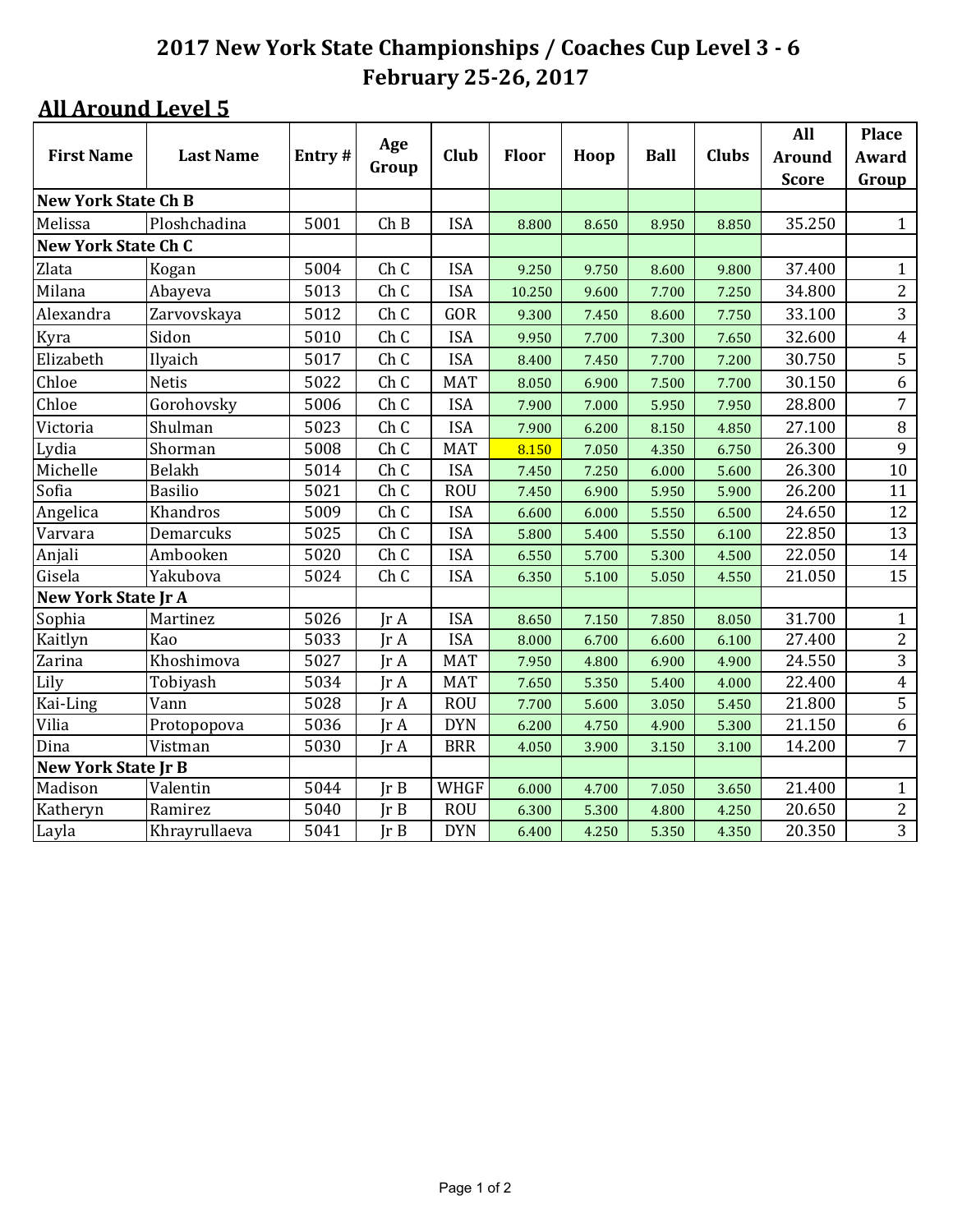|                             |                  |        |                         |             |        |       |             |              | All           | <b>Place</b>   |
|-----------------------------|------------------|--------|-------------------------|-------------|--------|-------|-------------|--------------|---------------|----------------|
| <b>First Name</b>           | <b>Last Name</b> | Entry# | Age                     | Club        | Floor  | Hoop  | <b>Ball</b> | <b>Clubs</b> | <b>Around</b> | Award          |
|                             |                  |        | Group                   |             |        |       |             |              | <b>Score</b>  | Group          |
| <b>Coaches Cup Ch B</b>     |                  |        |                         |             |        |       |             |              |               |                |
| Isabelle                    | Novoseletsky     | 5002   | Ch B                    | <b>VIT</b>  | 9.450  | 8.250 | 7.750       | 9.050        | 34.500        |                |
| Natasha                     | Furman           | 5003   | Ch B                    | <b>RSGA</b> | 10.200 | 7.850 | 8.150       | 7.750        | 33.950        | $\overline{2}$ |
| <b>Coaches Cup Ch C</b>     |                  |        |                         |             |        |       |             |              |               |                |
| Giselle                     | Vilkomir         | 5018   | Ch <sub>C</sub>         | <b>FIT</b>  | 9.300  | 7.300 | 7.650       | 7.900        | 32.150        | $\mathbf{1}$   |
| Maya                        | Goykhman         | 5015   | Ch C                    | <b>PRA</b>  | 8.500  | 6.450 | 7.300       | 7.150        | 29.400        | $\overline{c}$ |
| Elora                       | Main             | 5011   | Ch <sub>C</sub>         | GW          | 6.300  | 5.050 | 6.000       | 4.500        | 21.850        | 3              |
| Lihan                       | Ma               | 5019   | Ch <sub>C</sub>         | GW          | 6.250  | 4.400 | 5.900       | 4.150        | 20.700        | $\overline{4}$ |
| <b>Coaches Cup Jr A</b>     |                  |        |                         |             |        |       |             |              |               |                |
| Serena                      | Chang            | 5039   | Jr A                    | <b>FIT</b>  | 9.350  | 8.600 | 8.800       | 7.850        | 34.600        | 1              |
| Alyssa                      | Lara             | 5037   | Jr A                    | GW          | 9.450  | 7.800 | 7.700       | 8.350        | 33.300        | $\overline{2}$ |
| Tova                        | Hayete           | 5038   | Jr A                    | <b>FIT</b>  | 8.950  | 6.200 | 7.500       | 7.250        | 29.900        | 3              |
| Sloan                       | Tyler            | 5029   | Jr A                    | <b>PRA</b>  | 8.250  | 6.450 | 7.750       | 6.350        | 28.800        | $\overline{4}$ |
| Kayla                       | Souliyadeth      | 5031   | $\text{Tr } \mathbf{A}$ | GW          | 7.500  | 5.000 | 8.100       | 6.450        | 27.050        | 5              |
| <b>Ineligible for Award</b> |                  |        |                         |             |        |       |             |              |               |                |
| Sophia                      | Piltser          | 4060   | Ch C                    | <b>ISA</b>  | 8.400  | 6.900 | 6.300       | 6.000        | 27.600        |                |
| Sarah                       | Kritikos         | 4062   | Ch <sub>C</sub>         | <b>ISA</b>  | 6.400  | 5.700 | 6.200       | 5.300        | 23.600        |                |
| Michelle                    | Bukachevskiy     | 4047   | Ch <sub>C</sub>         | <b>ISA</b>  | 7.950  | 5.700 | 8.200       | 6.350        | 28.200        |                |
| Ekaterina                   | Gulin            | 4044   | Ch <sub>C</sub>         | <b>ISA</b>  | 7.600  | 7.050 | 5.000       | 6.600        | 26.250        |                |
| Ilana                       | Podrobinok       | 4076   | Jr A                    | <b>ISA</b>  | 5.350  | 4.800 | 5.800       | 5.750        | 21.700        |                |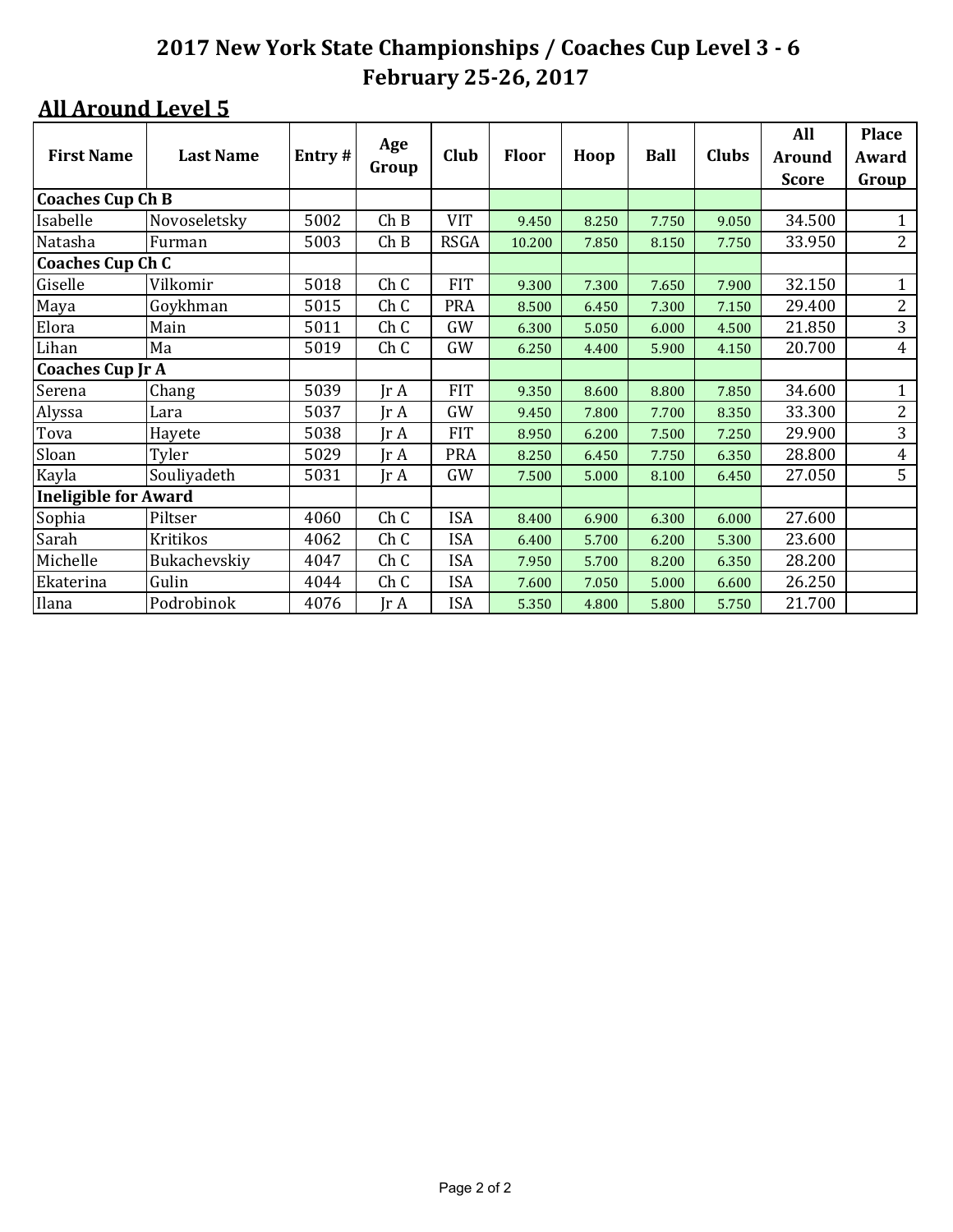|                            |                  |        |                 |            | <b>FLOOR</b> | <b>Place</b>   |
|----------------------------|------------------|--------|-----------------|------------|--------------|----------------|
| <b>First Name</b>          | <b>Last Name</b> | Entry# | Age             | Club       | Level 6      | Award          |
|                            |                  |        | Group           |            | <b>Score</b> | Group          |
| <b>New York State Ch C</b> |                  |        |                 |            |              |                |
| Alice                      | Weinstein        | 6016   | Ch <sub>C</sub> | <b>ISA</b> | 10.300       | 1              |
| Ksenia                     | Pototski         | 6001   | Ch <sub>C</sub> | <b>MAT</b> | 10.100       | $\overline{2}$ |
| Emma                       | <b>Bukatar</b>   | 6004   | Ch <sub>C</sub> | <b>ISA</b> | 9.800        | 3              |
| Kaylee                     | Forest           | 6013   | Ch <sub>C</sub> | <b>ISA</b> | 9.800        | 3              |
| Violetta                   | Trushcheva       | 6018   | Ch <sub>C</sub> | <b>ISA</b> | 9.700        | 5              |
| Anastasia                  | <b>Tsavlis</b>   | 6014   | Ch <sub>C</sub> | <b>ISA</b> | 9.500        | 6              |
| Jessica                    | Chichelnitsky    | 6008   | ChC             | <b>ISA</b> | 9.200        | 7              |
| Winnie                     | Chao             | 6015   | Ch <sub>C</sub> | <b>ISA</b> | 9.000        | 8              |
| Mia                        | Shapiro          | 6002   | Ch <sub>C</sub> | <b>MAT</b> | 8.700        | 9              |
| Elizabeth                  | Zigalo           | 6012   | Ch <sub>C</sub> | GOR        | 8.600        | 10             |
| Talia                      | Levin            | 6005   | Ch <sub>C</sub> | <b>MAT</b> | 8.000        | 11             |
| Dia                        | Abdykerim        | 6007   | Ch <sub>C</sub> | <b>MAT</b> | 8.000        | 11             |
| Cailin                     | O'Connell        | 6017   | Ch <sub>C</sub> | GOR        | 7.800        | 13             |
| New York State Jr A        |                  |        |                 |            |              |                |
| Melanie                    | Novikov          | 6036   | $\text{Tr }A$   | GOR        | 9.900        | $\mathbf{1}$   |
| Joanna                     | Berkovich        | 6020   | $\text{Tr }A$   | <b>ISA</b> | 9.200        | $\overline{2}$ |
| <b>Ihaiel</b>              | Beaubrun         | 6039   | $\text{Tr }A$   | <b>ISA</b> | 9.200        | $\overline{2}$ |
| Ariana                     | Romans           | 6032   | $\text{Tr }A$   | <b>ISA</b> | 8.900        | $\overline{4}$ |
| Florine                    | Tutelman         | 6024   | $\text{Tr }A$   | <b>MAT</b> | 8.400        | $\overline{5}$ |
| Emma                       | Bialasiewicz     | 6029   | $\text{Tr }A$   | GOR        | 8.100        | 6              |
| Aleena                     | Sklyar           | 6041   | Ir A            | <b>MAT</b> | 8.000        | 7              |
| Phoebe                     | Athanasopoulos   | 6028   | Ir A            | <b>ISA</b> | 7.400        | 8              |
| Sarah                      | <b>Babushkin</b> | 6037   | $\text{Tr }A$   | <b>MAT</b> | 7.300        | 9              |
| Anna                       | Zaretser         | 6033   | $\text{Tr }A$   | <b>ISA</b> | 7.200        | 10             |
| Amelia                     | Lipo             | 6042   | $\text{Tr }A$   | GOR        | 7.100        | 11             |
| Emily                      | Grinberg         | 6026   | JrA             | GOR        | 6.400        | 12             |
| Sonya                      | Kruglyansky      | 6023   | Jr A            | <b>MAT</b> | 6.200        | 13             |
| Veronika                   | Kaminski         | 6021   | JrA             | <b>BRR</b> | 6.000        | 14             |
| <b>New York State Jr B</b> |                  |        |                 |            |              |                |
| Alexis                     | Farberov         | 6044   | JrB             | GOR        | 9.400        | $\mathbf{1}$   |
| Tiffany                    | Huang            | 6046   | Ir B            | <b>ISA</b> | 8.800        | $\overline{2}$ |
| Luciana                    | Ganshaw          | 6043   | Ir B            | <b>ISA</b> | 8.400        | 3              |
| Shailashree                | Sharma           | 6050   | $\text{Ir }B$   | <b>BGD</b> | 7.900        | $\overline{4}$ |
| Lidziya                    | Shyrokaya        | 6045   | Ir B            | <b>ISA</b> | 7.400        | 5              |
| Samari                     | Vann             | 6047   | $\text{Ir }B$   | <b>ROU</b> | 6.700        | 6              |
| Nicole                     | Mikhnevich       | 6051   | JrB             | <b>MAT</b> | 6.700        | 6              |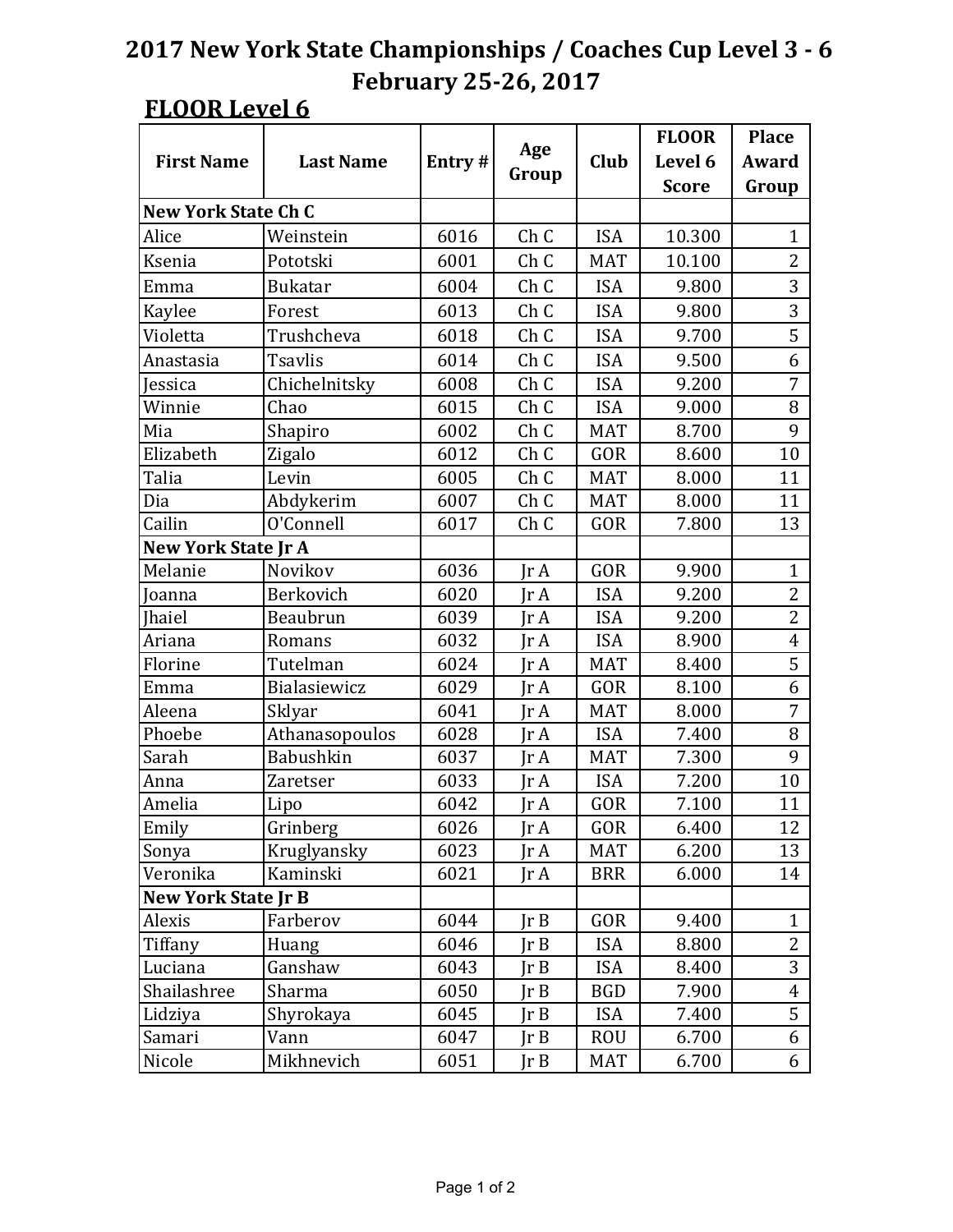| <b>First Name</b>       | <b>Last Name</b>        | Entry# | Age<br>Group    | <b>Club</b> | <b>FLOOR</b><br>Level 6<br><b>Score</b> | <b>Place</b><br>Award<br>Group |
|-------------------------|-------------------------|--------|-----------------|-------------|-----------------------------------------|--------------------------------|
| <b>Coaches Cup Ch C</b> |                         |        |                 |             |                                         |                                |
| Aurora                  | Vitrychenko             | 6003   | ChC             | <b>VIT</b>  | 10.200                                  | $\mathbf{1}$                   |
| Sophia                  | Pyrig                   | 6009   | ChC             | <b>MIA</b>  | 9.100                                   | $\overline{2}$                 |
| Mila                    | Tankhilevich            | 6006   | Ch <sub>C</sub> | <b>PRA</b>  | 8.600                                   | 3                              |
| Sophia                  | Volkov                  | 6011   | ChC             | <b>VIT</b>  | 8.300                                   | $\overline{4}$                 |
| Katherine               | Bakaleynikov            | 6019   | ChC             | <b>PRA</b>  | 7.800                                   | 5                              |
|                         | <b>Coaches Cup Jr A</b> |        |                 |             |                                         |                                |
| Natalia                 | <b>Dreszer</b>          | 6025   | Ir A            | <b>MIA</b>  | 9.900                                   | $\mathbf{1}$                   |
| Monique                 | Kestel                  | 6038   | Ir A            | <b>PRA</b>  | 9.200                                   | $\overline{2}$                 |
| Ariel                   | Dukhovny                | 6034   | Jr A            | <b>PRA</b>  | 8.600                                   | 3                              |
| Eva                     | Diaz                    | 6035   | Jr A            | GW          | 8.500                                   | $\overline{4}$                 |
| Mia                     | Cruz                    | 6022   | Ir A            | GW          | 8.300                                   | 5                              |
| Yana                    | Smolyanaya              | 6040   | Ir A            | <b>PRA</b>  | 7.700                                   | 6                              |
| Caroline                | Dozier                  | 6030   | Jr A            | <b>PRA</b>  | 7.300                                   | 7                              |
| Nicole                  | Zaryshniak              | 6031   | Jr A            | <b>PRA</b>  | 7.200                                   | 8                              |
| <b>Coaches Cup Jr B</b> |                         |        |                 |             |                                         |                                |
| Sabrina                 | Kogan                   | 6048   | Ir B            | <b>FIT</b>  | 8.300                                   | 1                              |
| Nicole                  | Tverskoy                | 6049   | Ir B            | <b>FIT</b>  | 7.200                                   | $\overline{2}$                 |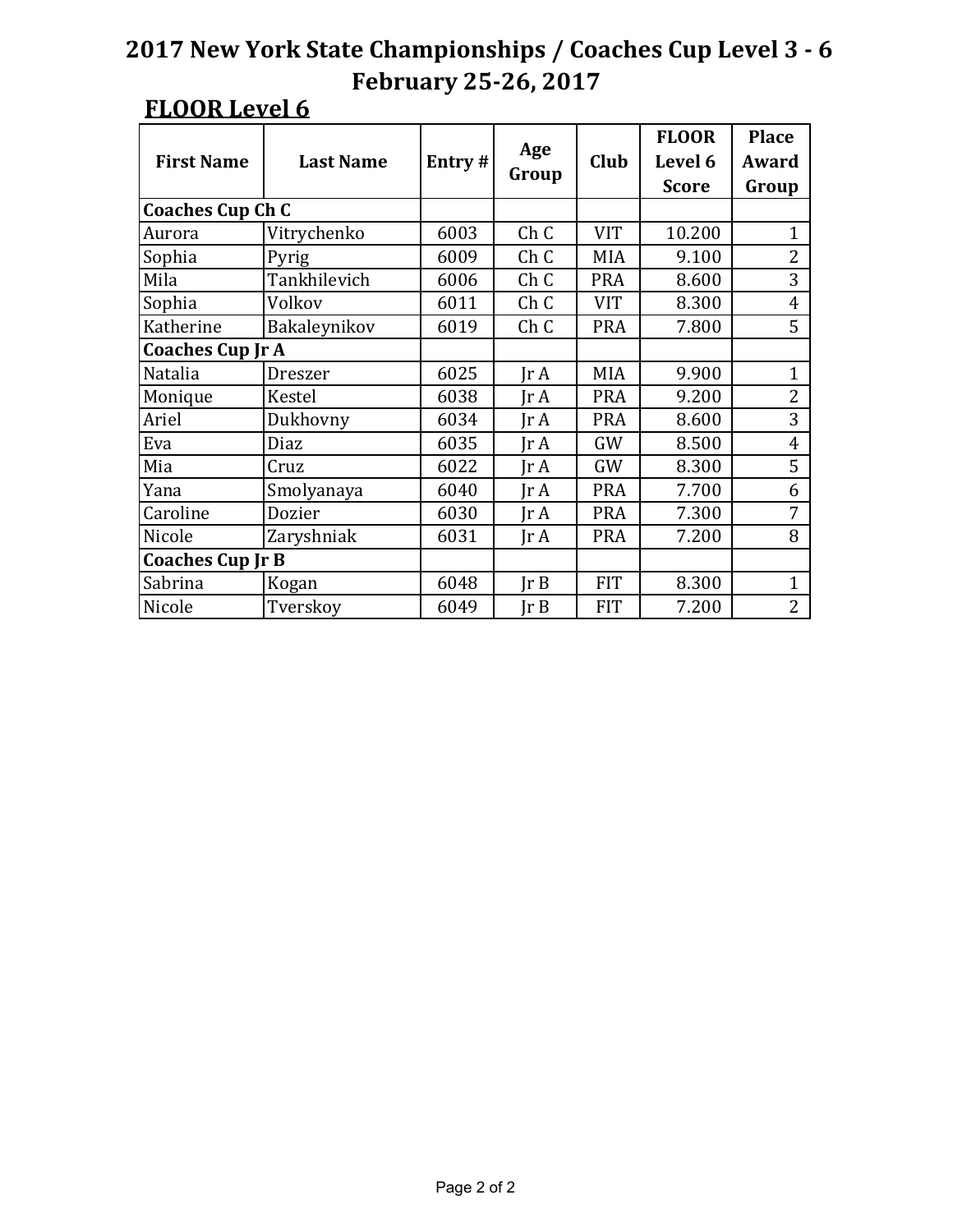|                            |                  |        |                 |             | <b>ROPE</b>  | <b>Place</b>   |
|----------------------------|------------------|--------|-----------------|-------------|--------------|----------------|
| <b>First Name</b>          | <b>Last Name</b> | Entry# | Age             | <b>Club</b> | Level 6      | Award          |
|                            |                  |        | Group           |             | <b>Score</b> | Group          |
| <b>New York State Ch C</b> |                  |        |                 |             |              |                |
| Kaylee                     | Forest           | 6013   | ChC             | <b>ISA</b>  | 10.000       | $\mathbf 1$    |
| Emma                       | <b>Bukatar</b>   | 6004   | Ch <sub>C</sub> | <b>ISA</b>  | 9.900        | $\overline{2}$ |
| Alice                      | Weinstein        | 6016   | Ch <sub>C</sub> | <b>ISA</b>  | 9.800        | 3              |
| Anastasia                  | <b>Tsavlis</b>   | 6014   | Ch <sub>C</sub> | <b>ISA</b>  | 9.400        | 4              |
| Violetta                   | Trushcheva       | 6018   | Ch <sub>C</sub> | <b>ISA</b>  | 8.700        | 5              |
| Winnie                     | Chao             | 6015   | Ch <sub>C</sub> | <b>ISA</b>  | 8.500        | 6              |
| Ksenia                     | Pototski         | 6001   | Ch <sub>C</sub> | <b>MAT</b>  | 8.000        | 7              |
| Elizabeth                  | Zigalo           | 6012   | Ch <sub>C</sub> | GOR         | 7.900        | 8              |
| Mia                        | Shapiro          | 6002   | Ch <sub>C</sub> | <b>MAT</b>  | 7.600        | 9              |
| Jessica                    | Chichelnitsky    | 6008   | Ch <sub>C</sub> | <b>ISA</b>  | 7.100        | 10             |
| Talia                      | Levin            | 6005   | Ch <sub>C</sub> | <b>MAT</b>  | 5.100        | 11             |
| Cailin                     | O'Connell        | 6017   | Ch <sub>C</sub> | GOR         | 5.000        | 12             |
| Dia                        | Abdykerim        | 6007   | Ch <sub>C</sub> | <b>MAT</b>  | 4.200        | 13             |
| <b>New York State Jr A</b> |                  |        |                 |             |              |                |
| Ariana                     | Romans           | 6032   | $\text{Ir } A$  | <b>ISA</b>  | 9.000        | $\mathbf{1}$   |
| Joanna                     | Berkovich        | 6020   | $\text{Ir } A$  | <b>ISA</b>  | 8.600        | $\overline{2}$ |
| Melanie                    | Novikov          | 6036   | IrA             | GOR         | 8.400        | 3              |
| Aleena                     | Sklyar           | 6041   | $\text{Ir } A$  | <b>MAT</b>  | 8.200        | $\overline{4}$ |
| Phoebe                     | Athanasopoulos   | 6028   | $\text{Ir } A$  | <b>ISA</b>  | 8.100        | $\overline{5}$ |
| Anna                       | <b>Zaretser</b>  | 6033   | $\text{Ir } A$  | <b>ISA</b>  | 7.700        | 6              |
| Amelia                     | Lipo             | 6042   | IrA             | GOR         | 7.300        | 7              |
| Emma                       | Bialasiewicz     | 6029   | $\text{Ir } A$  | GOR         | 6.900        | 8              |
| <b>Ihaiel</b>              | Beaubrun         | 6039   | $\text{Ir } A$  | <b>ISA</b>  | 6.900        | 8              |
| Sonya                      | Kruglyansky      | 6023   | $\text{Tr }A$   | <b>MAT</b>  | 6.800        | 10             |
| Florine                    | Tutelman         | 6024   | $\text{Tr }A$   | <b>MAT</b>  | 6.700        | 11             |
| Sarah                      | Babushkin        | 6037   | $\text{Tr }A$   | <b>MAT</b>  | 6.600        | 12             |
| Veronika                   | Kaminski         | 6021   | IrA             | <b>BRR</b>  | 5.200        | 13             |
| Emily                      | Grinberg         | 6026   | JrA             | GOR         | 4.900        | 14             |
| <b>New York State Jr B</b> |                  |        |                 |             |              |                |
| Alexis                     | Farberov         | 6044   | $\text{lr } B$  | GOR         | 9.000        | $\mathbf{1}$   |
| Luciana                    | Ganshaw          | 6043   | Ir B            | <b>ISA</b>  | 8.900        | $\overline{2}$ |
| Tiffany                    | Huang            | 6046   | Ir B            | <b>ISA</b>  | 8.800        | 3              |
| Lidziya                    | Shyrokaya        | 6045   | Ir B            | <b>ISA</b>  | 6.700        | 4              |
| Samari                     | Vann             | 6047   | Ir B            | <b>ROU</b>  | 6.100        | 5              |
| Shailashree                | Sharma           | 6050   | Ir B            | <b>BGD</b>  | 5.300        | 6              |
| Nicole                     | Mikhnevich       | 6051   | JrB             | <b>MAT</b>  | 3.400        | $\overline{7}$ |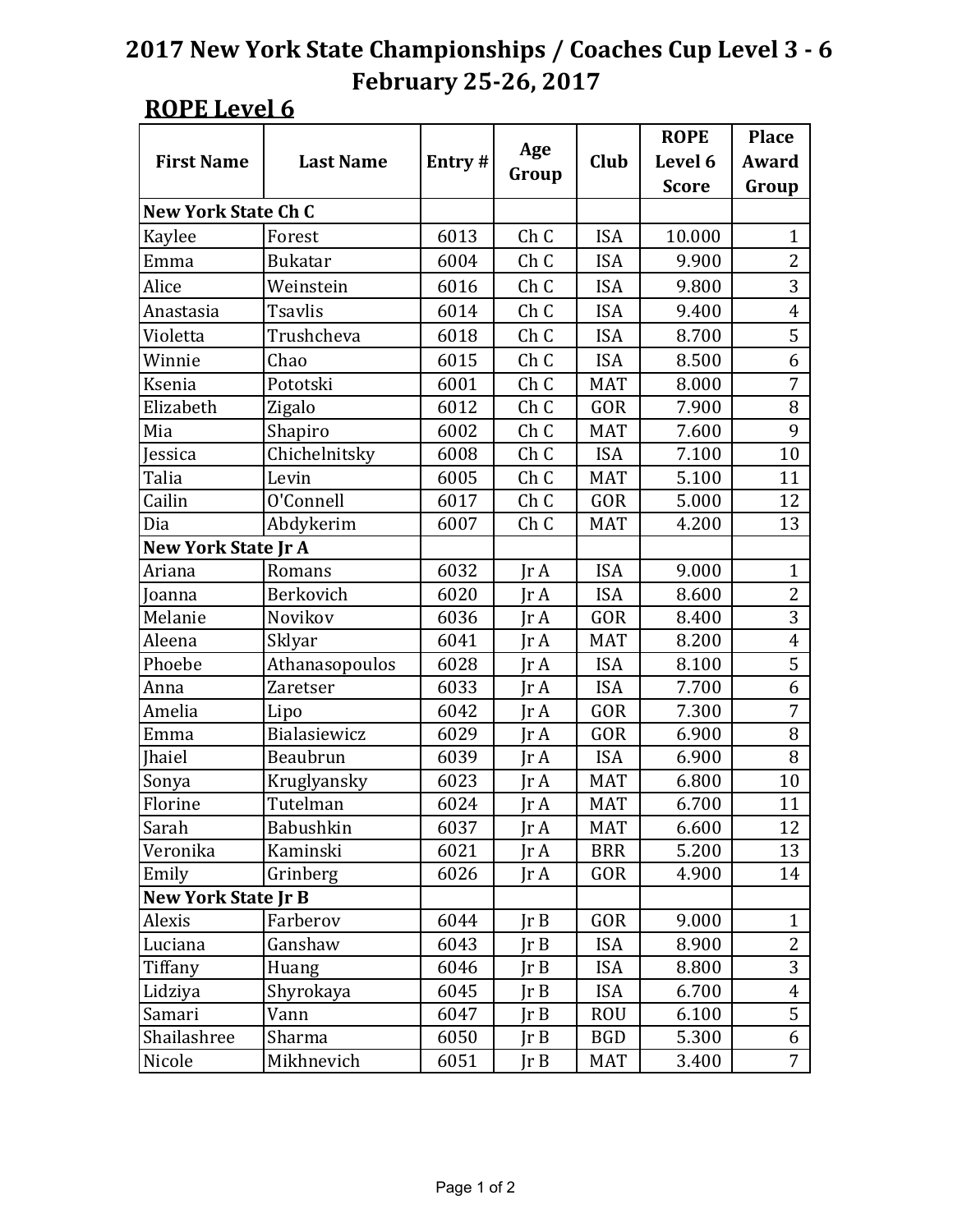| <b>First Name</b>       | <b>Last Name</b>        | Entry# | Age                   | <b>Club</b> | <b>ROPE</b><br>Level 6 | <b>Place</b><br>Award |
|-------------------------|-------------------------|--------|-----------------------|-------------|------------------------|-----------------------|
|                         |                         |        | Group<br><b>Score</b> |             |                        | Group                 |
| <b>Coaches Cup Ch C</b> |                         |        |                       |             |                        |                       |
| Aurora                  | Vitrychenko             | 6003   | ChC                   | <b>VIT</b>  | 9.500                  | $\mathbf{1}$          |
| Mila                    | Tankhilevich            | 6006   | ChC                   | <b>PRA</b>  | 8.700                  | $\overline{2}$        |
| Sophia                  | Pyrig                   | 6009   | Ch <sub>C</sub>       | <b>MIA</b>  | 7.900                  | 3                     |
| Sophia                  | Volkov                  | 6011   | Ch <sub>C</sub>       | <b>VIT</b>  | 7.700                  | $\overline{4}$        |
| Katherine               | Bakaleynikov            | 6019   | ChC                   | <b>PRA</b>  | 6.800                  | 5                     |
|                         | <b>Coaches Cup Jr A</b> |        |                       |             |                        |                       |
| Natalia                 | <b>Dreszer</b>          | 6025   | Ir A                  | <b>MIA</b>  | 9.300                  | $\mathbf{1}$          |
| Monique                 | Kestel                  | 6038   | Ir A                  | <b>PRA</b>  | 9.200                  | $\overline{2}$        |
| Caroline                | Dozier                  | 6030   | Jr A                  | <b>PRA</b>  | 8.700                  | 3                     |
| Yana                    | Smolyanaya              | 6040   | Jr A                  | <b>PRA</b>  | 8.000                  | $\overline{4}$        |
| Nicole                  | Zaryshniak              | 6031   | Ir A                  | <b>PRA</b>  | 7.800                  | 5                     |
| Mia                     | Cruz                    | 6022   | Ir A                  | GW          | 6.500                  | 6                     |
| Eva                     | Diaz                    | 6035   | Jr A                  | GW          | 6.300                  | 7                     |
| Ariel                   | Dukhovny                | 6034   | Jr A                  | <b>PRA</b>  | 6.000                  | 8                     |
| <b>Coaches Cup Jr B</b> |                         |        |                       |             |                        |                       |
| Sabrina                 | Kogan                   | 6048   | Ir B                  | <b>FIT</b>  | 8.300                  | 1                     |
| Nicole                  | Tverskoy                | 6049   | Jr B                  | <b>FIT</b>  | 7.500                  | $\overline{2}$        |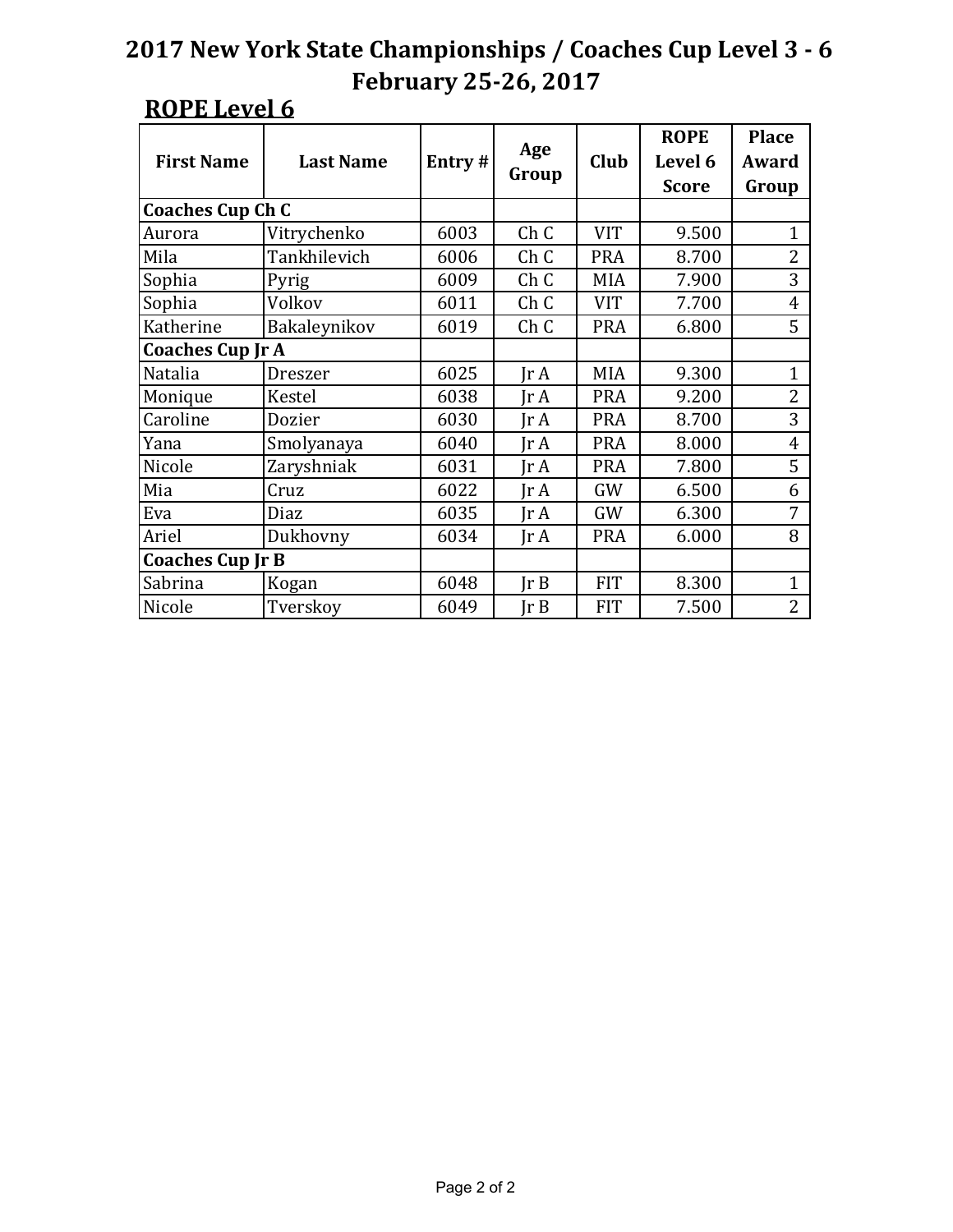### **BALL Level 6**

|                            |                  |        |                              |             | <b>BALL</b>  | <b>Place</b>   |
|----------------------------|------------------|--------|------------------------------|-------------|--------------|----------------|
| <b>First Name</b>          | <b>Last Name</b> | Entry# | Age                          | <b>Club</b> | Level 6      | Award          |
|                            |                  |        | Group                        |             | <b>Score</b> | Group          |
| <b>New York State Ch C</b> |                  |        |                              |             |              |                |
| Kaylee                     | Forest           | 6013   | Ch <sub>C</sub>              | <b>ISA</b>  | 10.000       | 1              |
| Violetta                   | Trushcheva       | 6018   | Ch <sub>C</sub>              | <b>ISA</b>  | 9.800        | $\overline{2}$ |
| Jessica                    | Chichelnitsky    | 6008   | Ch <sub>C</sub>              | <b>ISA</b>  | 9.200        | 3              |
| Ksenia                     | Pototski         | 6001   | Ch <sub>C</sub>              | <b>MAT</b>  | 8.900        | $\overline{4}$ |
| Mia                        | Shapiro          | 6002   | Ch <sub>C</sub>              | <b>MAT</b>  | 8.900        | $\overline{4}$ |
| Elizabeth                  | Zigalo           | 6012   | Ch <sub>C</sub>              | GOR         | 8.300        | 6              |
| Anastasia                  | <b>Tsavlis</b>   | 6014   | Ch <sub>C</sub>              | <b>ISA</b>  | 8.300        | 6              |
| Winnie                     | Chao             | 6015   | Ch <sub>C</sub>              | <b>ISA</b>  | 8.100        | 8              |
| Alice                      | Weinstein        | 6016   | Ch <sub>C</sub>              | <b>ISA</b>  | 8.100        | 8              |
| Emma                       | <b>Bukatar</b>   | 6004   | Ch <sub>C</sub>              | <b>ISA</b>  | 7.500        | 10             |
| Cailin                     | O'Connell        | 6017   | Ch <sub>C</sub>              | GOR         | 6.600        | 11             |
| Talia                      | Levin            | 6005   | Ch <sub>C</sub>              | <b>MAT</b>  | 6.100        | 12             |
| Dia                        | Abdykerim        | 6007   | Ch <sub>C</sub>              | <b>MAT</b>  | 5.200        | 13             |
| <b>New York State Jr A</b> |                  |        |                              |             |              |                |
| Melanie                    | Novikov          | 6036   | $\text{Tr }A$                | GOR         | 9.500        | $\mathbf{1}$   |
| <b>Ihaiel</b>              | <b>Beaubrun</b>  | 6039   | $\text{Tr }A$                | <b>ISA</b>  | 9.300        | $\overline{2}$ |
| Aleena                     | Sklyar           | 6041   | $\text{Tr }A$                | <b>MAT</b>  | 7.700        | 3              |
| Phoebe                     | Athanasopoulos   | 6028   | $\text{Tr }A$                | <b>ISA</b>  | 7.600        | $\overline{4}$ |
| Amelia                     | Lipo             | 6042   | $\text{Tr }A$                | GOR         | 7.600        | $\overline{4}$ |
| Joanna                     | Berkovich        | 6020   | $\text{Tr }A$                | <b>ISA</b>  | 7.500        | 6              |
| Ariana                     | Romans           | 6032   | $\text{Tr }A$                | <b>ISA</b>  | 7.100        | 7              |
| Emma                       | Bialasiewicz     | 6029   | $\text{Tr }A$                | GOR         | 7.000        | 8              |
| Sonya                      | Kruglyansky      | 6023   | $\text{Ir } A$               | <b>MAT</b>  | 6.900        | 9              |
| Florine                    | Tutelman         | 6024   | JrA                          | <b>MAT</b>  | 6.500        | 10             |
| Sarah                      | <b>Babushkin</b> | 6037   | $\text{Tr }A$                | <b>MAT</b>  | 6.400        | 11             |
| Emily                      | Grinberg         | 6026   | Jr A                         | GOR         | 6.200        | 12             |
| Anna                       | Zaretser         | 6033   | JrA                          | <b>ISA</b>  | 4.800        | 13             |
| Veronika                   | Kaminski         | 6021   | $\mathop{\rm Ir}\nolimits$ A | BRR         | 4.400        | 14             |
| New York State Jr B        |                  |        |                              |             |              |                |
| Alexis                     | Farberov         | 6044   | JrB                          | GOR         | 9.800        | $\mathbf{1}$   |
| Tiffany                    | Huang            | 6046   | JrB                          | ISA         | 8.800        | 2              |
| Luciana                    | Ganshaw          | 6043   | JrB                          | ISA         | 7.700        | 3              |
| Lidziya                    | Shyrokaya        | 6045   | JrB                          | <b>ISA</b>  | 7.600        | 4              |
| Shailashree                | Sharma           | 6050   | JrB                          | BGD         | 6.600        | 5              |
| Nicole                     | Mikhnevich       | 6051   | JrB                          | MAT         | 6.300        | 6              |
| Samari                     | Vann             | 6047   | JrB                          | <b>ROU</b>  | 5.500        | 7              |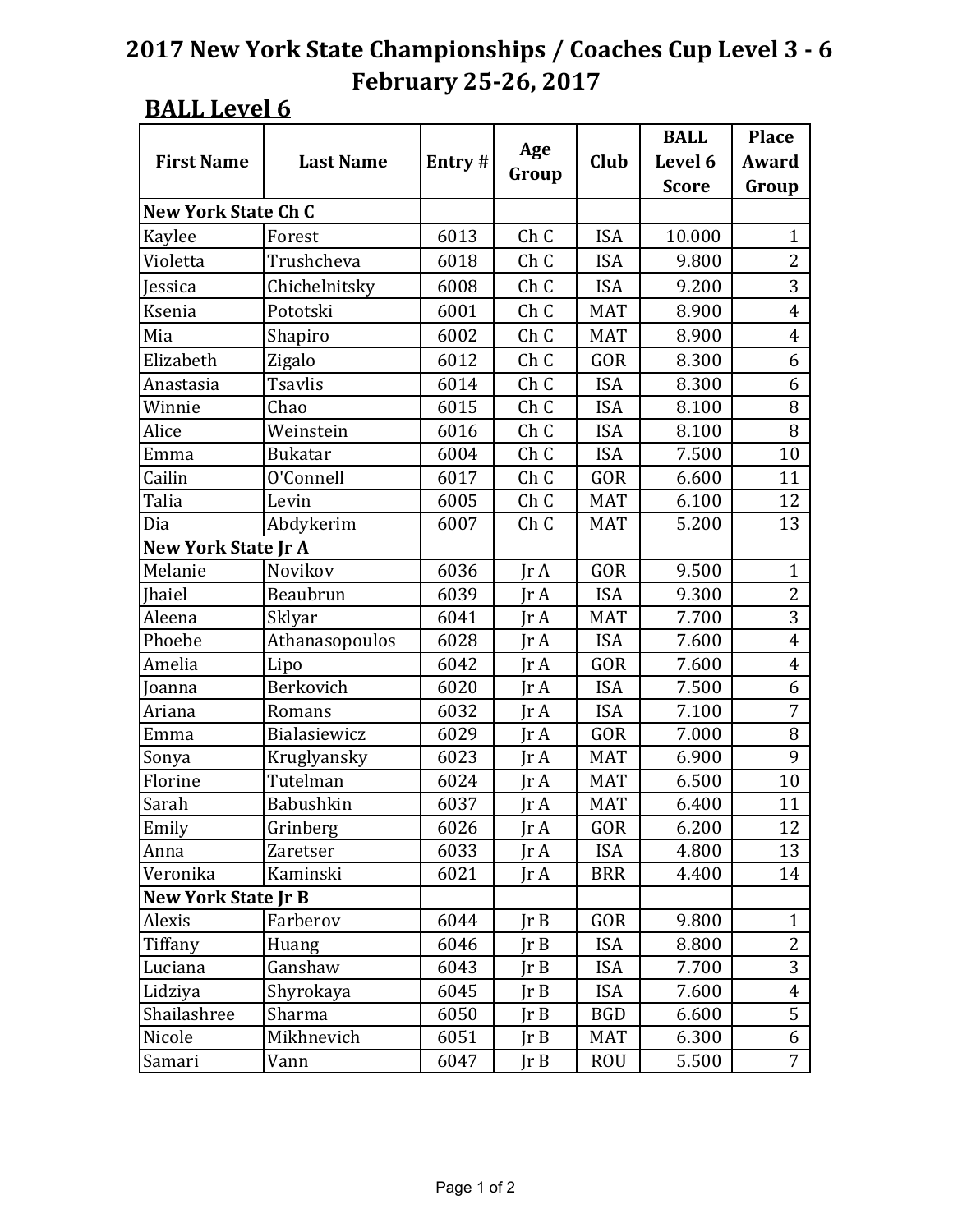### **BALL Level 6**

| <b>First Name</b>       | <b>Last Name</b> | Entry# | Age<br>Group    | Club       | <b>BALL</b><br>Level 6<br><b>Score</b> | <b>Place</b><br>Award<br>Group |
|-------------------------|------------------|--------|-----------------|------------|----------------------------------------|--------------------------------|
| <b>Coaches Cup Ch C</b> |                  |        |                 |            |                                        |                                |
| Sophia                  | Pyrig            | 6009   | Ch <sub>C</sub> | <b>MIA</b> | 9.600                                  | $\mathbf{1}$                   |
| Aurora                  | Vitrychenko      | 6003   | ChC             | <b>VIT</b> | 9.500                                  | $\overline{2}$                 |
| Mila                    | Tankhilevich     | 6006   | ChC             | <b>PRA</b> | 9.200                                  | 3                              |
| Katherine               | Bakaleynikov     | 6019   | Ch <sub>C</sub> | <b>PRA</b> | 5.900                                  | $\overline{4}$                 |
| Sophia                  | Volkov           | 6011   | ChC             | <b>VIT</b> | 5.400                                  | 5                              |
| <b>Coaches Cup Jr A</b> |                  |        |                 |            |                                        |                                |
| Natalia                 | Dreszer          | 6025   | Ir A            | <b>MIA</b> | 9.500                                  | $\mathbf{1}$                   |
| Caroline                | Dozier           | 6030   | Ir A            | <b>PRA</b> | 8.100                                  | $\overline{2}$                 |
| Eva                     | Diaz             | 6035   | Jr A            | GW         | 7.800                                  | 3                              |
| Monique                 | Kestel           | 6038   | Jr A            | <b>PRA</b> | 7.600                                  | $\overline{4}$                 |
| Ariel                   | Dukhovny         | 6034   | Ir A            | <b>PRA</b> | 7.300                                  | 5                              |
| Nicole                  | Zaryshniak       | 6031   | IrA             | <b>PRA</b> | 6.700                                  | 6                              |
| Yana                    | Smolyanaya       | 6040   | $\text{Ir } A$  | <b>PRA</b> | 6.700                                  | 6                              |
| Mia                     | Cruz             | 6022   | $\text{Ir } A$  | GW         | 5.400                                  | 8                              |
| <b>Coaches Cup Jr B</b> |                  |        |                 |            |                                        |                                |
| Sabrina                 | Kogan            | 6048   | Ir B            | <b>FIT</b> | 7.300                                  | $\mathbf{1}$                   |
| Nicole                  | Tverskoy         | 6049   | Ir B            | <b>FIT</b> | 7.200                                  | $\overline{2}$                 |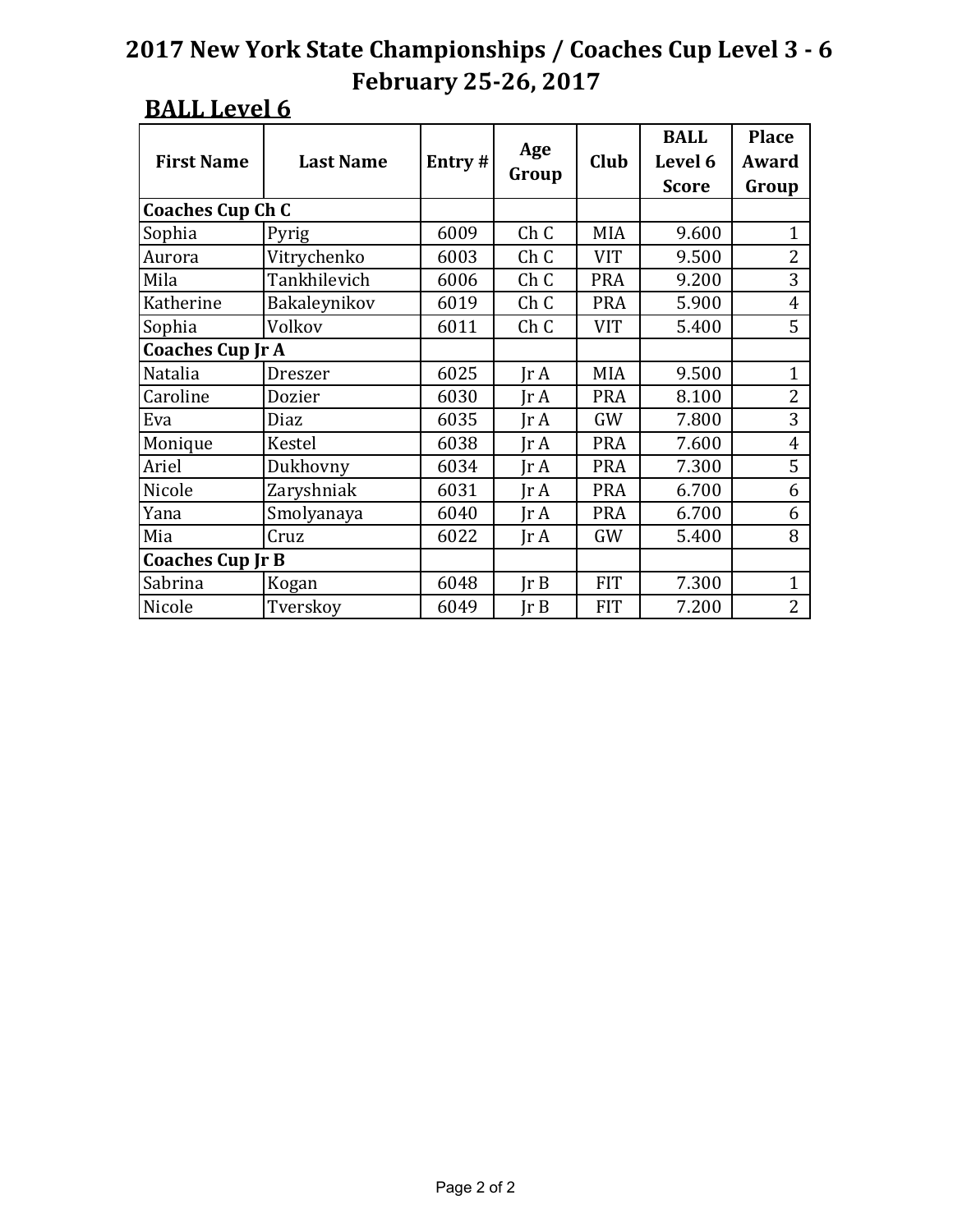### **RIBBON Level 6**

|                            |                  |        |                 |            | <b>RIBBON</b> | <b>Place</b>   |
|----------------------------|------------------|--------|-----------------|------------|---------------|----------------|
| <b>First Name</b>          | <b>Last Name</b> | Entry# | Age             | Club       | Level 6       | <b>Award</b>   |
|                            |                  |        | Group           |            | <b>Score</b>  | Group          |
| <b>New York State Ch C</b> |                  |        |                 |            |               |                |
| Alice                      | Weinstein        | 6016   | Ch <sub>C</sub> | <b>ISA</b> | 10.600        | 1              |
| Ksenia                     | Pototski         | 6001   | ChC             | <b>MAT</b> | 9.900         | $\overline{2}$ |
| Mia                        | Shapiro          | 6002   | Ch <sub>C</sub> | <b>MAT</b> | 8.400         | 3              |
| Emma                       | <b>Bukatar</b>   | 6004   | Ch <sub>C</sub> | <b>ISA</b> | 8.100         | $\overline{4}$ |
| Elizabeth                  | Zigalo           | 6012   | ChC             | GOR        | 7.300         | 5              |
| Kaylee                     | Forest           | 6013   | Ch <sub>C</sub> | <b>ISA</b> | 7.100         | 6              |
| Violetta                   | Trushcheva       | 6018   | Ch <sub>C</sub> | <b>ISA</b> | 7.000         | $\overline{7}$ |
| Winnie                     | Chao             | 6015   | Ch <sub>C</sub> | <b>ISA</b> | 6.700         | 8              |
| Anastasia                  | <b>Tsavlis</b>   | 6014   | Ch <sub>C</sub> | <b>ISA</b> | 6.400         | 9              |
| Talia                      | Levin            | 6005   | Ch <sub>C</sub> | <b>MAT</b> | 5.200         | 10             |
| Jessica                    | Chichelnitsky    | 6008   | Ch <sub>C</sub> | <b>ISA</b> | 5.200         | 10             |
| Cailin                     | O'Connell        | 6017   | Ch <sub>C</sub> | GOR        | 3.200         | 12             |
| Dia                        | Abdykerim        | 6007   | Ch <sub>C</sub> | <b>MAT</b> | 2.300         | 13             |
| <b>New York State Jr A</b> |                  |        |                 |            |               |                |
| Joanna                     | Berkovich        | 6020   | $\text{Tr }A$   | <b>ISA</b> | 9.100         | $\mathbf{1}$   |
| Ariana                     | Romans           | 6032   | IrA             | <b>ISA</b> | 8.900         | $\overline{2}$ |
| Melanie                    | Novikov          | 6036   | $\text{Ir } A$  | GOR        | 7.900         | 3              |
| Amelia                     | Lipo             | 6042   | $\text{Tr }A$   | GOR        | 7.700         | $\overline{4}$ |
| Aleena                     | Sklyar           | 6041   | $\text{Tr }A$   | <b>MAT</b> | 6.900         | $\overline{5}$ |
| Anna                       | <b>Zaretser</b>  | 6033   | $\text{Tr }A$   | <b>ISA</b> | 6.700         | 6              |
| Florine                    | Tutelman         | 6024   | Ir A            | <b>MAT</b> | 6.600         | 7              |
| <b>Jhaiel</b>              | Beaubrun         | 6039   | $\text{Tr }A$   | <b>ISA</b> | 6.600         | 7              |
| Phoebe                     | Athanasopoulos   | 6028   | $\text{Tr }A$   | <b>ISA</b> | 6.500         | 9              |
| Sonya                      | Kruglyansky      | 6023   | $\text{Tr }A$   | <b>MAT</b> | 5.400         | 10             |
| Emma                       | Bialasiewicz     | 6029   | $\text{Ir } A$  | GOR        | 5.400         | 10             |
| Emily                      | Grinberg         | 6026   | JrA             | GOR        | 5.100         | 12             |
| Sarah                      | Babushkin        | 6037   | Jr A            | <b>MAT</b> | 4.700         | 13             |
| Veronika                   | Kaminski         | 6021   | JrA             | <b>BRR</b> | 4.400         | 14             |
| <b>New York State Jr B</b> |                  |        |                 |            |               |                |
| Tiffany                    | Huang            | 6046   | Ir B            | <b>ISA</b> | 9.000         | $\mathbf{1}$   |
| Luciana                    | Ganshaw          | 6043   | Ir B            | <b>ISA</b> | 7.800         | $\overline{2}$ |
| Alexis                     | Farberov         | 6044   | $\text{Ir }B$   | GOR        | 7.500         | 3              |
| Samari                     | Vann             | 6047   | Ir B            | <b>ROU</b> | 6.800         | $\overline{4}$ |
| Lidziya                    | Shyrokaya        | 6045   | Ir B            | <b>ISA</b> | 5.900         | 5              |
| Shailashree                | Sharma           | 6050   | Ir B            | <b>BGD</b> | 3.600         | 6              |
| Nicole                     | Mikhnevich       | 6051   | JrB             | <b>MAT</b> | 3.400         | $\overline{7}$ |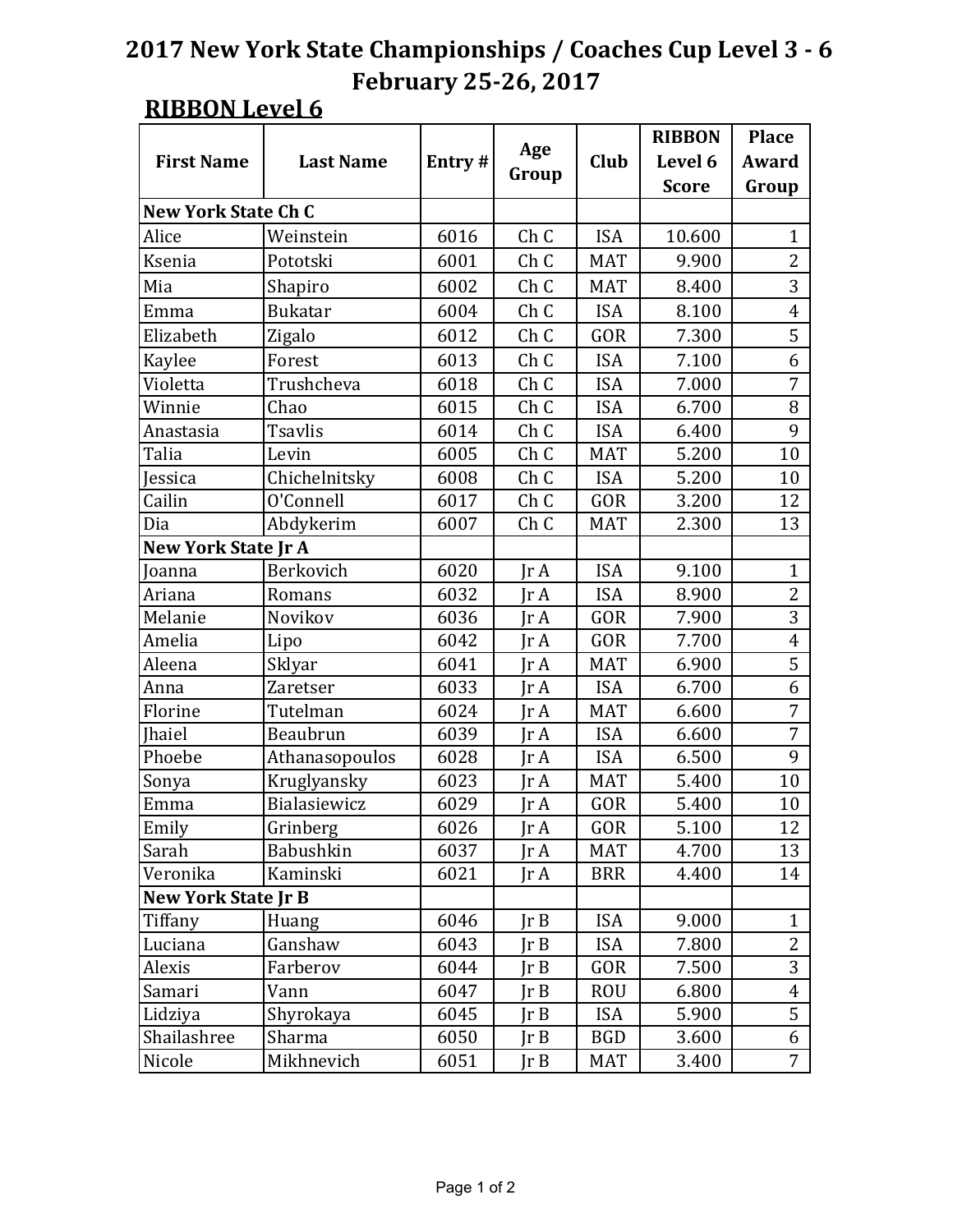#### **RIBBON Level 6**

| <b>First Name</b>       | <b>Last Name</b> | Entry# | Age<br>Group                 | Club       | <b>RIBBON</b><br>Level 6<br><b>Score</b> | <b>Place</b><br>Award<br>Group |
|-------------------------|------------------|--------|------------------------------|------------|------------------------------------------|--------------------------------|
| <b>Coaches Cup Ch C</b> |                  |        |                              |            |                                          |                                |
| Aurora                  | Vitrychenko      | 6003   | ChC                          | <b>VIT</b> | 9.100                                    | $\mathbf{1}$                   |
| Mila                    | Tankhilevich     | 6006   | ChC                          | <b>PRA</b> | 8.700                                    | $\overline{2}$                 |
| Sophia                  | Pyrig            | 6009   | Ch <sub>C</sub>              | <b>MIA</b> | 8.700                                    | $\overline{2}$                 |
| Sophia                  | Volkov           | 6011   | Ch <sub>C</sub>              | <b>VIT</b> | 8.100                                    | $\overline{4}$                 |
| Katherine               | Bakaleynikov     | 6019   | ChC                          | <b>PRA</b> | 4.800                                    | 5                              |
| <b>Coaches Cup Jr A</b> |                  |        |                              |            |                                          |                                |
| Natalia                 | <b>Dreszer</b>   | 6025   | $\text{Ir } A$               | <b>MIA</b> | 7.800                                    | $\mathbf{1}$                   |
| Caroline                | Dozier           | 6030   | $\text{Ir } A$               | <b>PRA</b> | 7.600                                    | $\overline{2}$                 |
| Monique                 | Kestel           | 6038   | Ir A                         | <b>PRA</b> | 7.500                                    | 3                              |
| Yana                    | Smolyanaya       | 6040   | Ir A                         | <b>PRA</b> | 5.900                                    | $\overline{4}$                 |
| Eva                     | Diaz             | 6035   | Jr A                         | GW         | 5.800                                    | 5                              |
| Nicole                  | Zaryshniak       | 6031   | Ir A                         | <b>PRA</b> | 4.300                                    | 6                              |
| Mia                     | Cruz             | 6022   | Jr A                         | GW         | 4.200                                    | 7                              |
| Ariel                   | Dukhovny         | 6034   | $\mathop{\rm Ir}\nolimits$ A | <b>PRA</b> | 4.200                                    | 7                              |
| <b>Coaches Cup Jr B</b> |                  |        |                              |            |                                          |                                |
| Sabrina                 | Kogan            | 6048   | Ir B                         | <b>FIT</b> | 5.600                                    | 1                              |
| Nicole                  | Tverskoy         | 6049   | Jr B                         | <b>FIT</b> | 4.800                                    | $\overline{2}$                 |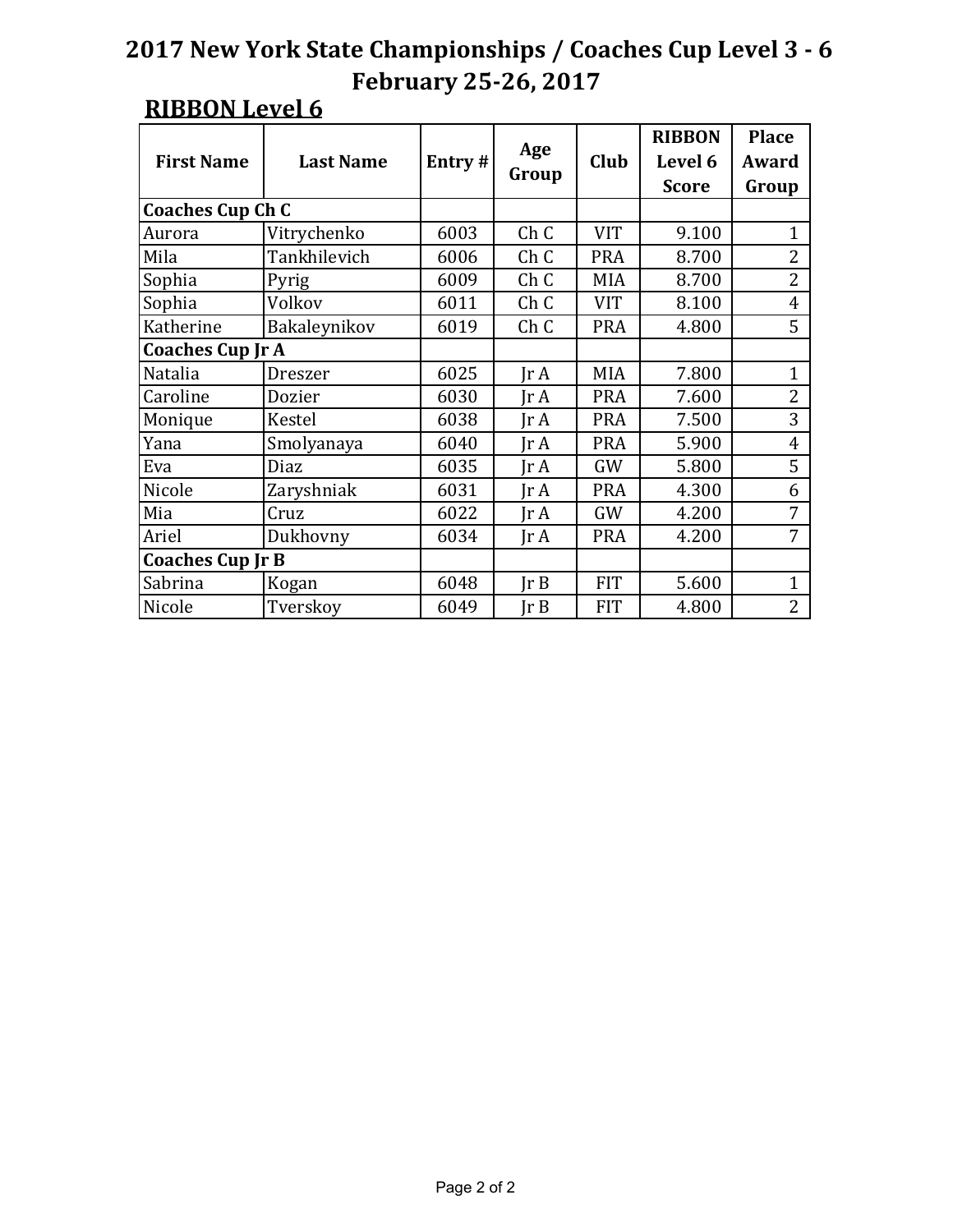|                            |                  |        |                              |            |              |        |             |               | All           | <b>Place</b>   |
|----------------------------|------------------|--------|------------------------------|------------|--------------|--------|-------------|---------------|---------------|----------------|
| <b>First Name</b>          | <b>Last Name</b> | Entry# | Age                          | Club       | <b>Floor</b> | Rope   | <b>Ball</b> | <b>Ribbon</b> | <b>Around</b> | Award          |
|                            |                  |        | Group                        |            |              |        |             |               | <b>Score</b>  | Group          |
| <b>New York State Ch C</b> |                  |        |                              |            |              |        |             |               |               |                |
| Alice                      | Weinstein        | 6016   | Ch C                         | <b>ISA</b> | 10.300       | 9.800  | 8.100       | 10.600        | 38.800        | 1              |
| Ksenia                     | Pototski         | 6001   | Ch <sub>C</sub>              | <b>MAT</b> | 10.100       | 8.000  | 8.900       | 9.900         | 36.900        | $\mathbf{2}$   |
| Kaylee                     | Forest           | 6013   | Ch C                         | <b>ISA</b> | 9.800        | 10.000 | 10.000      | 7.100         | 36.900        | 3              |
| Emma                       | <b>Bukatar</b>   | 6004   | Ch C                         | <b>ISA</b> | 9.800        | 9.900  | 7.500       | 8.100         | 35.300        | $\overline{4}$ |
| Violetta                   | Trushcheva       | 6018   | Ch C                         | <b>ISA</b> | 9.700        | 8.700  | 9.800       | 7.000         | 35.200        | 5              |
| Anastasia                  | <b>Tsavlis</b>   | 6014   | Ch C                         | <b>ISA</b> | 9.500        | 9.400  | 8.300       | 6.400         | 33.600        | 6              |
| Mia                        | Shapiro          | 6002   | Ch C                         | <b>MAT</b> | 8.700        | 7.600  | 8.900       | 8.400         | 33.600        | $\overline{7}$ |
| Winnie                     | Chao             | 6015   | Ch <sub>C</sub>              | <b>ISA</b> | 9.000        | 8.500  | 8.100       | 6.700         | 32.300        | $\, 8$         |
| Elizabeth                  | Zigalo           | 6012   | Ch C                         | GOR        | 8.600        | 7.900  | 8.300       | 7.300         | 32.100        | 9              |
| Jessica                    | Chichelnitsky    | 6008   | Ch C                         | <b>ISA</b> | 9.200        | 7.100  | 9.200       | 5.200         | 30.700        | 10             |
| Talia                      | Levin            | 6005   | Ch C                         | <b>MAT</b> | 8.000        | 5.100  | 6.100       | 5.200         | 24.400        | 11             |
| Cailin                     | O'Connell        | 6017   | Ch <sub>C</sub>              | GOR        | 7.800        | 5.000  | 6.600       | 3.200         | 22.600        | 12             |
| Dia                        | Abdykerim        | 6007   | Ch C                         | <b>MAT</b> | 8.000        | 4.200  | 5.200       | 2.300         | 19.700        | 13             |
| New York State Jr A        |                  |        |                              |            |              |        |             |               |               |                |
| Melanie                    | Novikov          | 6036   | IrA                          | GOR        | 9.900        | 8.400  | 9.500       | 7.900         | 35.700        | $\mathbf{1}$   |
| Joanna                     | Berkovich        | 6020   | Jr A                         | <b>ISA</b> | 9.200        | 8.600  | 7.500       | 9.100         | 34.400        | $\overline{c}$ |
| Ariana                     | Romans           | 6032   | Jr A                         | <b>ISA</b> | 8.900        | 9.000  | 7.100       | 8.900         | 33.900        | 3              |
| Jhaiel                     | Beaubrun         | 6039   | $\text{Tr }A$                | <b>ISA</b> | 9.200        | 6.900  | 9.300       | 6.600         | 32.000        | $\overline{4}$ |
| Aleena                     | Sklyar           | 6041   | Jr A                         | <b>MAT</b> | 8.000        | 8.200  | 7.700       | 6.900         | 30.800        | 5              |
| Amelia                     | Lipo             | 6042   | Jr A                         | GOR        | 7.100        | 7.300  | 7.600       | 7.700         | 29.700        | 6              |
| Phoebe                     | Athanasopoulos   | 6028   | Jr A                         | <b>ISA</b> | 7.400        | 8.100  | 7.600       | 6.500         | 29.600        | $\overline{7}$ |
| Florine                    | Tutelman         | 6024   | IrA                          | <b>MAT</b> | 8.400        | 6.700  | 6.500       | 6.600         | 28.200        | $\, 8$         |
| Emma                       | Bialasiewicz     | 6029   | IrA                          | GOR        | 8.100        | 6.900  | 7.000       | 5.400         | 27.400        | 9              |
| Anna                       | <b>Zaretser</b>  | 6033   | Jr A                         | <b>ISA</b> | 7.200        | 7.700  | 4.800       | 6.700         | 26.400        | 10             |
| Sonya                      | Kruglyansky      | 6023   | Jr A                         | <b>MAT</b> | 6.200        | 6.800  | 6.900       | 5.400         | 25.300        | 11             |
| Sarah                      | Babushkin        | 6037   | Jr A                         | <b>MAT</b> | 7.300        | 6.600  | 6.400       | 4.700         | 25.000        | 12             |
| Emily                      | Grinberg         | 6026   | $\mathop{\rm Ir}\nolimits$ A | GOR        | 6.400        | 4.900  | 6.200       | 5.100         | 22.600        | 13             |
| Veronika                   | Kaminski         | 6021   | Jr A                         | <b>BRR</b> | 6.000        | 5.200  | 4.400       | 4.400         | 20.000        | 14             |
| New York State Jr B        |                  |        |                              |            |              |        |             |               |               |                |
| Alexis                     | Farberov         | 6044   | Ir B                         | GOR        | 9.400        | 9.000  | 9.800       | 7.500         | 35.700        | 1              |
| Tiffany                    | Huang            | 6046   | Ir B                         | <b>ISA</b> | 8.800        | 8.800  | 8.800       | 9.000         | 35.400        | $\overline{2}$ |
| Luciana                    | Ganshaw          | 6043   | Ir B                         | <b>ISA</b> | 8.400        | 8.900  | 7.700       | 7.800         | 32.800        | $\overline{3}$ |
| Lidziya                    | Shyrokaya        | 6045   | $\mathsf{lr}\,\mathsf{B}$    | <b>ISA</b> | 7.400        | 6.700  | 7.600       | 5.900         | 27.600        | $\overline{4}$ |
| Samari                     | Vann             | 6047   | Ir B                         | <b>ROU</b> | 6.700        | 6.100  | 5.500       | 6.800         | 25.100        | 5              |
| Shailashree                | Sharma           | 6050   | JrB                          | <b>BGD</b> | 7.900        | 5.300  | 6.600       | 3.600         | 23.400        | 6              |
| Nicole                     | Mikhnevich       | 6051   | Ir B                         | <b>MAT</b> | 6.700        | 3.400  | 6.300       | 3.400         | 19.800        | 7 <sup>7</sup> |